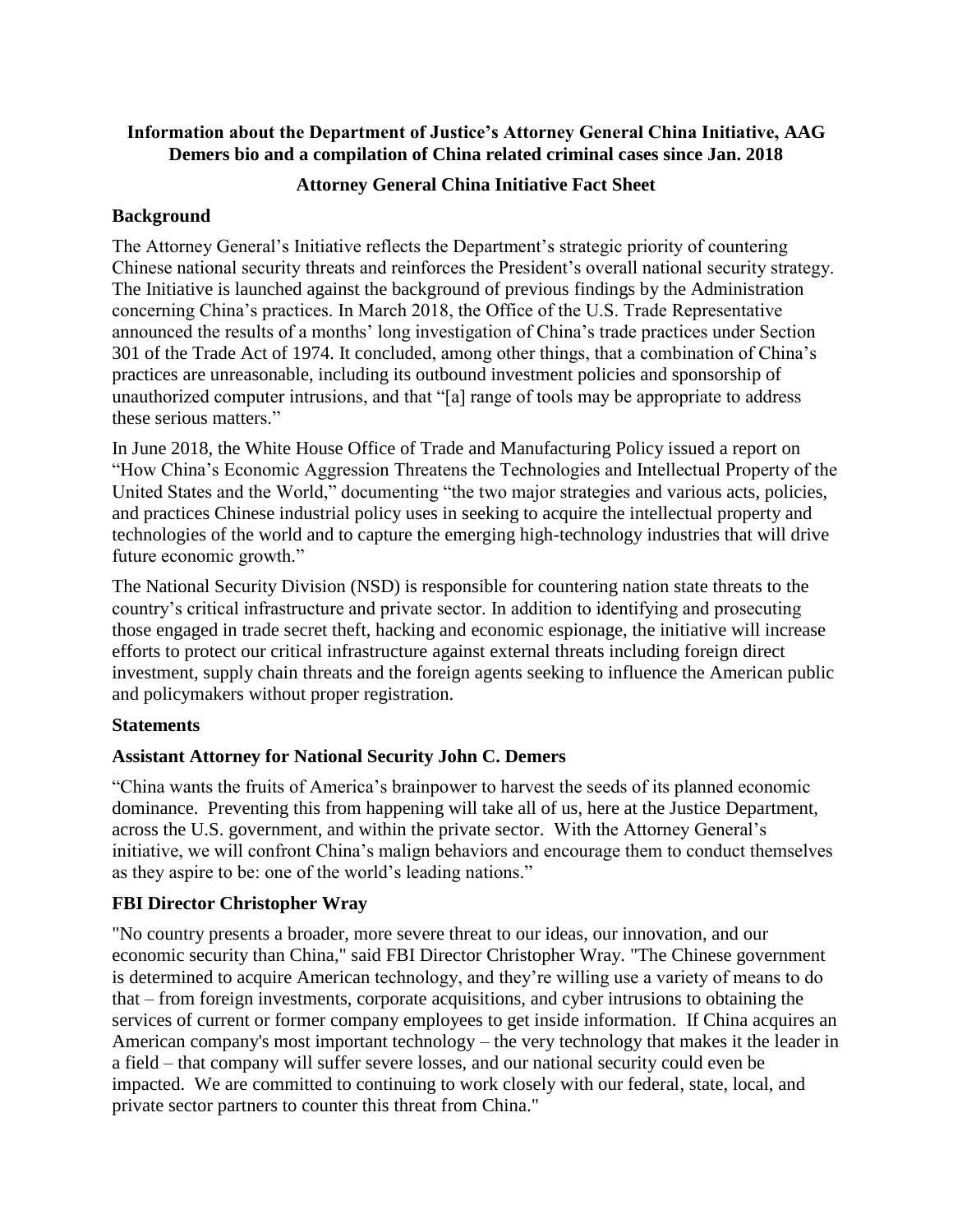# **US Attorneys in Working Group**

- Andrew E. Lelling (District of Massachusetts)
- Jay E. Town (Northern District of Alabama)
- Alex G. Tse (Northern District of California)
- Richard P. Donoghue (Eastern District of New York)
- Erin Nealy Cox (Northern District of Texas)

# **Components of Initiative**

The Attorney General has set the following goals for the Initiative:

Identify priority trade secret theft cases, ensure that investigations are adequately resourced; and work to bring them to fruition in a timely manner and according to the facts and applicable law;

Develop an enforcement strategy concerning non-traditional collectors (e.g., researchers in labs, universities, and the defense industrial base) that are being coopted into transferring technology contrary to U.S. interests;

Educate colleges and universities about potential threats to academic freedom and open discourse from influence efforts on campus;

Apply the Foreign Agents Registration Act to unregistered agents seeking to advance China's political agenda, bringing enforcement actions when appropriate;

Equip the nation's U.S. Attorneys with intelligence and materials they can use to raise awareness of these threats within their Districts and support their outreach efforts;

Implement the Foreign Investment Risk Review Modernization Act (FIRMA) for DOJ (including by working with Treasury to develop regulations under the statute and prepare for increased workflow);

Identify opportunities to better address supply chain threats, especially ones impacting the telecommunications sector, prior to the transition to 5G networks;

Identify Foreign Corrupt Practices Act (FCPA) cases involving Chinese companies that compete with American businesses;

Increase efforts to improve Chinese responses to requests under the Mutual Legal Assistance Agreement (MLAA) with the United States; and

Evaluate whether additional legislative and administrative authorities are required to protect our national assets from foreign economic aggression.

# **The Honorable John Demers Leads the DOJ China Initiative**



John Demers became Assistant Attorney General for National Security on February 22, 2018. In that capacity, he leads the Department of Justice's efforts to combat national security related cyber-crime, terrorism and espionage, to enforce export control and sanctions laws, to use the authorities of the Foreign Intelligence Surveillance Act, and to conduct national security review of foreign investments. In November 2018, John was selected to lead the Attorney General's China Initiative, put in place to counter the Peoples Republic of China's persistent and aggressive economic espionage, trade secret theft, hacking and other related crimes.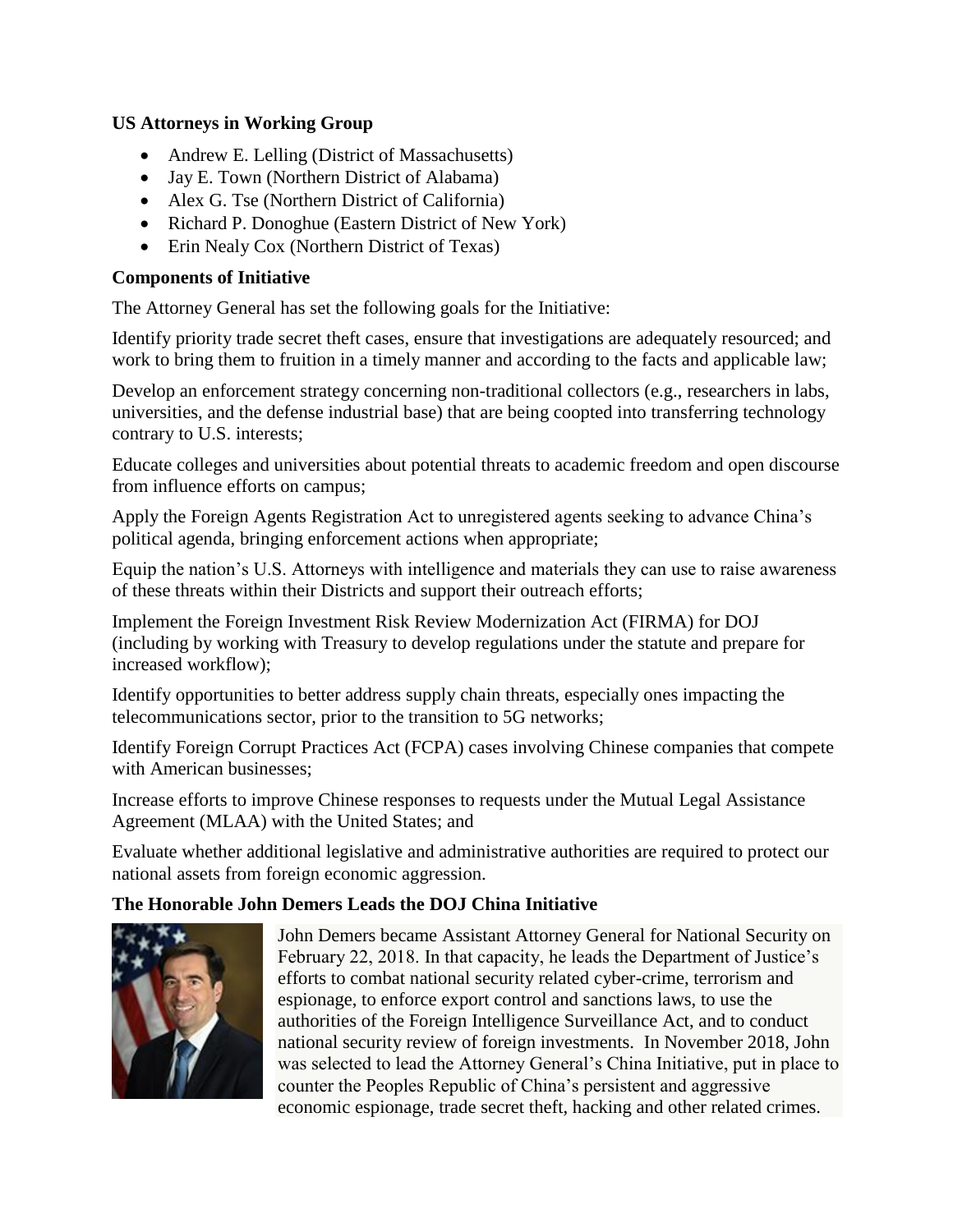Prior to rejoining the Department, John was Vice President and Assistant General Counsel at The Boeing Company, where he held several senior positions including in Boeing Defense, Space, and Security and as lead lawyer and head of international government affairs for Boeing International.

From 2006 to 2009, John served on the first leadership team of the National Security Division, first as Senior Counsel to the Assistant Attorney General and then as Deputy Assistant Attorney General for the Office of Law & Policy. In addition, he has served in the Office of Legal Counsel and the Office of the Deputy Attorney General. From 2010 to 2017, he taught national security law as an adjunct professor at the Georgetown University Law Center. John worked in private practice in Boston and clerked for Associate Justice Antonin Scalia of the U.S. Supreme Court and Judge Diarmuid O'Scannlain of the U.S. Court of Appeals for the Ninth Circuit. He graduated from Harvard Law School and the College of the Holy Cross.

## **China-Related Cases since January 2018**

# **Tuesday, July 2, 2019**

# **Electrical Engineer Convicted of Conspiring to Illegally Export to China Semiconductor Chips with Missile Guidance Applications**

An electrical engineer has been found guilty of multiple federal criminal charges, including engaging in a scheme to illegally obtain integrated circuits with military applications that later were exported to China without the required export license. Assistant Attorney General for National Security John C. Demers, U.S. Attorney Nicola T. Hanna for the Central District of California and Assistant Director in Charge Paul Delacourt of the FBI's Los Angeles Field Office made the announcement.

After a six-week trial, Yi-Chi Shih, 64, a part-time Los Angeles resident, was found guilty on June 26 of conspiracy to violate the International Emergency Economic Powers Act (IEEPA), a federal law that makes illegal, among other things, certain unauthorized exports. The jury also found Shih guilty of mail fraud, wire fraud, subscribing to a false tax return, making false statements to a government agency and conspiracy to gain unauthorized access to a protected computer to obtain information. Shih was convicted of all 18 counts in a federal grand jury indictment.

United States District Judge Kronstadt, who presided over a trial that spanned seven weeks in Los Angeles, California, decided on Monday that he will later consider the forfeiture allegations in the indictment, where the government is seeking that Shih should forfeit hundreds of thousands of dollars. Judge Kronstadt discharged the jury that previously had been scheduled today to consider forfeiture allegations against Shih.

United States District Judge John A. Kronstadt will also schedule a sentencing hearing, where Shih faces a statutory maximum sentence of 219 years in federal prison.

"The Department's China Initiative is focused on preventing and prosecuting thefts of American technology and intellectual property for the benefit of China," said Assistant Attorney General Demers. "The defendant has been found guilty of conspiring to export sensitive semiconductor chips with military applications to China. I would like to thank the prosecutors and agents, including those from the Royal Canadian Mounted Police, for theirs efforts in this successful investigation and prosecution."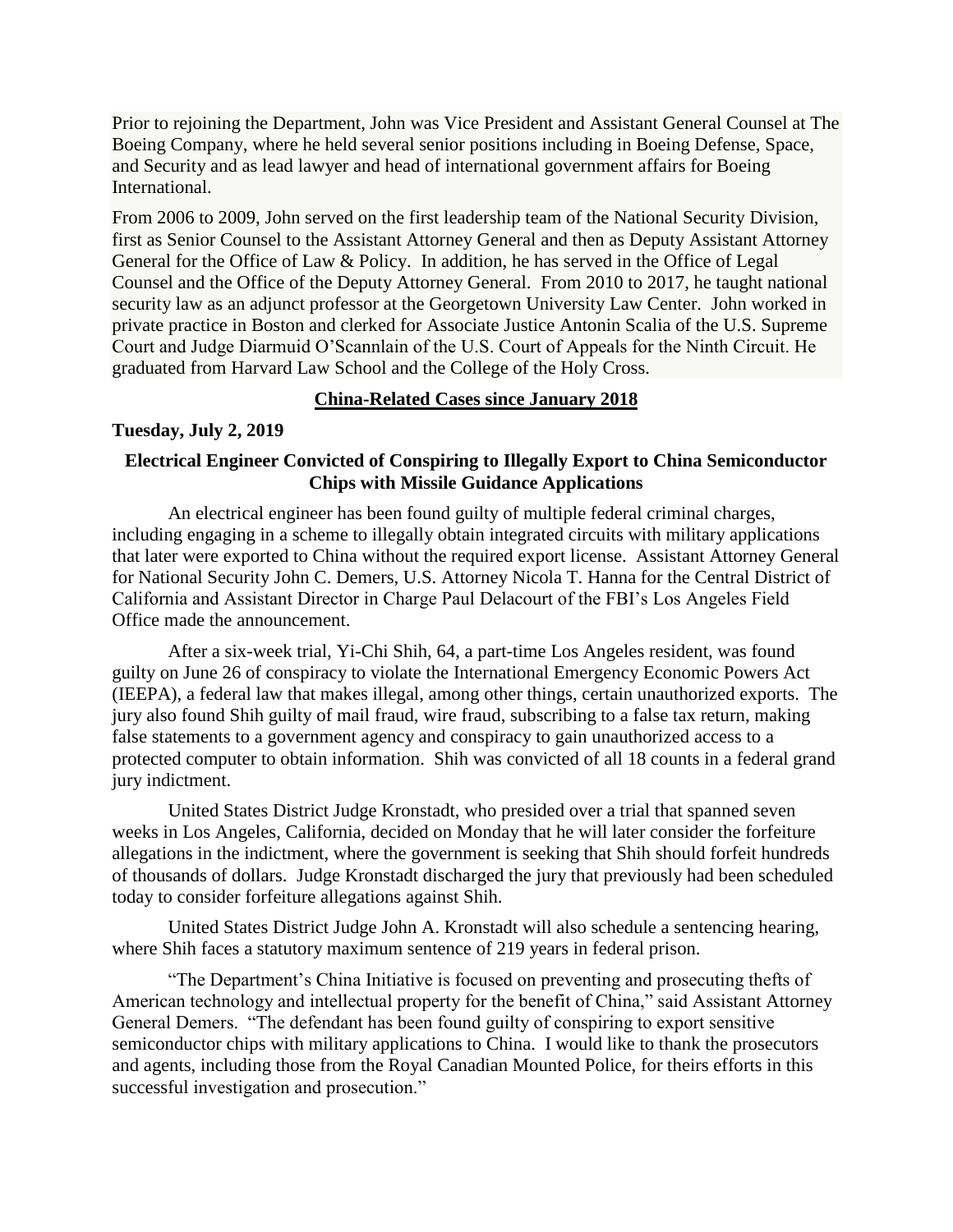"This defendant schemed to export to China semiconductors with military and civilian uses, then he lied about it to federal authorities and failed to report income generated by the scheme on his tax returns," said United States Attorney Nick Hanna. "My office will enforce laws that protect our nation's intellectual property from being used to benefit foreign adversaries who may compromise our national security."

"The FBI is committed to protecting institutions from adversaries who seek to steal sensitive American technology under the guise of research," said Assistant Director in Charge Delacourt. "We will continue to work collaboratively with our federal partners to identify and hold accountable individuals who plunder our research or intellectual property at the expense of the American people and our national security."

According to the evidence presented at trial, Shih and co-defendant Kiet Ahn Mai, 65, of Pasadena, California, conspired to illegally provide Shih with unauthorized access to a protected computer of a United States company that manufactured wide-band, high-power semiconductor chips known as monolithic microwave integrated circuits (MMICs).

 Shih defrauded the U.S. company out of its proprietary, export-controlled items, including its design services for MMICs, according to trial evidence. As part of the scheme, Shih accessed the victim company's computer systems via its web portal after Mai obtained that access by posing as a domestic customer seeking to obtain custom-designed MMICs that would be used solely in the United States. Shih and Mai concealed Shih's true intent to transfer the U.S. company's products to the People's Republic of China. The MMICs that Shih sent to China required a license from the Commerce Department before being exported to China, and a license was never sought or obtained for this export.

The victim company's semiconductor chips have a number of commercial and military applications, and its customers include the Air Force, Navy and the Defense Advanced Research Projects Agency. MMICs are used in missiles, missile guidance systems, fighter jets, electronic warfare, electronic warfare countermeasures and radar applications.

The semiconductor chips at the heart of this case were shipped to Chengdu GaStone Technology Company (CGTC), a Chinese company that was building a MMIC manufacturing facility in Chengdu. Shih was the president of CGTC, which in 2014 was placed on the Commerce Department's Entity List, according to court documents, "due to its involvement in activities contrary to the national security and foreign policy interest of the United States – specifically, that it had been involved in the illicit procurement of commodities and items for unauthorized military end use in China."

Shih used a Hollywood Hills-based company he controlled – Pullman Lane Productions LLC – to funnel funds provided by Chinese entities to finance the manufacturing of MMICs by the victim company. Pullman Lane received financing from a Beijing-based company that was placed on the Entity List the same day as CGTC "on the basis of its involvement in activities contrary to the national security and foreign policy interests of the United States," according to court documents.

Shih and Mai were indicted in this case in January 2018. Mai pleaded guilty in December 2018 to one felony count of smuggling and is scheduled to be sentenced on September 19, at which time he will face a statutory maximum sentence of 10 years in federal prison.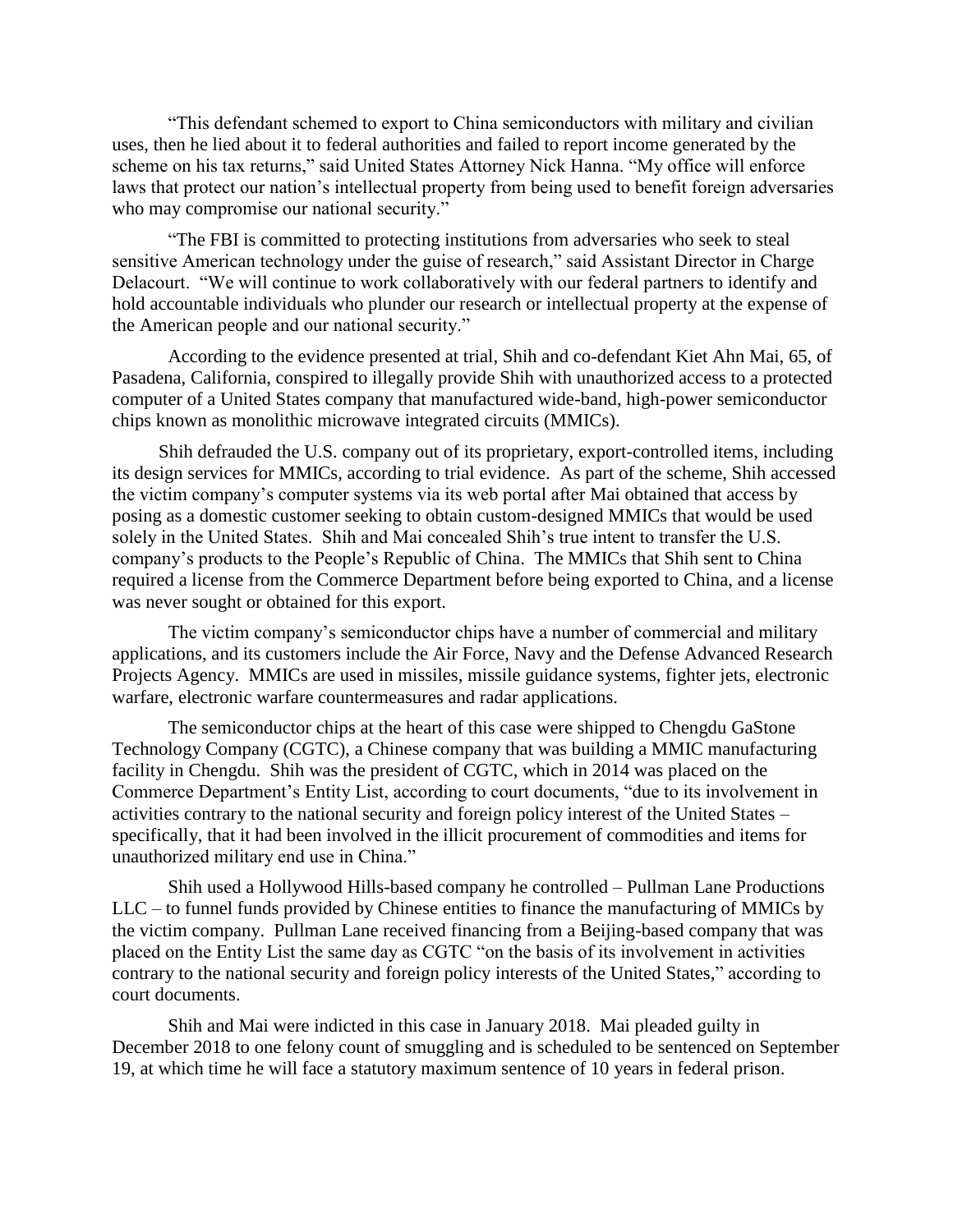This case was investigated by the Federal Bureau of Investigation; the U.S. Department of Commerce, Bureau of Industry and Security, Office of Export Enforcement; and IRS Criminal Investigation, with assistance from the Royal Canadian Mounted Police.

The matter is being prosecuted by Assistant United States Attorneys Judith A. Heinz, Melanie Sartoris, Khaldoun Shobaki and William Rollins of the National Security Division, Assistant United States Attorney James C. Hughes of the Major Frauds Section, Assistant United States Attorney John J. Kucera of the Asset Forfeiture Section, and Trial Attorney Matthew Walczewski of the Department of Justice's National Security Division.

### **Friday, May 17, 2019**

### **Former CIA Officer Sentenced to Prison for Espionage**

Kevin Patrick Mallory, 62, of Leesburg, Virginia, was sentenced today to 20 years in prison to be followed by five years of supervised release after being convicted under the Espionage Act for conspiracy to transmit national defense information to an agent of the People's Republic of China. Assistant Attorney General for National Security John C. Demers, U.S. Attorney G. Zachary Terwilliger for the Eastern District of Virginia and Assistant Director in Charge Nancy McNamara of the FBI's Washington Field Office made the announcement after sentencing by Senior U.S. District Judge T.S. Ellis III.

"Former U.S. Intelligence officer Kevin Patrick Mallory will spend the next 20 years of his life in prison for conspiring to pass national defense information to a Chinese intelligence officer," said Assistant Attorney General John Demers. "This case is one in an alarming trend of former U.S. intelligence officers being targeted by China and betraying their country and colleagues. This sentence, together with the recent guilty pleas of Ron Hansen in Utah and Jerry Lee in Virginia, deliver the stern message that our former intelligence officers have no business partnering with the Chinese, or any other adversarial foreign intelligence service."

"Mallory not only put our country at great risk, but he endangered the lives of specific human assets who put their own safety at risk for our national defense," said. U.S. Attorney Terwilliger. "There are few crimes in this country more serious than espionage, and this office has a long history of holding accountable those who betray our country. As the Chinese continue to attempt to identify and recruit current and former members of the United States intelligence community, those individuals should remain vigilant and report any suspicious activity to the appropriate security officials. This case should send a message to anyone considering violating the public's trust and compromising our national security by disclosing classified information. We will remain steadfast and dogged in pursuit of these challenging but critical national security cases."

"U.S. Government employees are trusted to keep the nation's secrets safe," said Assistant Director in Charge McNamara, "and this case shows the violation of that trust and duty will not be accepted. The targeting of former U.S. security clearance holders by foreign intelligence services is a constant threat we face, and the FBI will continue to preserve and combat these threats head on. I would like to thank the men and women of the FBI, and our counterparts at the Department of Justice, for their years of hard work to investigate and prosecute this case."

Mallory was found guilty by a federal jury in June 2018 of conspiracy to deliver, attempted delivery, delivery of national defense information to aid a foreign government and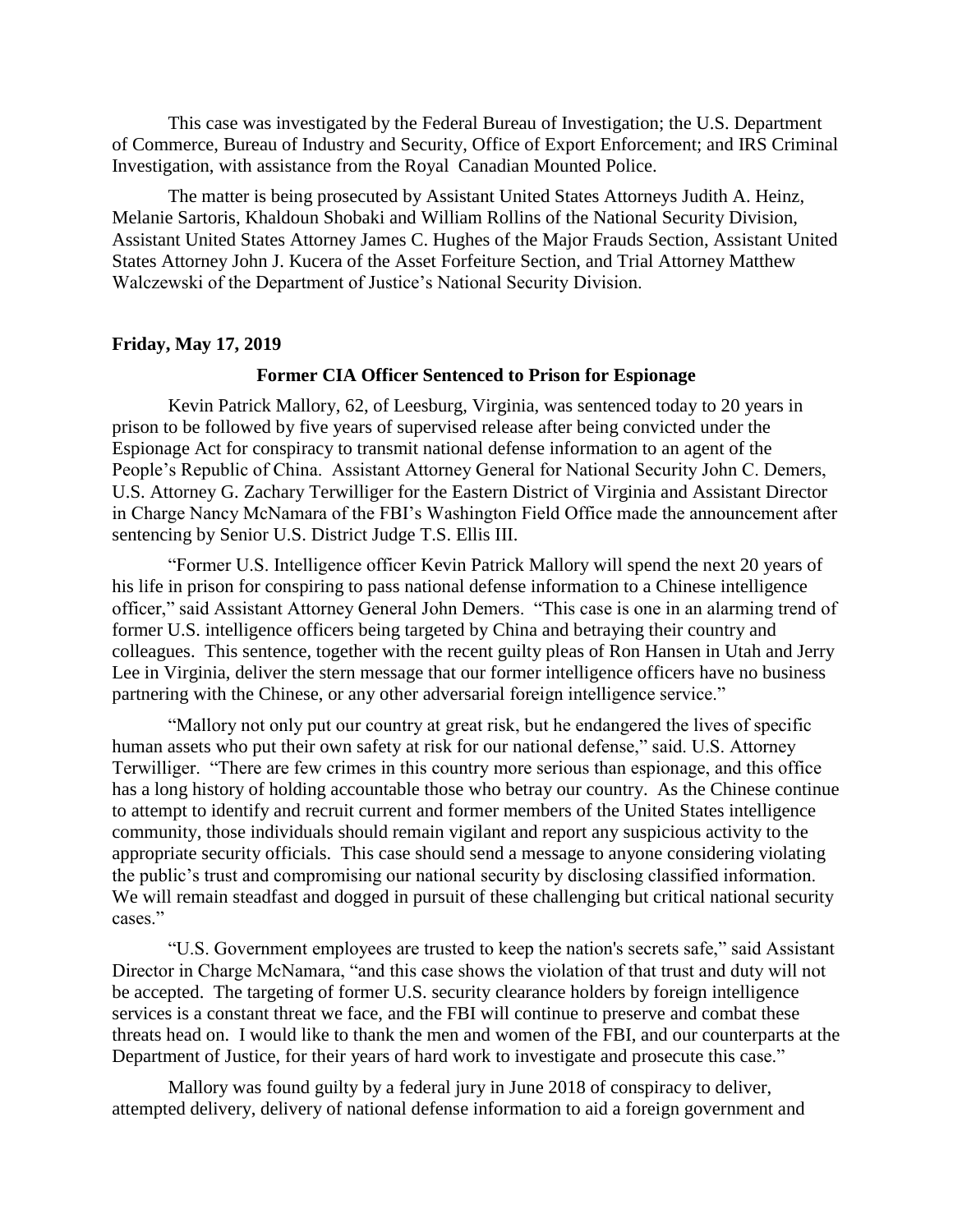making material false statements. The district court subsequently ordered acquittal as to the delivery and attempted delivery of national defense information counts due to lack of venue.

According to court records and evidence presented at trial, in March and April 2017, Mallory, a former U.S. intelligence officer, travelled to Shanghai to meet with an individual, Michael Yang, who held himself out as a People's Republic of China think tank employee, but whom Mallory assessed to be a Chinese Intelligence Officer.

Mallory, a United States citizen who speaks fluent Mandarin Chinese, consented to an FBI review of a covert communications (covcom) device he had been given by Yang to facilitate covert communications between the two. Analysis of the device, which was a Samsung Galaxy smartphone, revealed a number of communications in which Mallory and Yang talked about classified information that Mallory could sell to the PRC's intelligence service. FBI analysts were able to determine that Mallory had completed all of the steps necessary to securely transmit at least five classified U.S. government documents via the covcom device, one of which contained unique identifiers for human sources who had helped the United States government. At least two of the documents were successfully transmitted, and Mallory and Yang communicated about those two documents on the covcom device.

Evidence presented at trial included surveillance video from a FedEx store in Leesburg where Mallory could be seen scanning documents classified at the Secret and Top Secret level onto a micro SD card. Though Mallory paid to have the paper copies of the eight documents shredded, FBI agents found a carefully concealed SD card containing those documents during a search of Mallory's home, the day of his June 22, 2017 arrest. A recording was played at trial from June 24, 2017, where Mallory could be heard on a call from the jail asking his family to search for the hidden SD card.

Mallory has held numerous positions with various government agencies and several defense contractors, including working as a covert case officer for the Central Intelligence Agency (CIA) and an intelligence officer for the Defense Intelligence Agency (DIA). As required for his various government positions, Mallory obtained a Top Secret security clearance, which was active during various assignments during his career. Mallory's security clearance was terminated in October 2012 when he left government service.

Assistant U.S. Attorneys John T. Gibbs and Colleen E. Garcia, and Trial Attorneys Jennifer Kennedy Gellie and Evan Turgeon of the National Security Division's Counterintelligence and Export Control Section prosecuted the case.

### **Wednesday, May 1, 2019**

### **Former CIA Officer Pleads Guilty to Conspiracy to Commit Espionage**

A former Central Intelligence Agency (CIA) case officer pleaded guilty today to conspiring to communicate, deliver and transmit national defense information to the People's Republic of China. Assistant Attorney General for National Security John C. Demers, U.S. Attorney G. Zachary Terwilliger for the Eastern District of Virginia, Assistant Director for Counterintelligence John Brown of the FBI and Assistant Director in Charge Nancy McNamara of the FBI's Washington Field Office made the announcement after Senior U.S. District Judge T.S. Ellis III accepted the plea.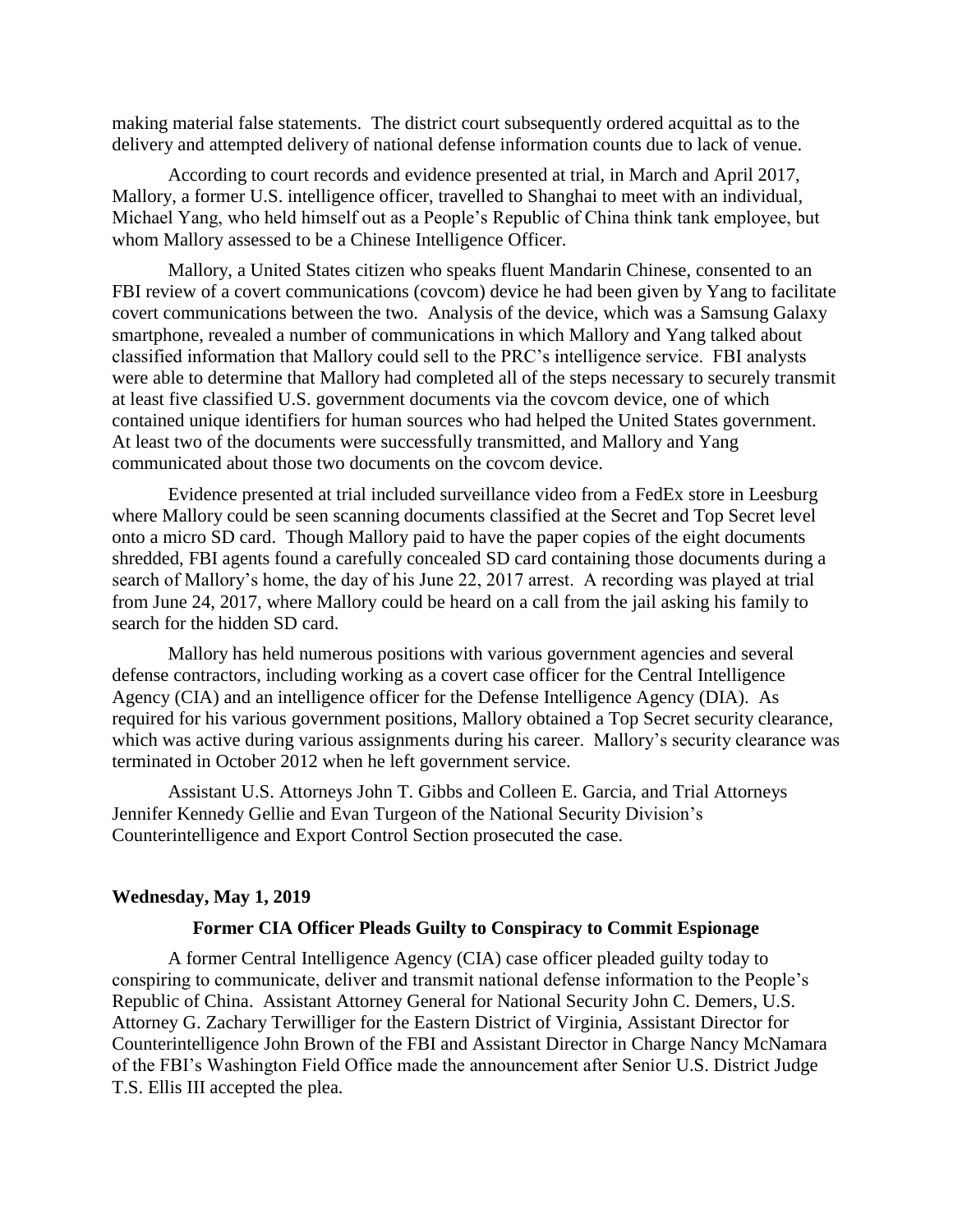According to court documents, Jerry Chun Shing Lee, 54, left the CIA in 2007 and began residing in Hong Kong. In April 2010, two Chinese intelligence officers (IOs) approached Lee and offered to pay him for national defense information he had acquired as a CIA case officer. The IOs also told Lee they had prepared for him a gift of \$100,000 cash, and they offered to take care of him "for life" in exchange for his cooperation.

Beginning sometime in May 2010 and continuing into at least 2011, Lee received requests for information, or taskings, from the Chinese IOs. The majority of the taskings asked Lee to reveal sensitive information about the CIA, including national defense information. On May 14, 2010, Lee made or caused to be made a cash deposit of \$138,000 HKD (approximately \$17,468 in USD) into his personal bank account in Hong Kong. This would be the first of hundreds of thousands of dollars (USD equivalent) in cash deposits Lee made or caused to be made into his personal HSBC account from May 2010 through December 2013.

"This is the third case in less than a year in which a former US intelligence officer has pled or been found guilty of conspiring with Chinese intelligence services to pass them national defense information," said Assistant Attorney General Demers. "Every one of these cases is a tragic betrayal of country and colleagues. The National Security Division will continue to prosecute individuals like Lee who abuse their former access to classified information for financial gain while threatening the security of America. Many thanks to the agents, analysts and prosecutors whose work led to today's outcome."

"Those Americans entrusted with our government's most closely held secrets have a tremendous responsibility to safeguard that information," said U.S. Attorney Terwilliger. "Instead of embracing that responsibility and honoring his commitment to not disclose national defense information, Lee sold out his country, conspired to become a spy for a foreign government, and then repeatedly lied to investigators about his conduct. This prosecution should serve as a warning to others who would compromise our nation's secrets and betray our country's trust. My thanks to the prosecutors, agents and our intelligence community partners for their terrific work on this important case."

"Today, Mr. Lee accepts responsibility not only for his crimes but also for their dangerous ramifications" said Assistant Director Brown. "By knowingly aiding a foreign government, Mr. Lee put our country's national security at serious risk and also threatened the safety and personal security of innocent people, namely his former intelligence colleagues. He deserves to answer for his treachery and he will do so as a result of the dedication of the FBI's Counterintelligence Division, the Washington Field Office, and the Department of Justice in pursuing this case."

"Today's guilty plea is an example of how the FBI and the Department of Justice successfully pursue threats to our nation's security and intelligence," said Assistant Director McNamara. "U.S. Government employees are entrusted by the American people to keep our country safe and secure from adversaries. The targeting of former U.S. security clearance holders by Chinese intelligence services is a constant threat we face, and the FBI will continue to combat these threats and guard our nation against those who conspire to compromise our national security. I would like to thank the hardworking people of the FBI who work each day to defend our security and intelligence."

On May 26, 2010, Lee created on his laptop computer a document that described, among other things, certain locations to which the CIA would assign officers with certain identified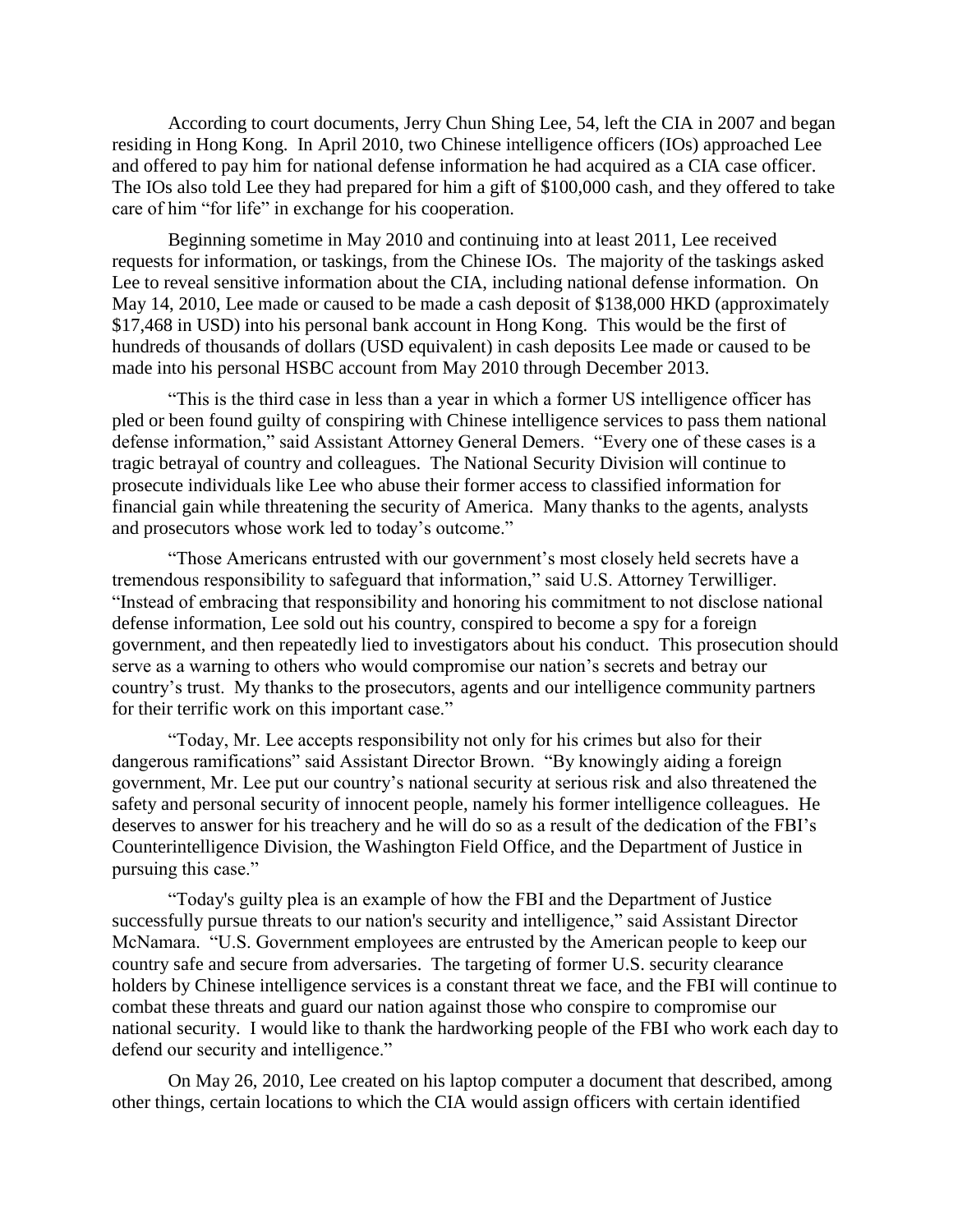experience, as well as the particular location and timeframe of a sensitive CIA operation. After Lee created this document, he transferred it from his laptop to a thumb drive. The document included national defense information of the United States that was classified at the Secret level.

In August 2012, the FBI conducted a court-authorized search of a hotel room in Honolulu, Hawaii registered in Lee's name. The search revealed that Lee possessed the thumb drive within his personal luggage. The FBI forensically imaged the thumb drive and later located the document in the unallocated space of the thumb drive, meaning that it had been deleted. The search also revealed that Lee possessed a day planner and an address book that contained handwritten notes made by Lee that related to his work as a CIA case officer prior to 2004. These notes included, among other things, intelligence provided by CIA assets, true names of assets, operational meeting locations and phone numbers, and information about covert facilities.

During 2012, Lee had a series of interviews with the CIA. Throughout these interviews, in response to questions about what the IOs had wanted from him, Lee intentionally failed to disclose that he had received taskings from them. In May 2013, the FBI conducted three interviews with Lee. During one of those interviews, Lee admitted that he had received taskings but stated that he had not kept the written requests because they would tend to incriminate him.

The FBI interviewers also confronted Lee with the sensitive document discovered on the thumb drive. Lee falsely denied that he possessed it, claimed not to know who created it, and denied knowing why it would have been on his computer. He also denied deleting the document. Approximately one week later, in another FBI interview, Lee admitted that he created the document in response to two taskings from the IOs and transferred it to a thumb drive. He also said he thought about giving it to the IOs but never did.

In a January 2018 interview with the FBI, Lee falsely denied that he ever kept any workrelated notes at home. When shown a photocopy of the front covers of the day planner and address book described above, as well as a copy of his handwriting therein, Lee falsely denied that he possessed the notebooks while transiting through Hawaii in August 2012. Lee also falsely denied that either of the books contained notes from asset meetings but conceded that any such notes would be classified. Further, Lee falsely denied that he ever put the sensitive document on a thumb drive, notwithstanding the fact that he had admitted having done so when interviewed by FBI agents in May 2013. Finally, Lee also falsely told the interviewing agents that in drafting this document he was writing down things "more [like] a diary thing," notwithstanding the fact that in May 2013 he had told FBI agents that he had created the document in response to two taskings from the Chinese IOs.

Lee pleaded guilty to conspiracy to deliver national defense information to aid a foreign government and faces a maximum penalty of life in prison when sentenced on Aug. 23, 2019. Actual sentences for federal crimes are typically less than the maximum penalties. A federal district court judge will determine any sentence after taking into account the U.S. Sentencing Guidelines and other statutory factors.

Assistant U.S. Attorney Neil Hammerstrom and Trial Attorneys Patrick T. Murphy and Adam L. Small of the National Security Division's Counterintelligence and Export Control Section are prosecuting the case, with assistance from Assistant U.S. Attorney Inayat Delawala.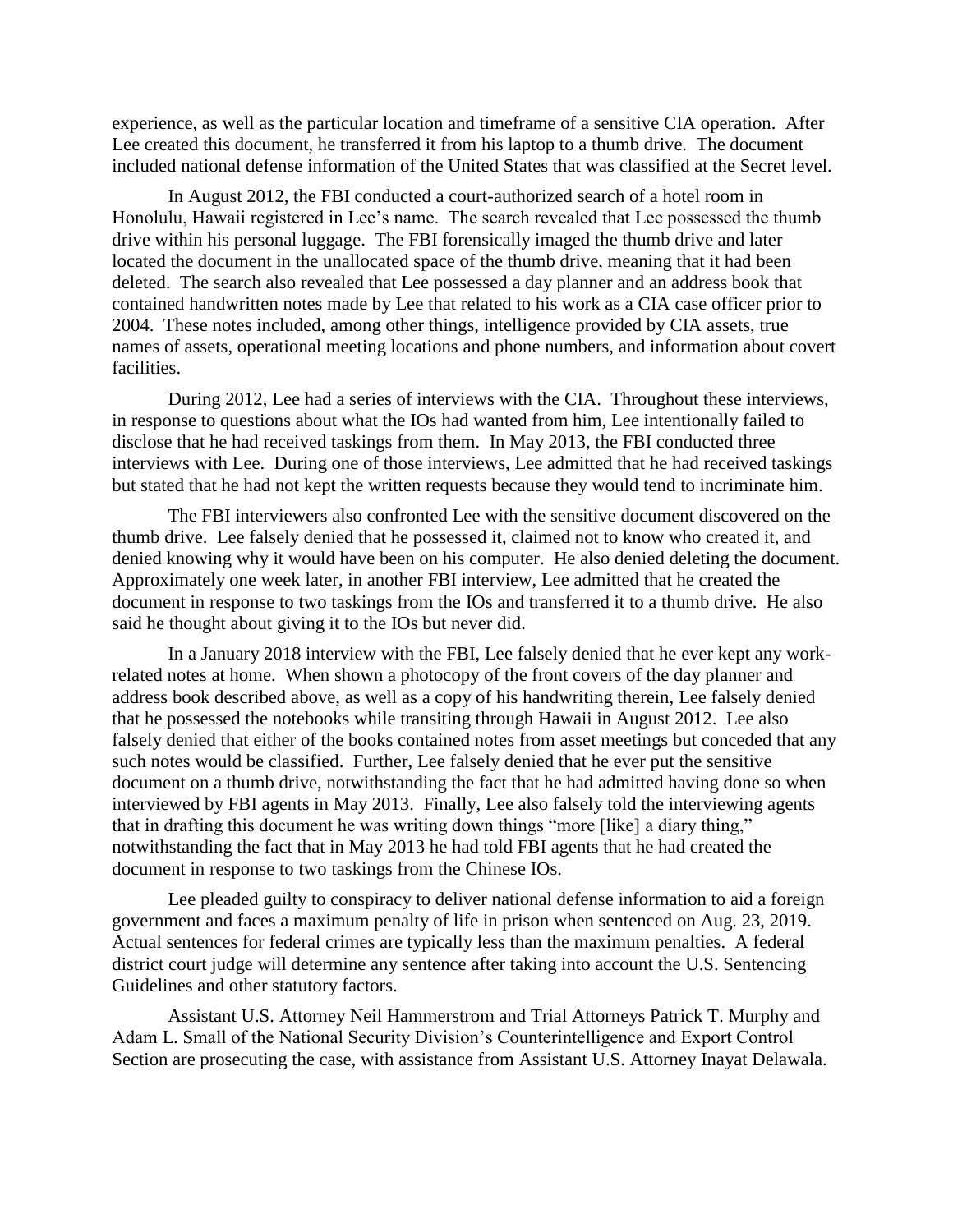### **Wednesday, April 24, 2019**

## **Former State Department Employee Pleads Guilty to Conspiring with Foreign Agents**

## *Defendant Admitted Receiving Tens of Thousands of Dollars in Benefits From Two Chinese Agents in Exchange for Internal State Department Documents*

Candace Marie Claiborne, a former employee of the U.S. Department of State, pleaded guilty today to a charge of conspiracy to defraud the United States, by lying to law enforcement and background investigators, and hiding her extensive contacts with, and gifts from, agents of the People's Republic of China (PRC), in exchange for providing them with internal documents from the U.S. State Department.

The announcement was made by Assistant Attorney General for National Security John C. Demers, U.S. Attorney Jessie K. Liu of the District of Columbia, Assistant Director in Charge Nancy McNamara of the FBI's Washington Field Office and Deputy Assistant Secretary Ricardo Colón, Domestic Operations, U.S. Department of State's Diplomatic Security Service.

The plea took place before the Honorable Randolph D. Moss of the U.S. District Court for the District of Columbia.

"Candace Marie Claiborne traded her integrity and non-public information of the United States government in exchange for cash and other gifts from foreign agents she knew worked for the Chinese intelligence service," said Assistant Attorney General Demers. "She withheld information and lied repeatedly about these contacts. Violations of the public's trust are an affront to our citizens and to all those who honor their oaths. With this guilty plea we are one step closer to imposing justice for these dishonorable criminal acts."

"Candace Claiborne broke the public trust when she accepted gifts and money from foreign officials, and then lied about it to State Department background investigators," said U.S. Attorney Liu. "The United States will continue to seek to hold accountable those who abuse their positions of trust."

"Candace Claiborne was entrusted with Top Secret information when she purposefully misled federal investigators about her repeated interactions with foreign contacts which violated her oath of office as a State Department employee," said Assistant Director McNamara. "The FBI will continue to investigate individuals who fail to report foreign contacts, which is a key indicator of potential insider threats posed by those in positions of public trust."

"Our close working relationship with the FBI and the Department of Justice resulted in the conviction of Candace Claiborne who violated the public trust and damaged our national security," said Deputy Assistant Secretary Colón. "Diplomatic Security will continue working with our law enforcement partners to vigorously defend the interests and security of the United States of America."

According to the plea documents, Claiborne, 63, began working as an Office Management Specialist for the Department of State in 1999. She served overseas at a number of posts, including embassies and consulates in Baghdad, Iraq, Khartoum, Sudan, and Beijing and Shanghai, China. As a condition of her employment, Claiborne maintained a TOP SECRET security clearance. Claiborne also was required to report any contacts with persons suspected of affiliation with a foreign intelligence agency as well as any gifts she received from foreign sources over a certain amount.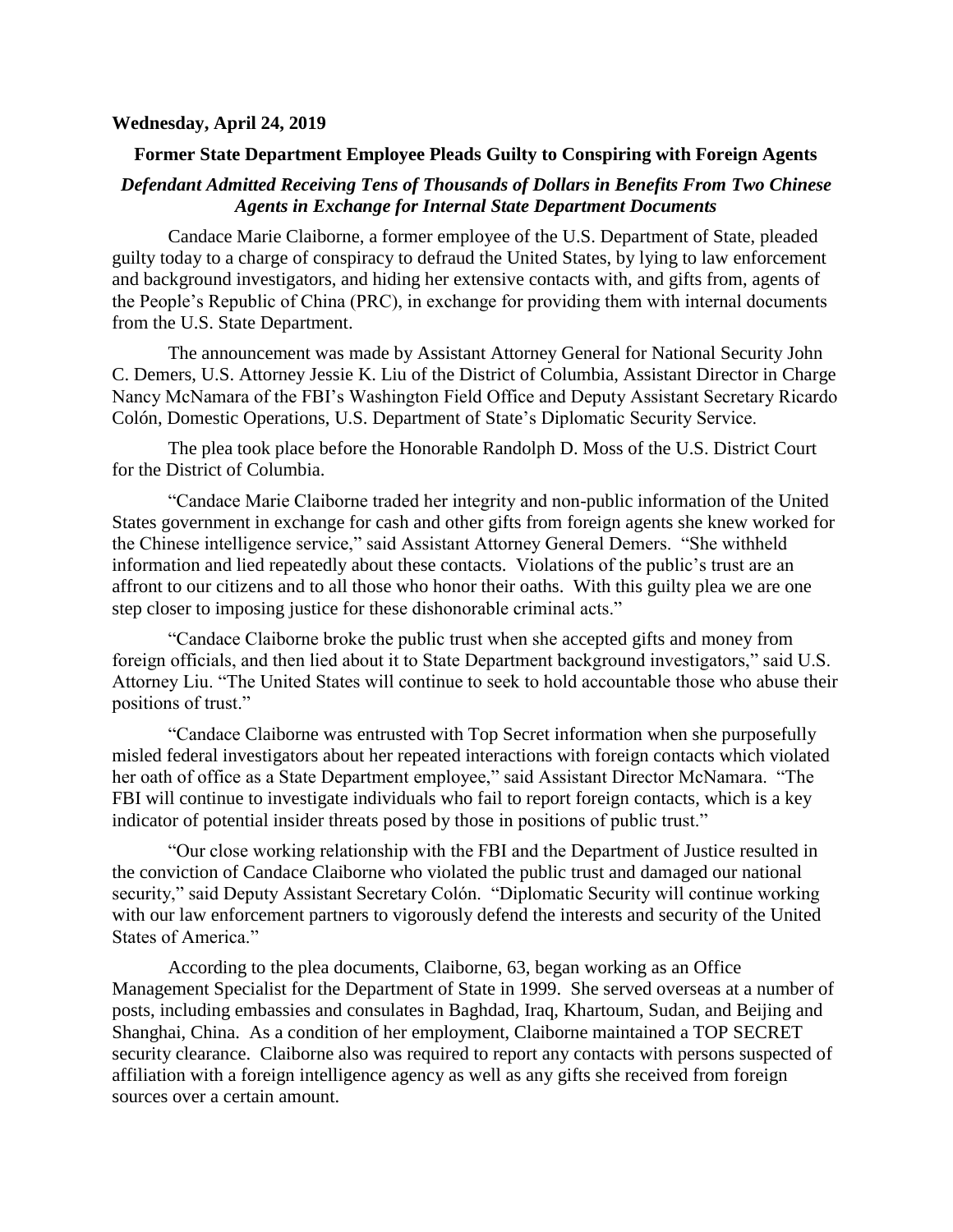Despite such a requirement, Claiborne failed to report repeated contacts with two agents of the People's Republic of China Intelligence Service, even though these agents provided tens of thousands of dollars in gifts and benefits to Claiborne and her family over five years. The gifts and benefits included cash wired to Claiborne's USAA account, Chinese New Year's gifts, international travel and vacations, tuition at a Chinese fashion school, a fully furnished apartment, a monthly stipend and numerous cash payments. Some of these gifts and benefits were provided directly to Claiborne, while others were provided to a close family member of Claiborne's.

In exchange for these gifts and benefits, as stated in the plea documents, Claiborne provided copies of internal documents from the State Department on topics ranging from U.S. economic strategies to visits by dignitaries between the two countries.

Claiborne noted in her journal that she could "Generate 20k in 1 year" working with one of the PRC agents. That same agent at one point tasked her with providing internal U.S. Government analyses on a U.S.-Sino Strategic Economic Dialogue that had just concluded.

Claiborne, who confided to a co-conspirator that the PRC agents were "spies," willfully misled State Department background investigators and FBI investigators about her contacts with those agents, the plea documents state. After the State Department and FBI investigators contacted her, Claiborne also instructed her co-conspirators to delete evidence connecting her to the PRC agents. She was arrested on March 28, 2017, following a law enforcement investigation.

Judge Moss scheduled sentencing for July 9, 2019. Claiborne, of Washington, D.C., was ordered detained pending sentencing, but will self-surrender for said detention on June 5, 2019. The statutory maximum penalty for a person convicted of conspiracy to defraud the United States is five years in prison. The maximum statutory sentences are prescribed by Congress and are provided here for informational purposes. The sentencing of the defendant will be determined by the court after considering the advisory Sentencing Guidelines and other statutory factors.

The FBI's Washington Field Office is leading the investigation into this matter. The case was prosecuted by Thomas A. Gillice and investigated by John L. Hill, both Assistant U.S. Attorneys in the U.S. Attorney's Office for the District of Columbia, and Deputy Chief Julie A. Edelstein and Trial Attorney Evan N. Turgeon of the National Security Division's Counterintelligence and Export Control Section.

#### **Tuesday, April 23, 2019**

## **Former GE Engineer and Chinese Businessman Charged with Economic Espionage and Theft of GE's Trade Secrets**

An indictment unsealed today charges Xiaoqing Zheng, 56, of Niskayuna, New York, and Zhaoxi Zhang, 47, of Liaoning Province, China, with economic espionage and conspiring to steal General Electric's (GE's) trade secrets surrounding turbine technologies, knowing and intending that those stolen trade secrets would be used to benefit the People's Republic of China. Assistant Attorney General for National Security John C. Demers, U.S. Attorney Grant C. Jaquith for the Northern District of New York, Assistant Director John Brown of the FBI's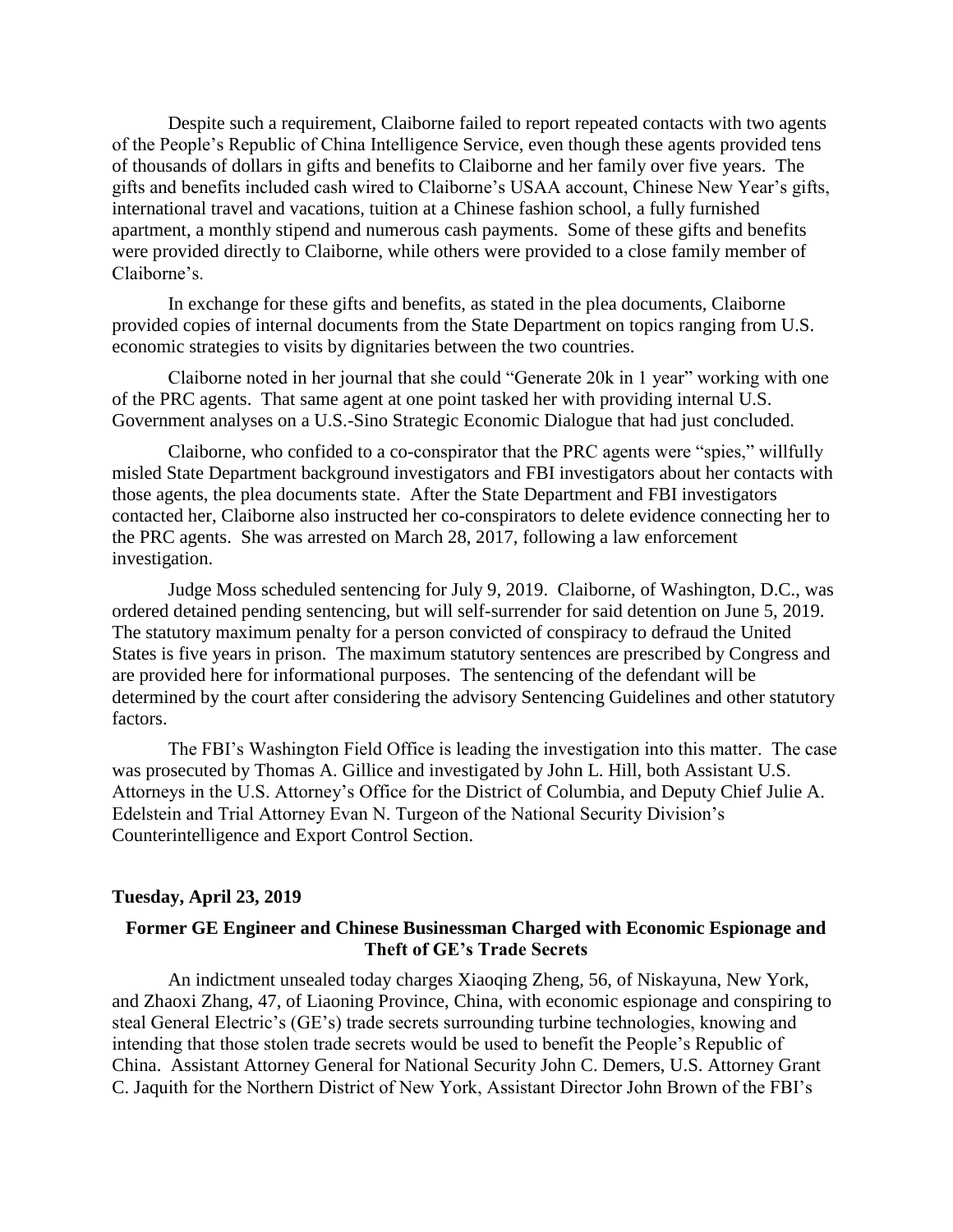Counterintelligence Division and Special Agent in Charge James N. Hendricks of the FBI's Albany Field Office made the announcement.

According to the 14-count indictment, Zheng, while employed at GE Power & Water in Schenectady, New York as an engineer specializing in sealing technology, exploited his access to GE's files by stealing multiple electronic files, including proprietary files involving design models, engineering drawings, configuration files, and material specifications having to do with various components and testing systems associated with GE gas and steam turbines. Zheng emailed and transferred many of the stolen GE files to his business partner, Chinese businessman Zhaoxi Zhang, who was located in China. Zheng and Zhang used the stolen GE trade secrets to advance their own business interests in two Chinese companies - Liaoning Tianyi Aviation Technology Co., Ltd. (LTAT) and Nanjing Tianyi Avi Tech Co. Ltd. (NTAT), companies which research, develop, and manufacture parts for turbines.

The indictment also alleges that Zheng and Zhang conspired to commit economic espionage, as the thefts of GE's trade secrets surrounding various turbine technologies were done knowing and intending that the thefts would benefit the People's Republic of China and one or more foreign instrumentalities, including LTAT, NTAT, Shenyang Aerospace University, Shenyang Aeroengine Research Institute, and Huaihai Institute of Technology. The defendants, through LTAT and NTAT, received financial and other support from the Chinese government and coordinated with Chinese government officials to enter into research agreements with Chinese state-owned institutions to develop turbine technologies.

"The indictment alleges a textbook example of the Chinese government's strategy to rob American companies of their intellectual property and to replicate their products in Chinese factories, enabling Chinese companies to replace the American company first in the Chinese market and later worldwide," said Assistant Attorney General Demers. "We will not stand idly by while the world's second-largest economy engages in state-sponsored theft. As part of the Attorney General's China Initiative, we will partner with the private sector to hold responsible those who violate our laws, and we urge China's leaders to join responsible nations and to act with honesty and integrity when competing in the global marketplace."

"As alleged, the thefts of trade secrets to benefit the People's Republic of China are serious crimes against the victimized company and our country," said U.S. Attorney Jaquith. "Both fair competition and incentivized innovation require that American companies be able to rely on the secrecy of technological advances forged through their talent and tenacity. When technology is taken through treachery, we will continue to work with the National Security Division and the FBI to prosecute the perpetrators."

"American businesses spend many hours and large amounts of money developing unique technology. When such technology is stolen it can be devastating to U.S. businesses and can result in American workers losing jobs," said FBI Assistant Director Brown. "China continues to support behavior that violates the rule of law. This case demonstrates the FBI will continue to pursue China's efforts to steal American technology."

"Economic espionage and the theft of trade secrets have a profound impact on our companies and communities," said FBI Special Agent in Charge Hendricks. "We view this as a grave threat to our economic and national security and the FBI will work tirelessly to prevent the loss of American technology and American jobs."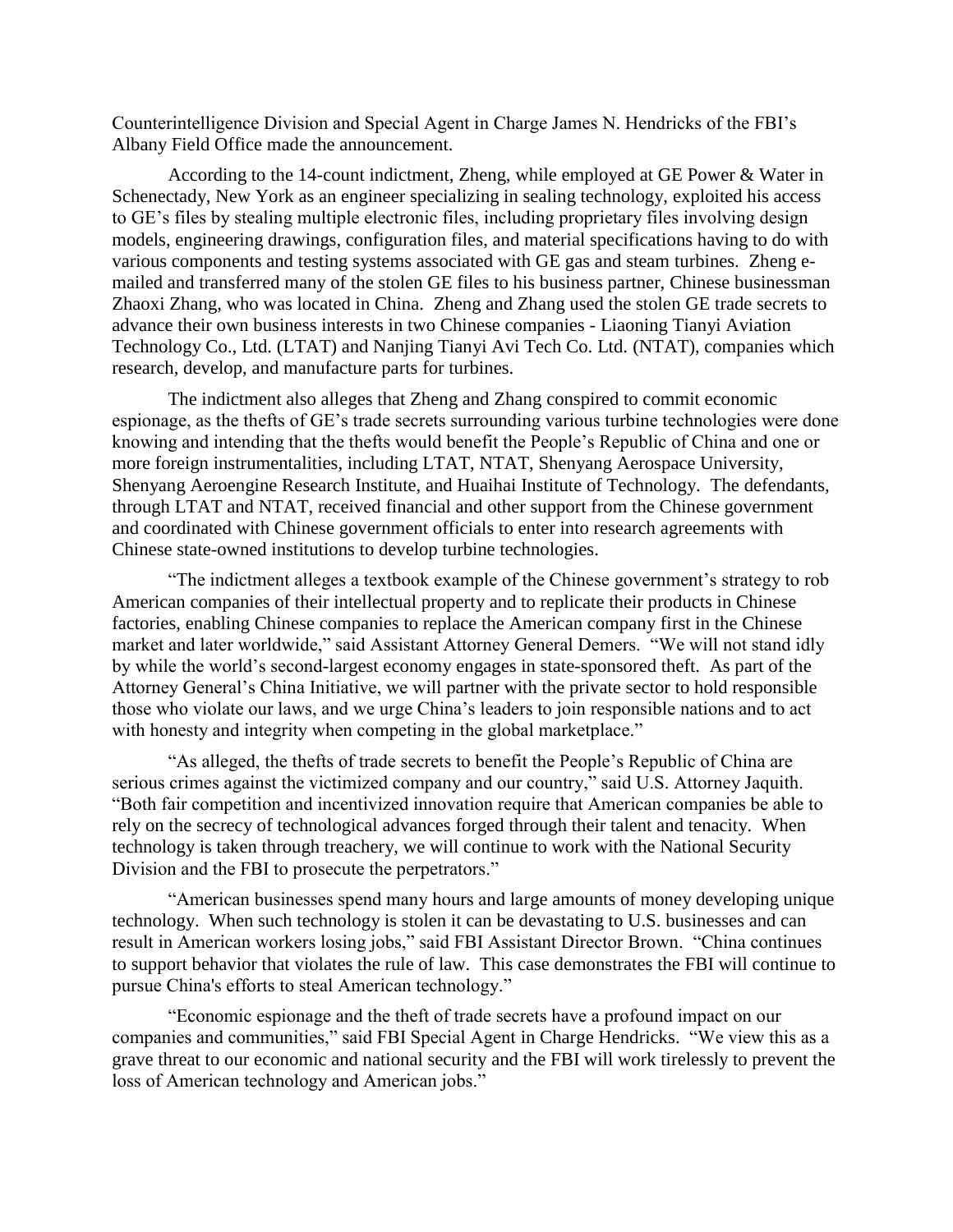Zheng was arraigned today in Albany, New York, before United States Magistrate Judge Christian F. Hummel, and released with conditions pending a trial before United States District Judge Mae A. D'Agostino.

The economic espionage counts (Counts One, Three, Four, Seven, Eight and Eleven) carry a maximum sentence of 15 years in prison, a fine of up to \$5,000,000, and a term of supervised release of up to three years. The trade secrets theft counts (Counts Two, Five, Six, Nine, Ten, Twelve and Thirteen) carry a maximum sentence of 10 years in prison, a fine of up to \$250,000, and a term of supervised release of up to three years. Count Fourteen of the indictment, which charges Zheng with making false statements to the FBI during a voluntary interview, carries a maximum sentence of 5 years in prison, a fine of up to \$250,000, and a term of supervised release of up to three years.

The charges in the indictment are merely accusations. The defendants are presumed innocent unless and until proven guilty.

This case is being investigated by the Federal Bureau of Investigation, and is being prosecuted by Assistant U.S. Attorney Rick Belliss, and National Security Division Trial Attorneys Jason McCullough and Matthew Chang.

#### **Wednesday, April 17, 2019**

## **Former Manager for International Airline Pleads Guilty to Acting as an Agent of the Chinese Government**

## **Defendant Placed Packages on Flights from JFK Airport to Beijing at the Direction of Military Officers Assigned to the Chinese Mission to the United Nations**

 Earlier today, in federal court in Brooklyn, New York, Ying Lin pleaded guilty to acting as an agent of the People's Republic of China (PRC), without notification to the Attorney General, by working at the direction and control of military officers assigned to the Permanent Mission of the People's Republic of China to the United Nations. Lin, a former manager with an international air carrier headquartered in the PRC (the Air Carrier), abused her privileges to transport packages from John F. Kennedy International Airport (JFK Airport) to the PRC aboard Air Carrier flights at the behest of the PRC military officers and in violation of Transportation Security Administration (TSA) regulations. The proceeding was held before United States District Judge Ann M. Donnelly.

Assistant Attorney General for National Security John C. Demers, U.S. Attorney Richard P. Donoghue for the Eastern District of New York, Assistant Director in Charge William F. Sweeney, Jr of the FBI's New York Field Office, and Special Agent in Charge Angel M. Melendez, Department of Homeland Security, Homeland Security Investigations (HSI) announced the guilty plea.

"This case is a stark example of the Chinese government using the employees of Chinese companies doing business here to engage in illegal activity," said Assistant Attorney General Demers. "Covertly doing the Chinese military's bidding on U.S. soil is a crime, and Lin and the Chinese military took advantage of a commercial enterprise to evade legitimate U.S. government oversight."

"The defendant's actions as an agent of the Chinese government helped Chinese military officers to evade U.S. law enforcement scrutiny of packages that they sent from New York to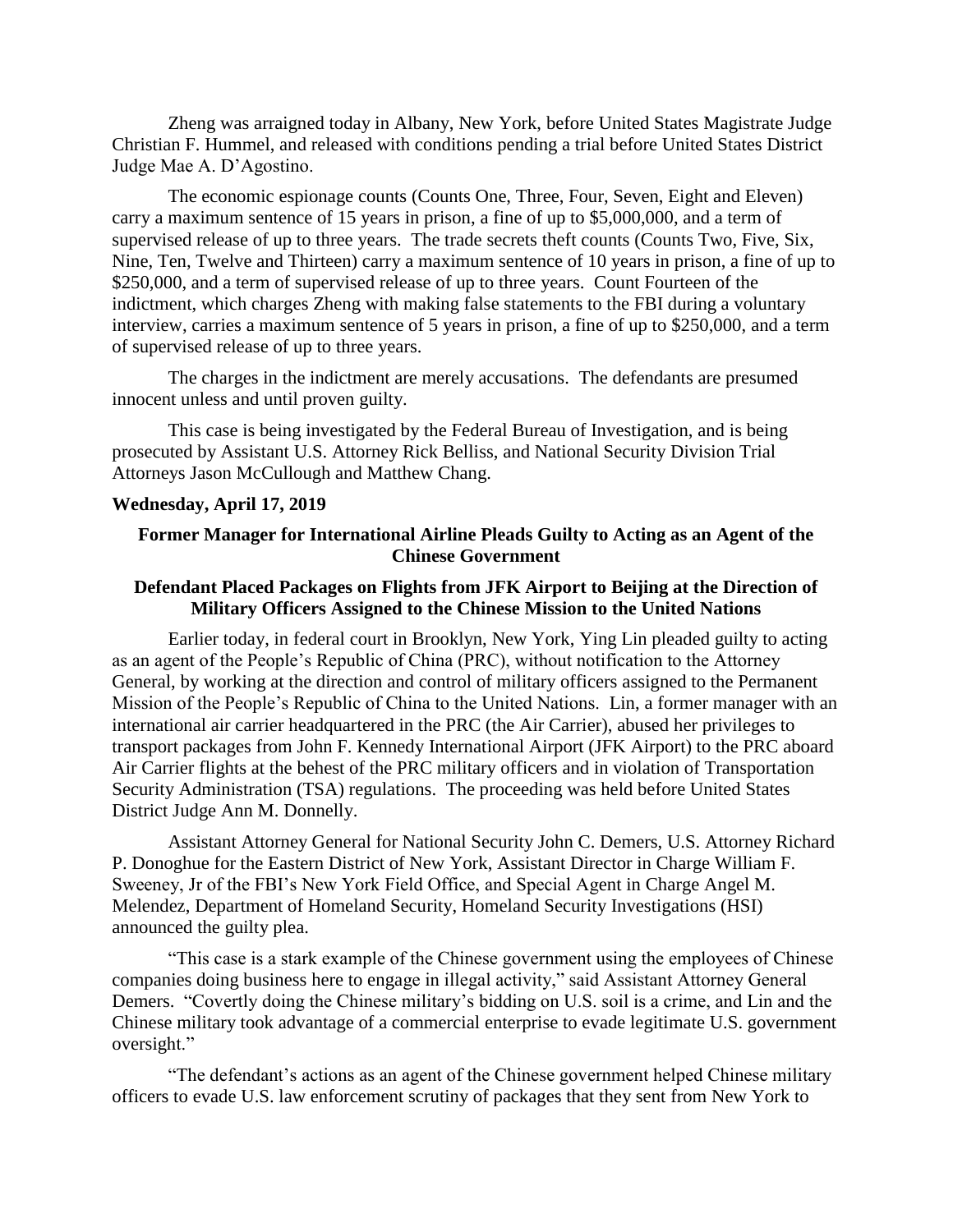Beijing," stated United States Attorney Donoghue. "This case demonstrates how seriously we address counterintelligence threats posed by individuals in the United States who work for foreign governments, such as China."

"The FBI and our law enforcement partners do all we can every day to protect this country from the threats we can see, and we work even harder to find the threats we can't see," said FBI Assistant Director-in-Charge Sweeney. "Ms. Lin was secreting packages through some of the country's busiest airports, using her work with the Chinese government to thwart our security measures. We believe this case isn't unique and hope it serves as an example that the Chinese and other foreign governments can't break our laws with impunity."

"Lin's criminal actions exploited the international boundary of the United States as she used her position to smuggle packages onto planes headed to China," said HSI Special Agent-in-Charge Melendez. "We are committed to ensuring the integrity of our international airports so they are not used as a front for illicit activities."

Lin worked for the Air Carrier from 2002 through the fall of 2015 as a counter agent at JFK Airport and from the fall of 2015 through April 2016 as the station manager at Newark Liberty International Airport. During her employment with the Air Carrier, Lin accepted packages from the PRC military officers, and placed those packages aboard Air Carrier flights to the PRC as unaccompanied luggage or checked in the packages under the names of other passengers flying on those flights. As the PRC military officers did not travel on those flights, Lin's actions were contrary to a security program that required that checked baggage be accepted only from ticketed passengers, thereby violating TSA regulations. In addition, Lin encouraged other Air Carrier employees to assist the PRC military officers, instructing those employees that because the Air Carrier was a PRC company, their primary loyalty should be to the PRC.

In exchange for her work at the direction and under the control of PRC military officers and other PRC government officials, Lin received benefits from the PRC Mission and PRC Consulate in New York. These benefits included tax-exempt purchases of liquor, cigarettes and electronic devices worth tens of thousands of dollars. These benefits also included free contracting work at the defendant's two residences in Queens, New York, by PRC construction workers who were permitted under the terms of their visas to work only on PRC government facilities.

When sentenced, Lin faces up to 10 years' imprisonment. As part of the guilty plea, Lin agreed to forfeit approximately \$25,000 as well as an additional \$145,000 in connection with her resolution of the government's forfeiture verdict in United States v. Zhong, No. 16-CR-614 (AMD).

Mr. Demers and Mr. Donoghue expressed their appreciation to the Transportation Security Administration for their assistance on the case. The government's case is being handled by the National Security and Cybercrime Section. Assistant United States Attorneys Douglas M. Pravda, Alexander A. Solomon, Ian C. Richardson and Sarah M. Evans are in charge of the prosecution, with assistance from Trial Attorney Matthew R. Walczewski of the Department of Justice's Counterintelligence and Export Control Section. The forfeiture aspect of the case is being handled by EDNY Assistant United States Attorney Brian Morris of the Office's Civil Division.

### **Friday, March 15, 2019**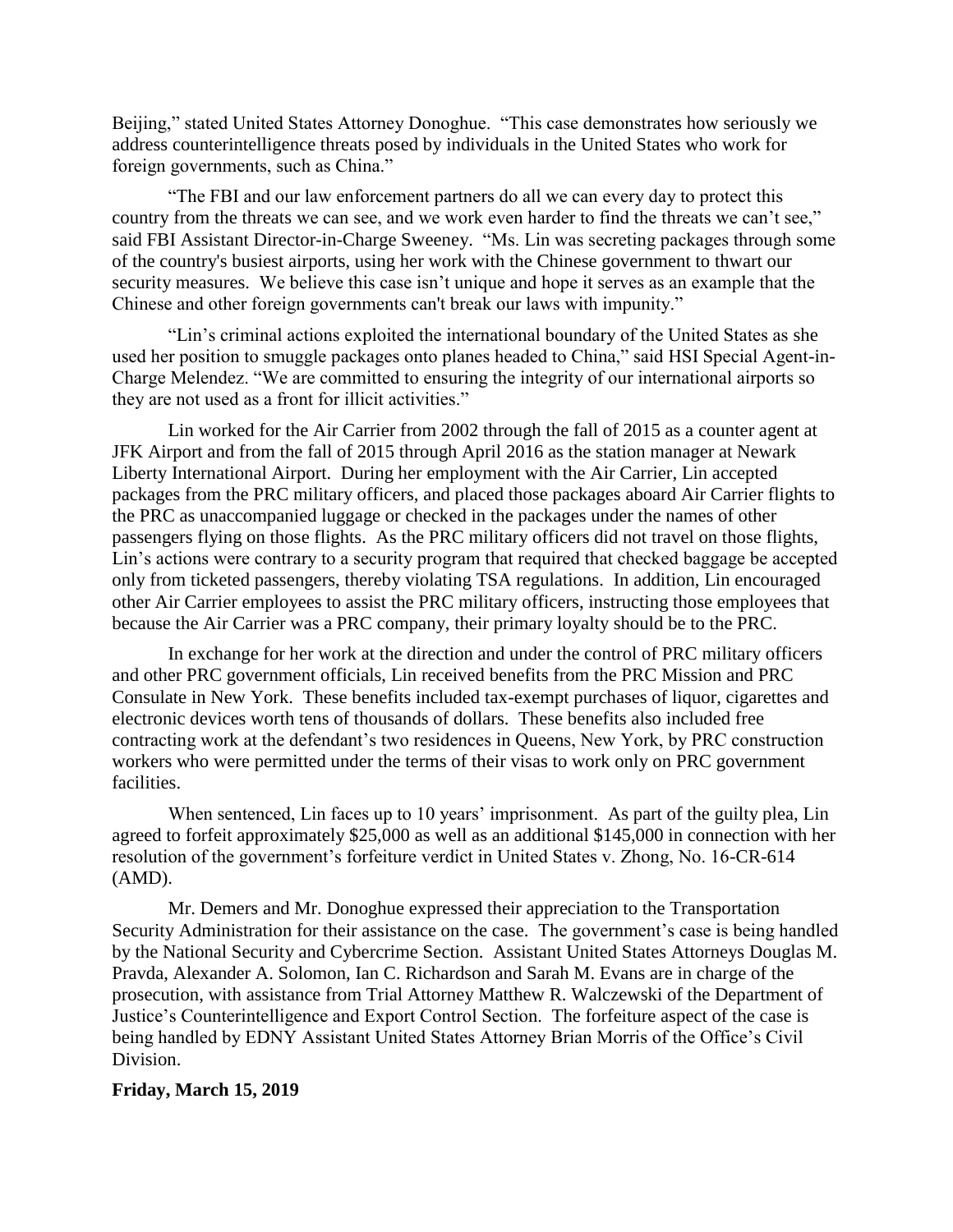### **Former Defense Intelligence Officer Pleads Guilty to Attempted Espionage**

Ron Rockwell Hansen, 58, a resident of Syracuse, Utah, and a former Defense Intelligence Agency (DIA) officer, pleaded guilty today in the District of Utah in connection with his attempted transmission of national defense information to the People's Republic of China. Sentencing is set for Sept. 24, 2019.

Assistant Attorney General for National Security John C. Demers, U.S. Attorney John Huber for the District of Utah and Special Agent in Charge Paul Haertel of the FBI's Salt Lake City Field Office announced the charges.

Hansen retired from the U.S. Army as a Warrant Officer with a background in signals intelligence and human intelligence. He speaks fluent Mandarin-Chinese and Russian. DIA hired Hansen as a civilian intelligence case officer in 2006. Hansen held a Top Secret clearance for many years, and signed several non-disclosure agreements during his tenure at DIA and as a government contractor.

As Hansen admitted in the plea agreement, in early 2014, agents of a Chinese intelligence service targeted Hansen for recruitment and he began meeting with them regularly in China. During those meetings, the Chinese agents described to Hansen the type of information that would interest the Chinese intelligence service. During the course of his relationship with the agents of the Chinese intelligence service, Hansen received hundreds of thousands of dollars in compensation for information he provided them, including information he gathered at various industry conferences. Between May 24, 2016 and June 2, 2018, Hansen solicited from an intelligence case officer working for the DIA national defense information that Hansen knew the Chinese intelligence service would find valuable. Hansen agreed to act as a conduit to sell that information to the Chinese. Hansen advised the DIA case officer how to record and transmit classified information without detection, and explained how to hide and launder any funds received as payment for classified information. The DIA case officer reported Hansen's conduct to the DIA and subsequently acted as a confidential human source for the FBI.

As Hansen further admitted in the plea agreement, Hansen met with the DIA case officer on June 2, 2018, and received from that individual documents containing national defense information that Hansen previously solicited. The documents Hansen received were classified. The information in the documents related to the national defense of the United States in that it related to United States military readiness in a particular region and was closely held by the United States government. Hansen reviewed the documents, queried the DIA case officer about their contents, and took written notes about the materials relating to the national defense information. Hansen advised the DIA case officer that he would remember most of the details about the documents he received that day and would conceal some notes about the material in the text of an electronic document that Hansen would prepare at the airport before leaving for China. Hansen intended to provide the information he received to the agents of the Chinese intelligence service with whom he had been meeting, and Hansen knew that the information was to be used to the injury of the United States and to the advantage of a foreign nation.

Hansen pleaded guilty to one count of attempting to gather or deliver national defense information to aid a foreign government. The plea agreement calls for an agreed-upon sentence of 15 years.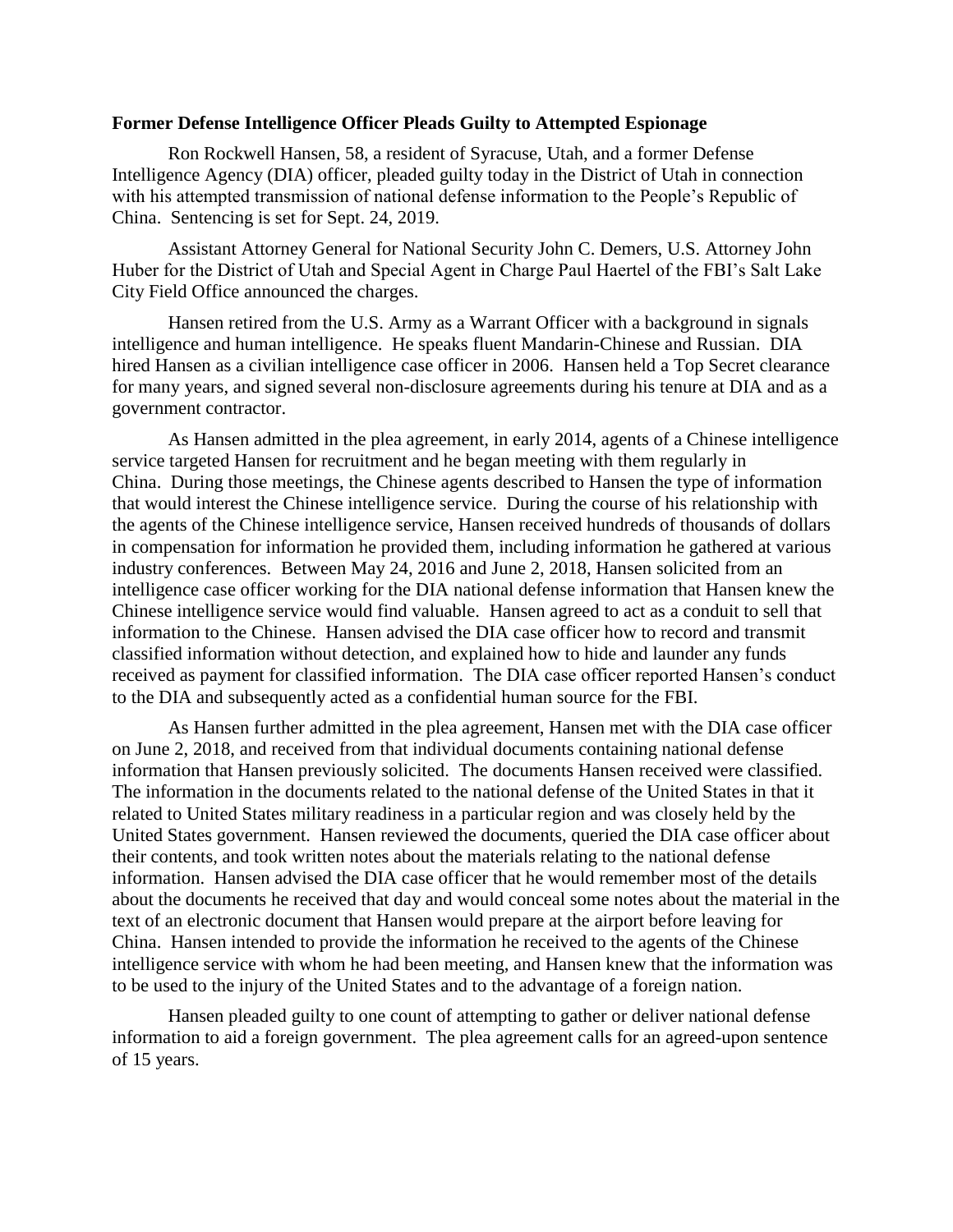Special agents of the FBI, IRS, U.S. Department of Commerce, the Department of Defense, U.S. Army Counterintelligence, and the Defense Intelligence Agency were involved in the investigation.

The prosecution was handled by Assistant U.S. Attorneys Robert A. Lund, Karin Fojtik, Mark K. Vincent and Alicia Cook of the District of Utah, and Trial Attorneys Patrick T. Murphy, Matthew J. McKenzie and Adam L. Small of the National Security Division's Counterintelligence and Export Control Section. Prosecutors from the U.S. Attorney's Office for the Western District of Washington assisted with this case.

## **Friday, February 15, 2019**

### **Chinese National Sentenced to Prison for Selling Counterfeit Computer Parts**

A Beijing, China man was sentenced today to 54 months in federal prison for directing the shipment of counterfeit computer-networking equipment into the Southern District of Texas.

Assistant Attorney General Brian A. Benczkowski of the Justice Department's Criminal Division and U.S. Attorney Ryan K. Patrick for the Southern District of Texas made the announcement.

Ruiyang Li, 40, was sentenced today to serve 54 months in federal prison by U.S. District Judge Ewing Werlein Jr. The court reserved the determination of restitution to the victims of Li's trademark counterfeiting—including Cisco Systems Inc., The Hewlett-Packard Company and Intel Corporation—until a later date. Because Li is not a U.S. citizen, he is expected to be deported after serving his prison sentence.

From at least 2007 until in or about June 2017, Li directed the shipment of counterfeit computer-networking equipment into the Southern District of Texas, first when selling to a retailer in Magnolia, Texas, and eventually when selling to law enforcement acting in an undercover capacity. Over this time period, Li sold counterfeit networking products through several business entities, often hiding behind layers of personal and corporate aliases to evade detection by law enforcement. Li also used various means to conceal his unlawful conduct, including by sending and receiving payments using accounts that did not appear connected, at least publicly, to companies trafficking in illicit products. Li and his customers would also agree to mislabel packages, break up shipments into separate components, alter destination addresses and use multiple forwarding companies based in the United States. These methods, in Li's mind, made shipping counterfeit parts "safer," which in practice meant delaying or complicating detection by U.S. authorities.

State and local governments rely on complex computer networking technology, including the transceivers and other parts that were trafficked in this case, to manage critical data and operations. This same technology is also prominent in banks, hospitals, air traffic control installations, power plants and other essential infrastructure. Because counterfeit parts are often not subject to stringent manufacturing requirements, they present a significant health and safety risk to communities across the United States.

The case was investigated by U.S. Immigration and Customs Enforcement's Homeland Security Investigations, with significant assistance from U.S. Customs and Border Protection. The case was prosecuted by Senior Trial Attorney Timothy C. Flowers of the Computer Crime and Intellectual Property Section and Assistant U.S. Attorney Jay Hileman.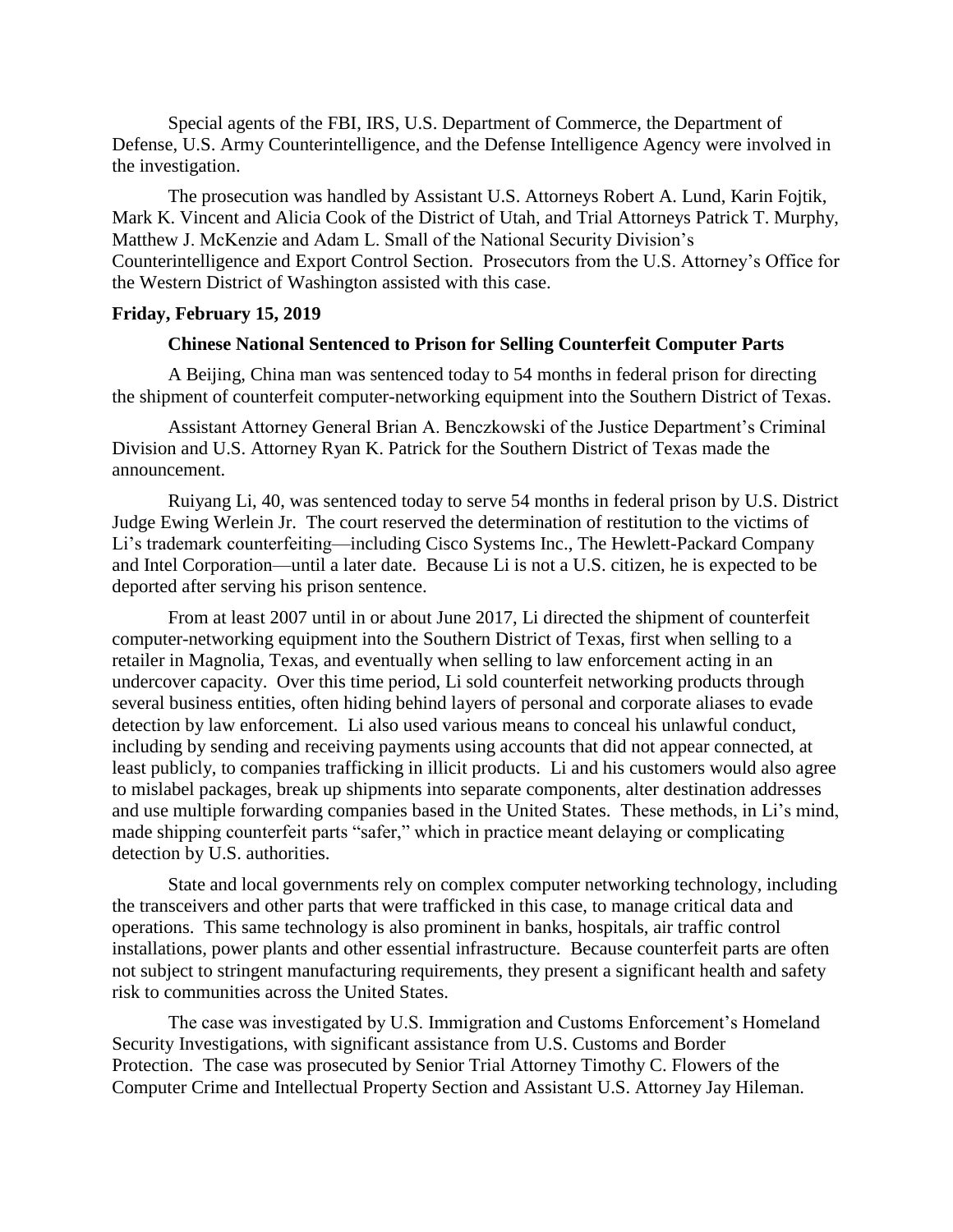## **Thursday, February 14, 2019**

# **One American and One Chinese National Indicted in Tennessee for Conspiracy to Commit Theft of Trade Secrets and Wire Fraud**

A grand jury sitting in Greeneville, Tennessee has returned an indictment against Xiaorong You, a/k/a Shannon You, 56, of Lansing, Michigan, and Liu Xiangchen, 61, of Shandong Province, China for conspiracy to steal trade secrets related to formulations for bisphenol-A-free (BPA-free) coatings. You was also indicted on seven counts of theft of trade secrets and one count of wire fraud.

Assistant Attorney General National Security John C. Demers, U.S. Attorney J. Douglas Overbey of the Eastern District of Tennessee, FBI Executive Assistant Director for the National Security Branch Jay Tabb, and Special Agent in Charge Troy Sowers of the FBI's Knoxville Field Office made the announcement.

"The conduct alleged in today's indictment exemplifies the rob, replicate and replace approach to technological development," said Assistant Attorney General Demers. "Xiaorong You is accused of an egregious, premediated theft and transfer of trade secrets worth more than \$100 million for the purpose of setting up a Chinese company that would compete with the American companies from which the trade secrets were stolen. Unfortunately, China continues to use its national programs, like the 'Thousand Talents,' to solicit and reward the theft of our nation's trade secrets and intellectual property, but the Justice Department will continue to prioritize investigations like these, to ensure that China understands that this criminal conduct is not an acceptable business or economic development practice."

"Our office is committed to working closely with our federal, state and local partners to identify and prosecute those who engage in illegal and deceptive practices to steal trade secret and protected information from companies who spend millions of dollars to develop it," said U.S. Attorney Overbey. "Not only can theft of this information be potentially devastating to our American companies, it could also pose a threat to our overall national and economic security."

"The facts laid out in this indictment show the conspirators engaged in blatant criminal activity," said Executive Assistant Director Tabb. "They didn't stop at going after technical secrets belonging to just one company. They allegedly targeted multiple companies and made off with trade secrets at an estimated value of almost 120 million dollars. As this case demonstrates, the FBI is determined to do everything possible to bring to justice those who try to steal secrets belonging to American companies."

"As this indictment highlights, theft of trade secrets from American companies is an emerging economic threat, even here in East Tennessee," said Special Agent in Charge Sowers. "The tireless work of our agents and prosecutors in this case underscores the FBI's commitment to protecting American ingenuity."

The BPA-free trade secrets allegedly stolen by these individuals belonged to multiple owners and cost an estimated total of at least \$119,600,000 to develop. Until recently, bisphenol-A (BPA) was used to coat the inside of cans and other food and beverage containers to help minimize flavor loss, and prevent the container from corroding or reacting with the food or beverage contained therein. However, due to the discovered potential harmful effects of BPA, companies began searching for BPA-free alternatives. These alternatives are difficult and expensive to develop.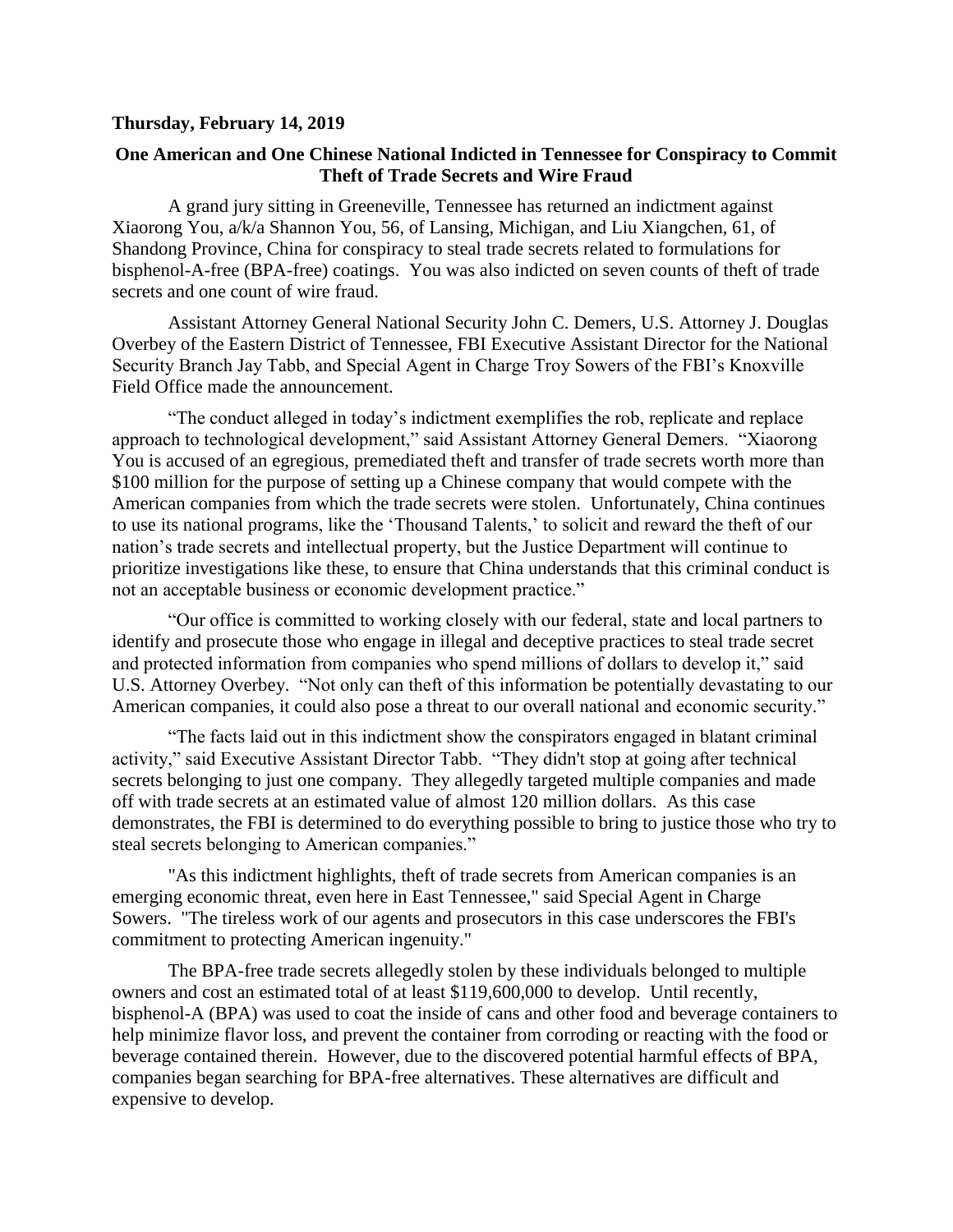From December 2012 through Aug. 31, 2017, You was employed as Principal Engineer for Global Research by a company in Atlanta, which had agreements with numerous companies to conduct research and development, testing, analysis and review of various BPA-free technologies. Due to her extensive education and experience with BPA and BPA-free coating technologies, she was one of a limited number of employees with access to trade secrets belonging to the various owners. From approximately September 2017 through June 2018, You was employed as a packaging application development manager for a company in Kingsport, Tennessee, where she was one of a limited number of employees with access to trade secrets belonging to that company.

Details of the conspiracy are included in the indictment on file with the U.S. District Court. The indictment alleges that You, Liu, and a third co-conspirator formulated a plan in which You would exploit her employment with the two American employers to steal trade secrets and provide the information for the economic benefit of trade secrets the Chinese company that Liu managed, which would manufacture and profit from products developed using the stolen trade secrets. In exchange, Liu would cause the Chinese company to reward You for her theft, by helping her receive the Thousand Talent and another financial award, based on the trade secrets she stole, and by giving You an ownership share of a new company that would "own" the stolen trade secrets in China. The conspirators also agreed to compete with U.S. and foreign companies, including some of the owners of the stolen stolen trade secrets, in China and elsewhere, by selling products designed, developed and manufactured using the stolen trade secrets.

The charges contained in this indictment are merely allegations, and the defendants are presumed innocent unless and until proven guilty beyond a reasonable doubt in a court of law.

The case is being investigated by the FBI's Knoxville Field Office.

The government's case is being prosecuted by the Eastern District of Tennessee and the National Security Division's Counterintelligence and Export Control Section.

## **Monday, January 28, 2019**

### **Chinese Telecommunications Device Manufacturer and its U.S. Affiliate Indicted for Theft of Trade Secrets, Wire Fraud, and Obstruction Of Justice**

## *Huawei Corporate Entities Conspired to Steal Trade Secret Technology and Offered Bonus to Workers who Stole Confidential Information from Companies Around the World*

A 10-count indictment unsealed today in the Western District of Washington State charges Huawei Device Co., Ltd. and Huawei Device Co. USA with theft of trade secrets conspiracy, attempted theft of trade secrets, seven counts of wire fraud, and one count of obstruction of justice. The indictment, returned by a grand jury on January 16, details Huawei's efforts to steal trade secrets from Bellevue, Washington based T-Mobile USA and then obstruct justice when T-Mobile threatened to sue Huawei in U.S. District Court in Seattle. The alleged conduct described in the indictment occurred from 2012 to 2014, and includes an internal Huawei announcement that the company was offering bonuses to employees who succeeded in stealing confidential information from other companies.

"Today we are announcing that we are bringing criminal charges against telecommunications giant Huawei and its associates for nearly two dozen alleged crimes" Acting Attorney General Matthew G. Whitaker said. "As I told Chinese officials in August, China must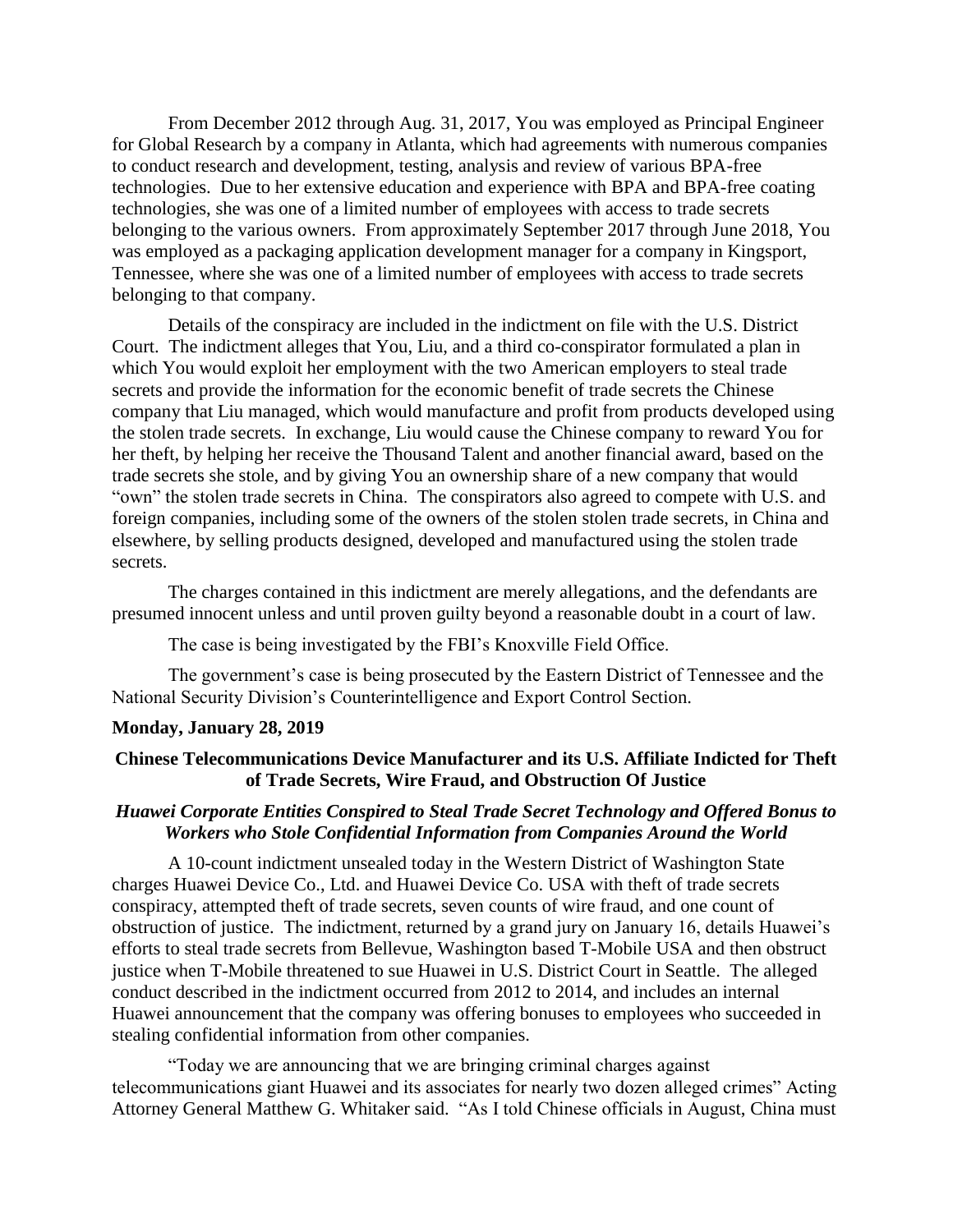hold its citizens and Chinese companies accountable for complying with the law. I'd like to thank the many dedicated criminal investigators from several different federal agencies who contributed to this investigation and the Department of Justice attorneys who are moving the prosecution efforts forward. They are helping us uphold the rule of law with integrity."

"The charges unsealed today clearly allege that Huawei intentionally conspired to steal the intellectual property of an American company in an attempt to undermine the free and fair global marketplace," said FBI Director Wray. "To the detriment of American ingenuity, Huawei continually disregarded the laws of the United States in the hopes of gaining an unfair economic advantage. As the volume of these charges prove, the FBI will not tolerate corrupt businesses that violate the laws that allow American companies and the United States to thrive."

"This indictment shines a bright light on Huawei's flagrant abuse of the law – especially its efforts to steal valuable intellectual property from T-Mobile to gain unfair advantage in the global marketplace," said First Assistant U.S. Attorney Annette L. Hayes of the Western District of Washington. "We look forward to presenting the evidence of Huawei's crimes in a court of law, and proving our case beyond a reasonable doubt. Fair competition and respect for the rule of law is essential to the functioning of our international economic system."

According to the indictment, in 2012 Huawei began a concerted effort to steal information on a T-Mobile phone-testing robot dubbed "Tappy." In an effort to build their own robot to test phones before they were shipped to T-Mobile and other wireless carriers, Huawei engineers violated confidentiality and non-disclosure agreements with T-Mobile by secretly taking photos of "Tappy," taking measurements of parts of the robot, and in one instance, stealing a piece of the robot so that the Huawei engineers in China could try to replicate it. After T-Mobile discovered and interrupted these criminal activities, and then threatened to sue, Huawei produced a report falsely claiming that the theft was the work of rogue actors within the company and not a concerted effort by Huawei corporate entities in the United States and China. As emails obtained in the course of the investigation reveal, the conspiracy to steal secrets from T-Mobile was a company-wide effort involving many engineers and employees within the two charged companies.

As part of its investigation, FBI obtained emails revealing that in July 2013, Huawei offered bonuses to employees based on the value of information they stole from other companies around the world, and provided to Huawei via an encrypted email address.

Under the maximum sentencing provisions applicable to corporate entities, Conspiracy and Attempt to Commit Trade Secret Theft are punishable by a fine of up to \$5,000,000 or three times the value of the stolen trade secret, whichever is greater. Wire Fraud and Obstruction of Justice are punishable by a fine of up to \$500,000.

The charges contained in the indictment are only allegations. A defendant is presumed innocent unless and until proven guilty beyond a reasonable doubt in a court of law. The maximum statutory sentence is prescribed by Congress and is provided here for informational purposes. If convicted of any offense, the sentencing of the defendants will be determined by the court based on the advisory Sentencing Guidelines and other statutory factors.

The case is being investigated by the FBI. The case is being prosecuted by Assistant U.S. Attorneys Todd Greenberg and Thomas Woods of the Western District of Washington, with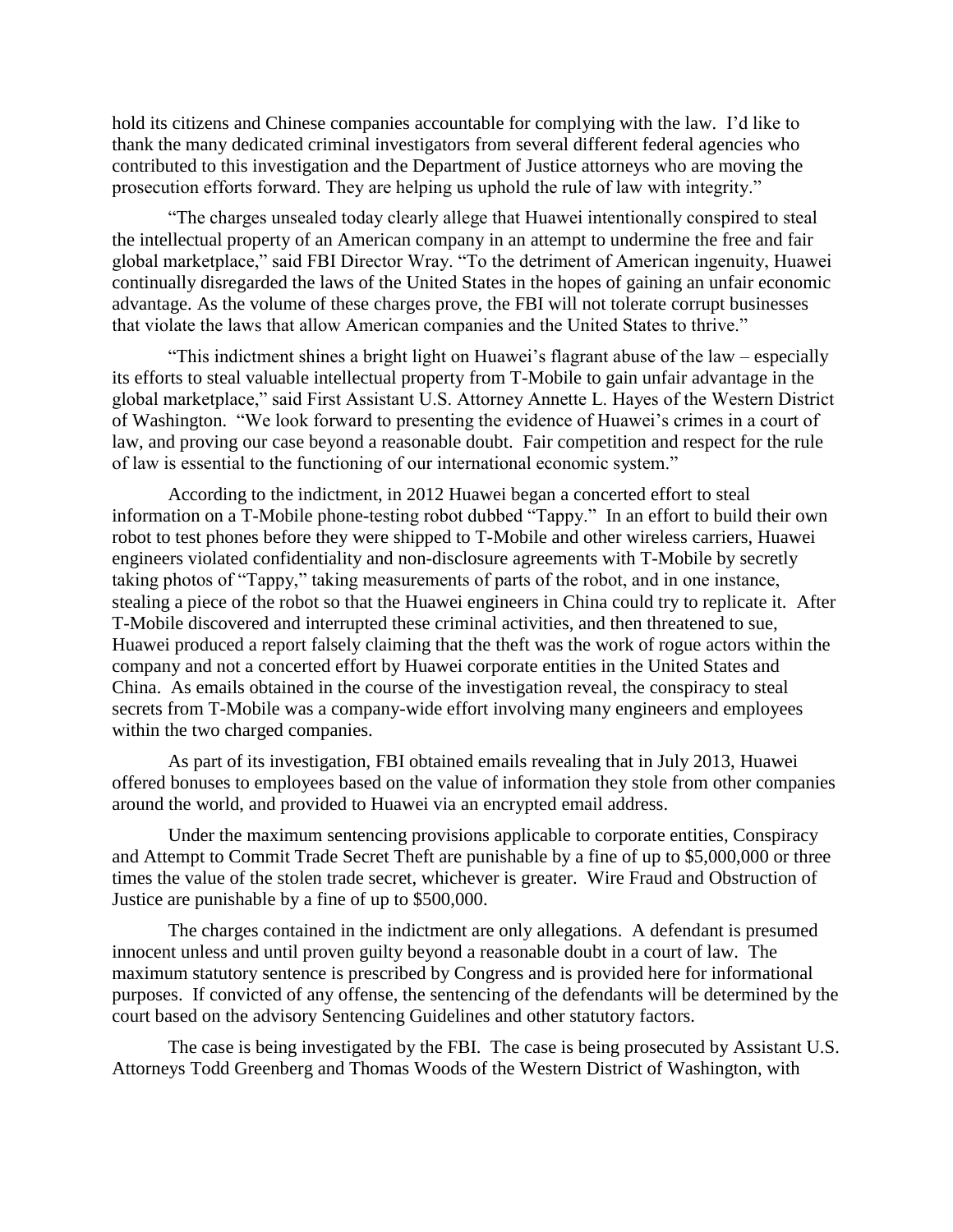assistance from the Department of Justice's National Security Division's Counterintelligence and Export Control Section.

U.S. Attorney Brian T. Moran has been recused from this matter because of legal representations he undertook before he joined the Department of Justice. Per direction from ethics officials in the Department of Justice, First Assistant U.S. Attorney Annette L. Hayes will act as U.S. Attorney with respect to this matter pursuant to the authority conferred by 28 U.S.C. § 515.

### **Monday, January 28, 2019**

## **Chinese Telecommunications Conglomerate Huawei and Huawei CFO Wanzhou Meng Charged With Financial Fraud**

### *Huawei Device USA Inc. and Huawei's Iranian Subsidiary Skycom Also Named Defendants*

# *Other Charges Include Money Laundering, Conspiracy to Defraud the United States, Obstruction of Justice and Sanctions Violations*

A 13-count indictment was unsealed earlier today in federal court in Brooklyn, New York, charging four defendants,[1] including Huawei Technologies Co. Ltd. (Huawei), the world's largest telecommunications equipment manufacturer, with headquarters in the People's Republic of China (PRC) and operations around the world. The indicted defendants include Huawei and two Huawei affiliates — Huawei Device USA Inc. (Huawei USA) and Skycom Tech Co. Ltd. (Skycom) — as well as Huawei's Chief Financial Officer (CFO) Wanzhou Meng (Meng).

The defendants Huawei and Skycom are charged with bank fraud and conspiracy to commit bank fraud, wire fraud and conspiracy to commit wire fraud, violations of the International Emergency Economic Powers Act (IEEPA) and conspiracy to violate IEEPA, and conspiracy to commit money laundering. Huawei and Huawei USA are charged with conspiracy to obstruct justice related to the grand jury investigation in the Eastern District of New York. Meng is charged with bank fraud, wire fraud, and conspiracies to commit bank and wire fraud.

Acting U.S. Attorney General Matthew G. Whitaker, Secretary Kirstjen Nielsen of the U.S. Department of Homeland Security, Secretary Wilbur Ross of the U.S. Department of Commerce, U.S. Attorney Richard P. Donoghue for the Eastern District of New York, FBI Director Christopher A. Wray, Assistant Attorney General Brian A. Benczkowski of the Justice Department's Criminal Division and Assistant Attorney General John C. Demers of the National Security Division, announced the charges.

"Today we are announcing that we are bringing criminal charges against telecommunications giant Huawei and its associates for nearly two dozen alleged crimes," said Acting Attorney General Whitaker. "As I told Chinese officials in August, China must hold its citizens and Chinese companies accountable for complying with the law. I'd like to thank the many dedicated criminal investigators from several different federal agencies who contributed to this investigation and the Department of Justice attorneys who are moving the prosecution efforts forward. They are helping us uphold the rule of law with integrity."

"As charged in the indictment, Huawei and its Chief Financial Officer broke U.S. law and have engaged in a fraudulent financial scheme that is detrimental to the security of the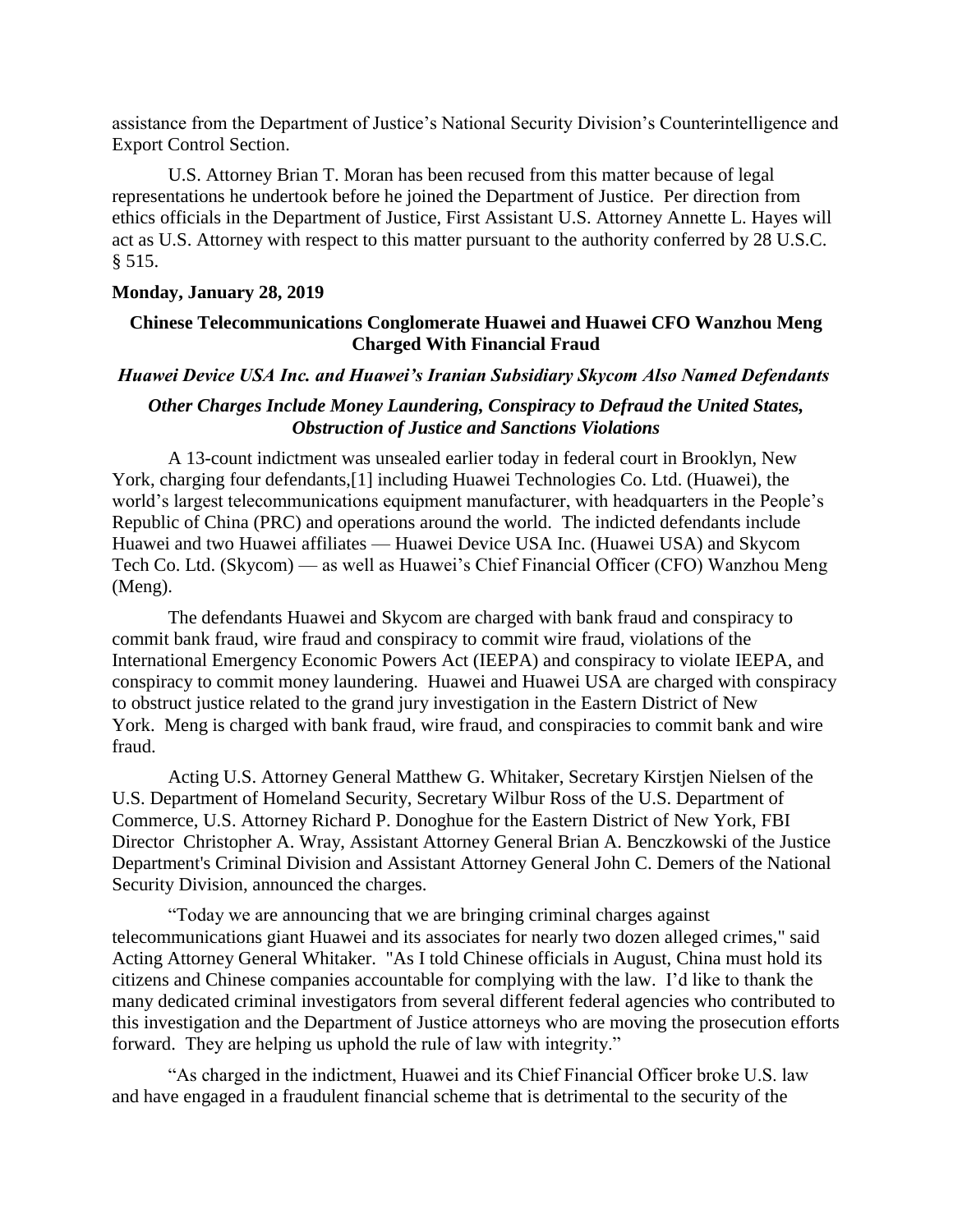United States," said Secretary Nielsen. "They willfully conducted millions of dollars in transactions that were in direct violation of the Iranian Transactions and Sanctions Regulations, and such behavior will not be tolerated. The Department of Homeland Security is focused on preventing nefarious actors from accessing or manipulating our financial system, and we will ensure that legitimate economic activity is not exploited by our adversaries. I would like to thank ICE Homeland Security Investigations for their exceptional work on this case."

"For years, Chinese firms have broken our export laws and undermined sanctions, often using U.S. financial systems to facilitate their illegal activities," said Secretary Ross. "This will end. The Trump Administration continues to be tougher on those who violate our export control laws than any administration in history. I commend the Commerce Department's Office of Export Enforcement, and our partners in the FBI, Justice Department, Department of Defense, and Department of Homeland Security for their excellent work on this case."

"As charged in the indictment, Huawei and its subsidiaries, with the direct and personal involvement of their executives, engaged in serious fraudulent conduct, including conspiracy, bank fraud, wire fraud, sanctions violations, money laundering and the orchestrated obstruction of justice," stated U.S. Attorney Donoghue. "For over a decade, Huawei employed a strategy of lies and deceit to conduct and grow its business. This Office will continue to hold accountable companies and their executives, whether here or abroad, that commit fraud against U.S. financial institutions and their international counterparts and violate U.S. laws designed to maintain our national security." Mr. Donoghue thanked the FBI, U.S. Immigration and Customs Enforcement's Homeland Security Investigations (HSI), U.S. Department of Commerce Office of Export Enforcement (OEE) and the Defense Criminal Investigative Service (DCIS) agents who are investigating this case for their tireless work and dedication.

"These charges lay bare Huawei's alleged blatant disregard for the laws of our country and standard global business practices," said FBI Director Wray. "Companies like Huawei pose a dual threat to both our economic and national security, and the magnitude of these charges make clear just how seriously the FBI takes this threat. Today should serve as a warning that we will not tolerate businesses that violate our laws, obstruct justice, or jeopardize national and economic well-being."

\* \* \* \*

### Overview of the Indictment

The charges in this case relate to a long-running scheme by Huawei, its CFO, and other employees to deceive numerous global financial institutions and the U.S. government regarding Huawei's business activities in Iran. As alleged in the indictment, beginning in 2007, Huawei employees lied about Huawei's relationship to a company in Iran called Skycom, falsely asserting it was not an affiliate of Huawei. The company further claimed that Huawei had only limited operations in Iran and that Huawei did not violate U.S. or other laws or regulations related to Iran. Most significantly, after news publications in late 2012 and 2013 disclosed that Huawei operated Skycom as an unofficial affiliate in Iran and that Meng had served on the board of directors of Skycom, Huawei employees, and in particular Meng, continued to lie to Huawei's banking partners about Huawei's relationship with Skycom. They falsely claimed that Huawei had sold its interest in Skycom to an unrelated third party in 2007 and that Skycom was merely Huawei's local business partner in Iran. In reality, Skycom was Huawei's longstanding Iranian affiliate, and Huawei orchestrated the 2007 sale to appear as an arm's length transaction between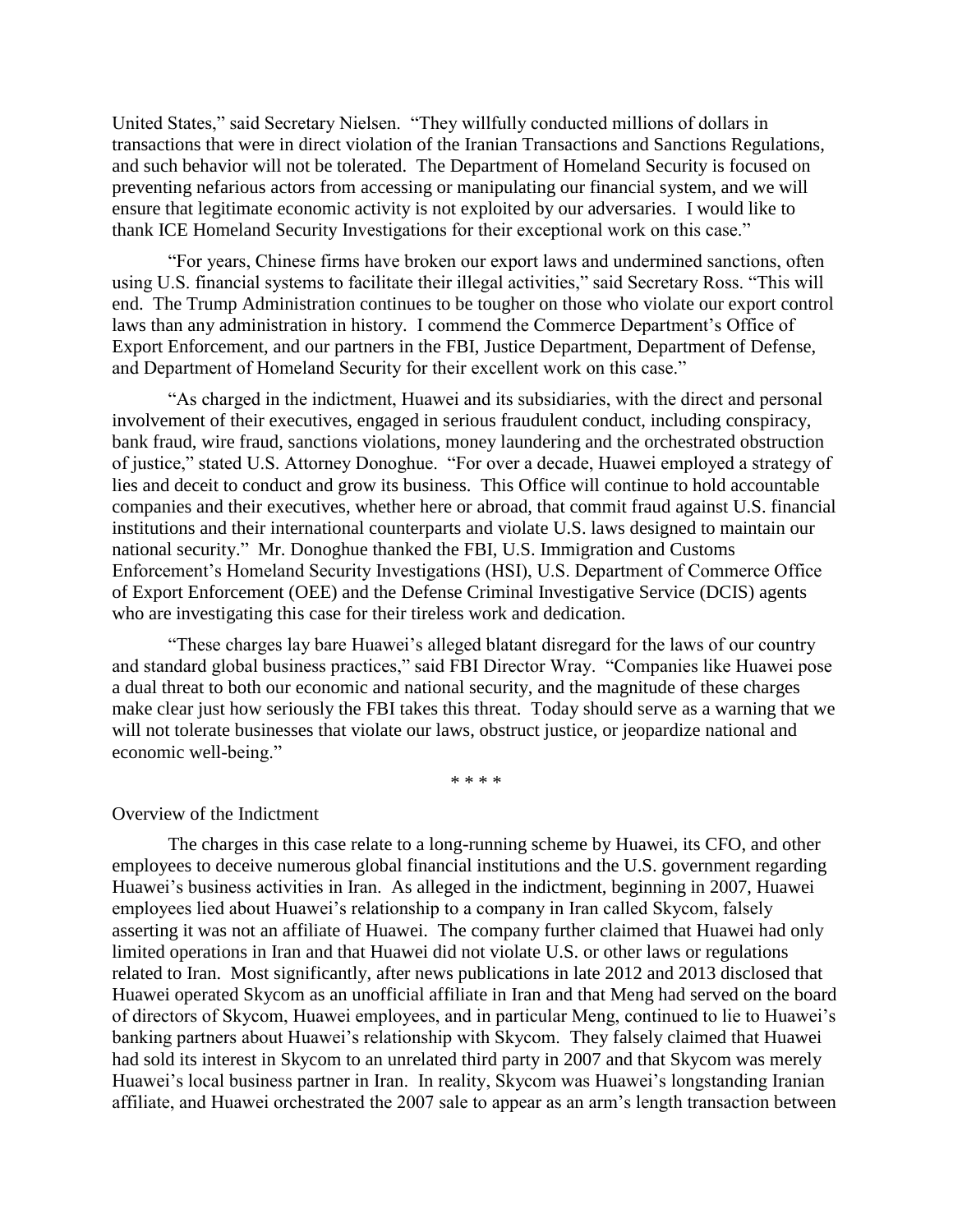two unrelated parties, when in fact Huawei actually controlled the company that purchased Skycom.

As part of this scheme to defraud, Meng allegedly personally made a presentation in August 2013 to an executive of one of Huawei's major banking partners in which she repeatedly lied about the relationship between Huawei and Skycom.

According to the indictment, Huawei relied on its global banking relationships for banking services that included processing U.S.-dollar transactions through the United States. U.S. laws and regulations generally prohibited these banks from processing transactions related to Iran through the United States. The banks could have faced civil or criminal penalties for processing transactions that violated U.S. laws or regulations. Relying on the repeated misrepresentations by Huawei, these banks continued their banking relationships with Huawei. One bank cleared more than \$100 million worth of Skycom-related transactions through the United States between 2010 and 2014.

In furtherance of this scheme to defraud, and as alleged in the indictment, Huawei and its principals repeatedly lied to U.S. government authorities about Huawei's business in Iran in submissions to the U.S. government, and in responses to government inquiries. For example, Huawei provided false information to the U.S. Congress regarding whether Huawei's business in Iran violated any U.S. law. Similarly, as indicated in the indictment, in 2007 — months before Huawei orchestrated the purported sale of Skycom to another Huawei-controlled entity — Huawei's founder falsely stated to FBI agents that Huawei did not have any direct dealings with Iranian companies and that Huawei operated in compliance with all U.S. export laws.

After one of Huawei's major global banking partners (identified as Financial Institution 1 in the indictment) decided to exit the Huawei relationship in 2017 because of Huawei's risk profile, Huawei allegedly made additional misrepresentations to several of its remaining banking partners in an effort to maintain and expand those relationships. Huawei and its principals are alleged to have repeatedly and falsely claimed that Huawei had decided to terminate its banking relationship with Financial Institution 1, when in fact it was Financial Institution 1 that had decided to terminate the banking relationship. Through these misrepresentations, Huawei was able to continue its banking relationships with its other banks.

In 2017, when Huawei became aware of the government's investigation, Huawei and its subsidiary Huawei USA allegedly tried to obstruct the investigation by making efforts to move witnesses with knowledge about Huawei's Iran-based business to the PRC, and beyond the jurisdiction of the U.S. government, and by concealing and destroying evidence of Huawei's Iran-based business that was located in the United States.

In December 2018, Canadian authorities apprehended Meng in Vancouver pursuant to a provisional arrest warrant issued under Canadian law. The U.S. government is seeking Meng's extradition to the United States.

The charges in the indictment are merely allegations, and the defendants are presumed innocent until proven guilty beyond a reasonable doubt in a court of law.

The indictment unsealed today is assigned to U.S. District Judge Ann M. Donnelly of the Eastern District of New York.

The government's investigation is ongoing.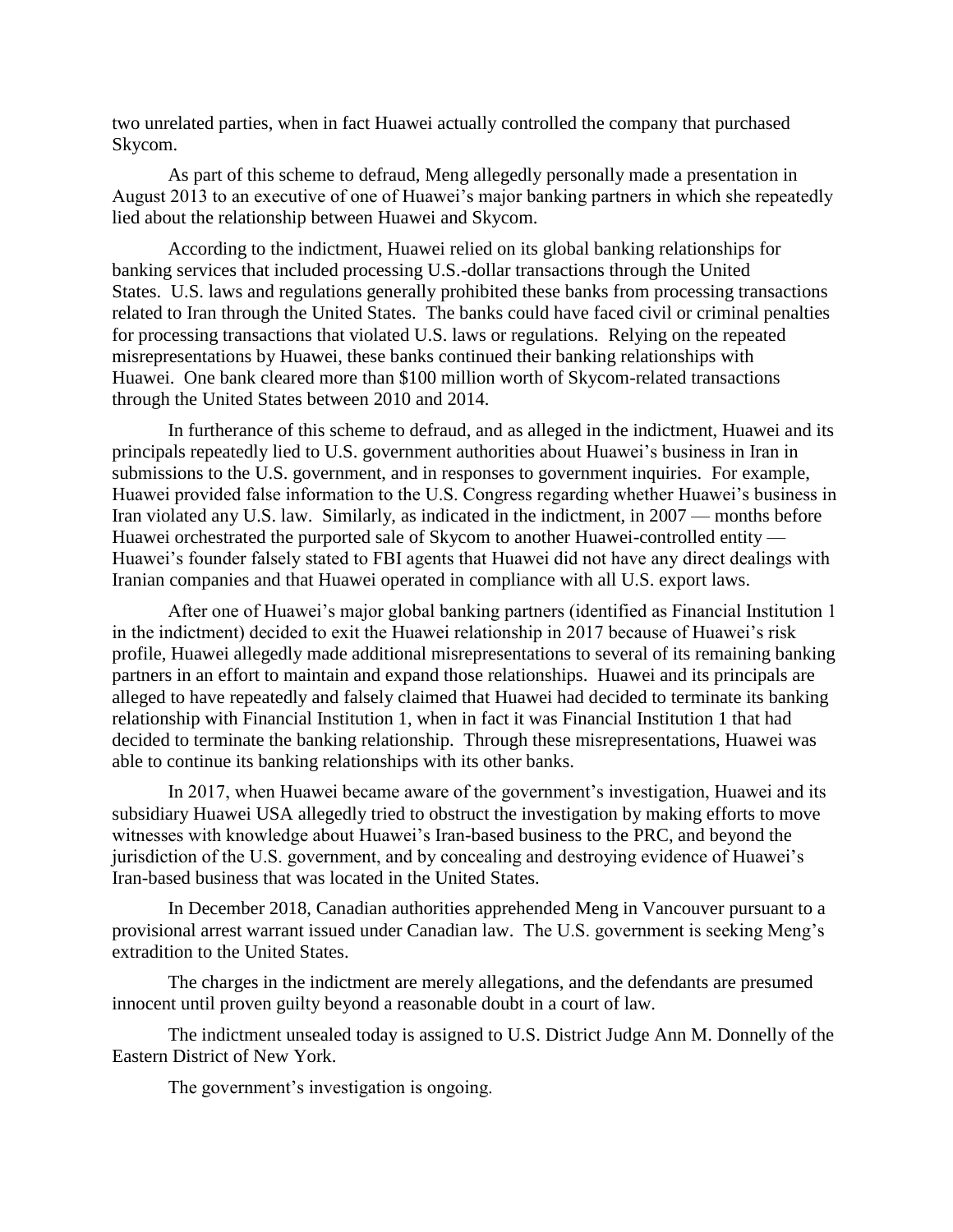The investigation is being jointly conducted by the FBI's New York Field Office, HSI's New York Field Office, OEE's New York Field Office, and DCIS's Southwest and Northeast Field Offices. Agents from the FBI, HSI, and OEE offices in Dallas provided significant support and assistance. The government's case is being handled by the National Security and Cybercrime and Business and Securities Fraud Sections of the U.S. Attorney's Office for the Eastern District of New York, the Justice Department's Criminal Division's Money Laundering and Asset Recovery Section (MLARS), and the Justice Department's National Security Division's Counterintelligence and Export Control Section (CES).

Assistant U.S. Attorneys Alexander A. Solomon, Julia Nestor, David K. Kessler, Kaitlin Farrell, and Sarah Evans, MLARS Trial Attorneys Laura Billings and Christian Nauvel, and CES Trial Attorneys Thea D. R. Kendler and David Lim are in charge of the prosecution, with assistance provided by Assistant U.S. Attorney Mark Penley of the Northern District of Texas, Assistant U.S. Attorneys Brian Morris and Brendan King of the Eastern District of New York's Civil Division and Trial Attorneys Andrew Finkelman and Margaret O'Malley of DOJ's Office of International Affairs. Additional Criminal Division and National Security Division Trial Attorneys and Assistant U.S. Attorneys within U.S. Attorney's Offices for the Northern District of Texas, the Eastern District of Texas, and the Northern District of California have provided valuable assistance with various aspects of this investigation.

The Defendants:

Huawei Technologies Co. Ltd.

Huawei Device USA Inc.

Skycom Tech Co. Ltd.

Meng Wanzhou, also known as "Cathy Meng" and "Sabrina Meng"

Age: 46

Residence: People's Republic Of China

E.D.N.Y. Docket No. 18-CR-457 (AMD)

[1] The indictment charges other individuals who have not yet been apprehended and whose names will not be publicly released at this time.

#### **Wednesday, December 5, 2018**

## **Former Head of Organization Backed by Chinese Energy Conglomerate Convicted of International Bribery, Money Laundering Offenses**

## *Schemed to Bribe the President of Chad, President and Foreign Minister of Uganda*

A federal jury in New York City today convicted the head of a nongovernmental organization (NGO) based in Hong Kong and Virginia on seven counts for his participation in a multi-year, multimillion-dollar scheme to bribe top officials of Chad and Uganda in exchange for business advantages for a Chinese oil and gas company, announced Assistant Attorney General Brian A. Benczkowski of the Justice Department's Criminal Division and U.S. Attorney Geoffrey S. Berman of the Southern District of New York.

Chi Ping Patrick Ho, aka "Patrick C.P. Ho," aka "He Zhiping," 69, of Hong Kong, China, was found guilty today after a one-week jury trial before U.S. District Judge Loretta A. Preska in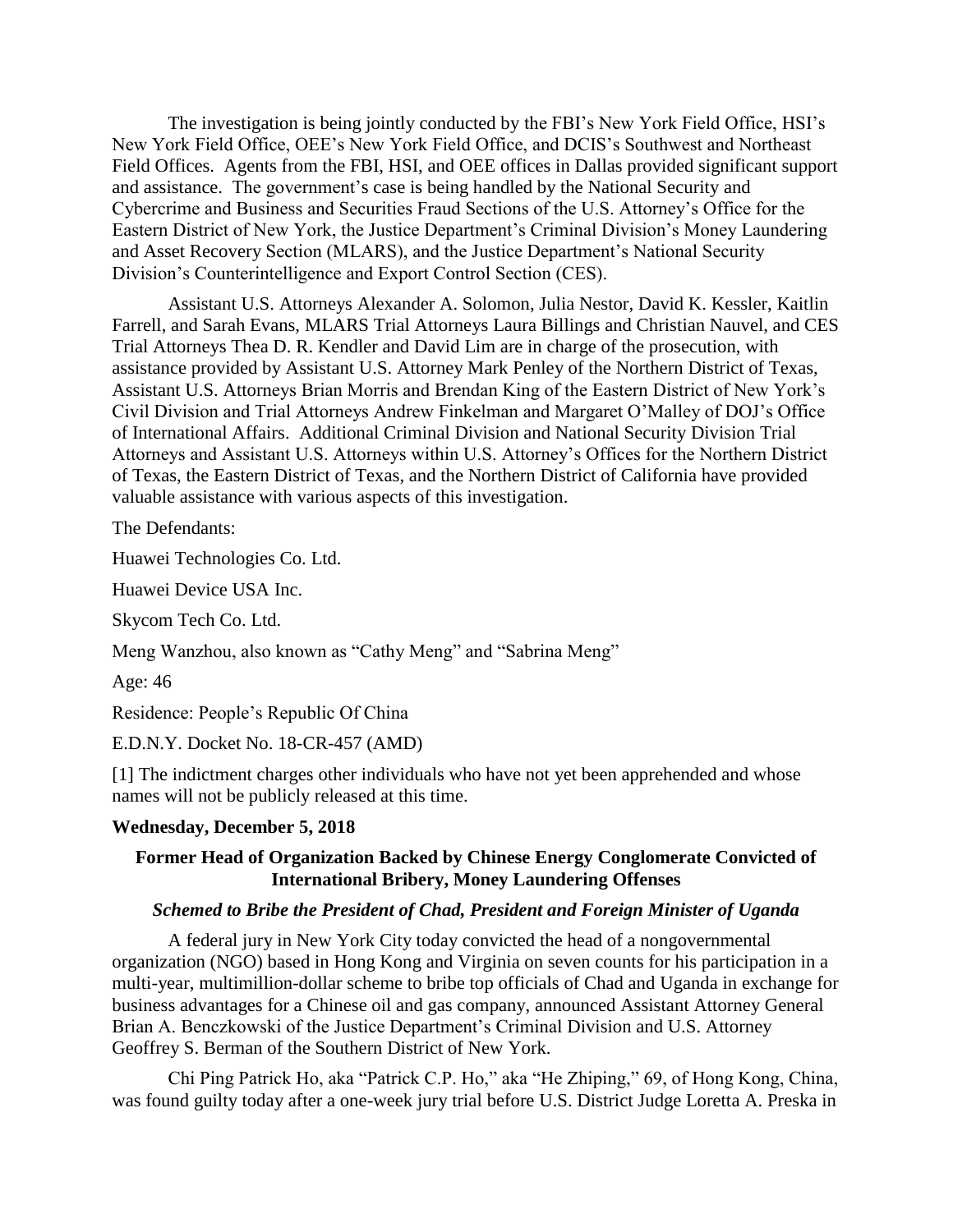the Southern District of New York of one count of conspiring to violate the Foreign Corrupt Practices Act (FCPA), four counts of violating the FCPA, one count of conspiring to commit international money laundering and one count of committing international money laundering. Ho is scheduled to be sentenced before Judge Preska on March 14, 2019, at 10:00 a.m. EDT.

"Patrick Ho paid millions of dollars in bribes to the leaders of two African countries to secure contracts for a Chinese conglomerate," said Assistant Attorney General Benczkowski. "Today's trial conviction demonstrates the Criminal Division's commitment to prosecuting those who seek to utilize our financial system to secure unfair competition advantages through corruption and bribery."

"Patrick Ho now stands convicted of scheming to pay millions in bribes to foreign leaders in Chad and Uganda, all as part of his efforts to corruptly secure unfair business advantages for a multibillion-dollar Chinese energy company," said U.S. Attorney Berman. "As the jury's verdict makes clear, Ho's repeated attempts to corrupt foreign leaders were not business as usual, but criminal efforts to undermine the fairness of international markets and erode the public's faith in its leaders."

According to evidence presented at trial, Ho was involved in two bribery schemes to pay top officials of Chad and Uganda in exchange for business advantages for CEFC China, a Shanghai-based multibillion-dollar conglomerate that operates internationally in multiple sectors, including oil, gas, and banking. At the center of both schemes was Ho, the head of a nongovernmental organization based in Hong Kong and Arlington, Virginia, the China Energy Fund Committee (the "CEFC NGO"), which held "Special Consultative Status" with the United Nations (UN) Economic and Social Council. CEFC NGO was funded by CEFC China.

According to the evidence presented at trial, in the first scheme (the "Chad Scheme"), Ho, on behalf of CEFC China, offered a \$2 million cash bribe, hidden within gift boxes, to Idriss Déby, the President of Chad, in an effort to obtain valuable oil rights from the Chadian government. In the second scheme (the "Uganda Scheme"), Ho caused a \$500,000 bribe to be paid, via wires transmitted through New York, New York, to an account designated by Sam Kutesa, the Minister of Foreign Affairs of Uganda, who had recently completed his term as the President of the UN General Assembly. Ho also schemed to pay a \$500,000 cash bribe to Yoweri Museveni, the President of Uganda, and offered to provide both Kutesa and Museveni with additional corrupt benefits by "partnering" with them in future joint ventures in Uganda.

### **The Chad Scheme**

According to the evidence presented at trial, the Chad Scheme began in or about September 2014 when Ho flew into New York, New York to attend the annual UN General Assembly. At that time, CEFC China was working to expand its operations to Chad and wanted to meet with President Déby as quickly as possible. Through a connection, Ho was introduced to Cheikh Gadio, the former Minister of Foreign Affairs of Senegal, who had a personal relationship with President Déby. Ho and Gadio met in midtown Manhattan, New York where Ho enlisted Gadio to assist CEFC China in obtaining access to President Déby.

Gadio connected Ho and CEFC China to President Déby. In an initial meeting in Chad in November 2014, President Déby described to Ho and CEFC China executives certain lucrative oil rights that were available for CEFC China to acquire. Following that meeting, Gadio advised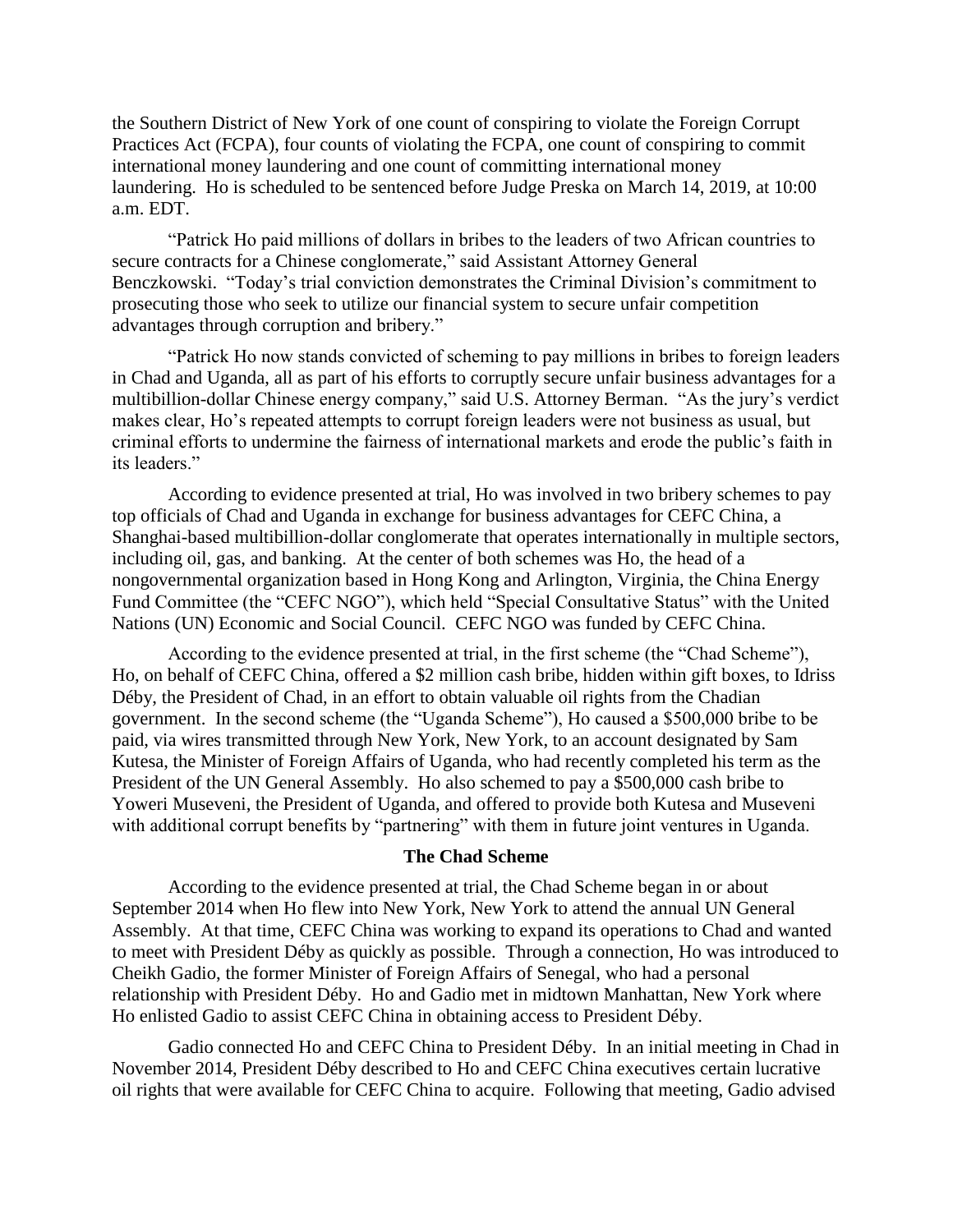Ho and CEFC China to send a technical team to Chad to investigate the oil rights and make an offer to President Déby. Instead, Ho insisted on a prompt second meeting with the President. The second meeting took place a few weeks later, in December 2014. Ho led a CEFC China delegation, which flew into Chad on a corporate jet with \$2 million cash concealed within several gift boxes. At the conclusion of a business meeting with President Déby, Ho and the CEFC China executives presented President Déby with the gift boxes.

To the surprise of Ho and the CEFC China executives, President Déby rejected the \$2 million bribe offer. Ho subsequently drafted a letter to President Déby claiming that the cash had been intended as a donation to Chad. Ultimately, Ho and CEFC China did not obtain the unfair advantage that they had sought through the bribe offer, and by mid-2015, Ho had turned his attention to a different "gateway to Africa": Uganda.

#### **The Uganda Scheme**

According to the evidence presented at trial, the Uganda Scheme began around the same time as the Chad Scheme, when Ho was in New York, New York for the annual UN General Assembly. Ho met with Sam Kutesa, who had recently begun his term as the 69th President of the UN General Assembly ("PGA"). Ho, purporting to act on behalf of CEFC NGO, met with Kutesa and began to cultivate a relationship with him. During the year that Kutesa served as PGA, Ho and Kutesa discussed a "strategic partnership" between Uganda and CEFC China for various business ventures, to be formed once Kutesa completed his term as PGA and returned to Uganda.

In or about February 2016 – after Kutesa had returned to Uganda and resumed his role as Foreign Minister, and Yoweri Museveni (Kutesa's relative) had been reelected as the President of Uganda – Kutesa solicited a payment from Ho, purportedly for a charitable foundation that Kutesa wished to launch. Ho agreed to provide the requested payment, but simultaneously requested, on behalf of CEFC China, an invitation to Museveni's inauguration, business meetings with President Museveni and other high-level Ugandan officials, and a list of specific business projects in Uganda that CEFC China could participate in.

In May 2016, Ho and CEFC China executives traveled to Uganda. Prior to departing, Ho caused the CEFC NGO to wire \$500,000 to the account provided by Kutesa in the name of the so-called "foundation," which wire was transmitted through banks in New York, New York. Ho also advised his boss, the Chairman of CEFC China, to provide \$500,000 in cash to President Museveni, ostensibly as a campaign donation, even though Museveni had already been reelected. Ho intended these payments as bribes to influence Kutesa and Museveni to use their official power to steer business advantages to CEFC China.

Ho and CEFC China executives attended President Museveni's inauguration and obtained business meetings in Uganda with President Museveni and top Ugandan officials, including at the Department of Energy and Mineral Resources. After the trip, Ho requested that Kutesa and Museveni assist CEFC China in acquiring a Ugandan bank, as an initial step before pursuing additional ventures in Uganda. Ho also explicitly offered to "partner" with Kutesa and Museveni and/or their "family businesses," making clear that both officials would share in CEFC China's future profits. In exchange for the bribes offered and paid by Ho, Kutesa thereafter steered a bank acquisition opportunity to CEFC China.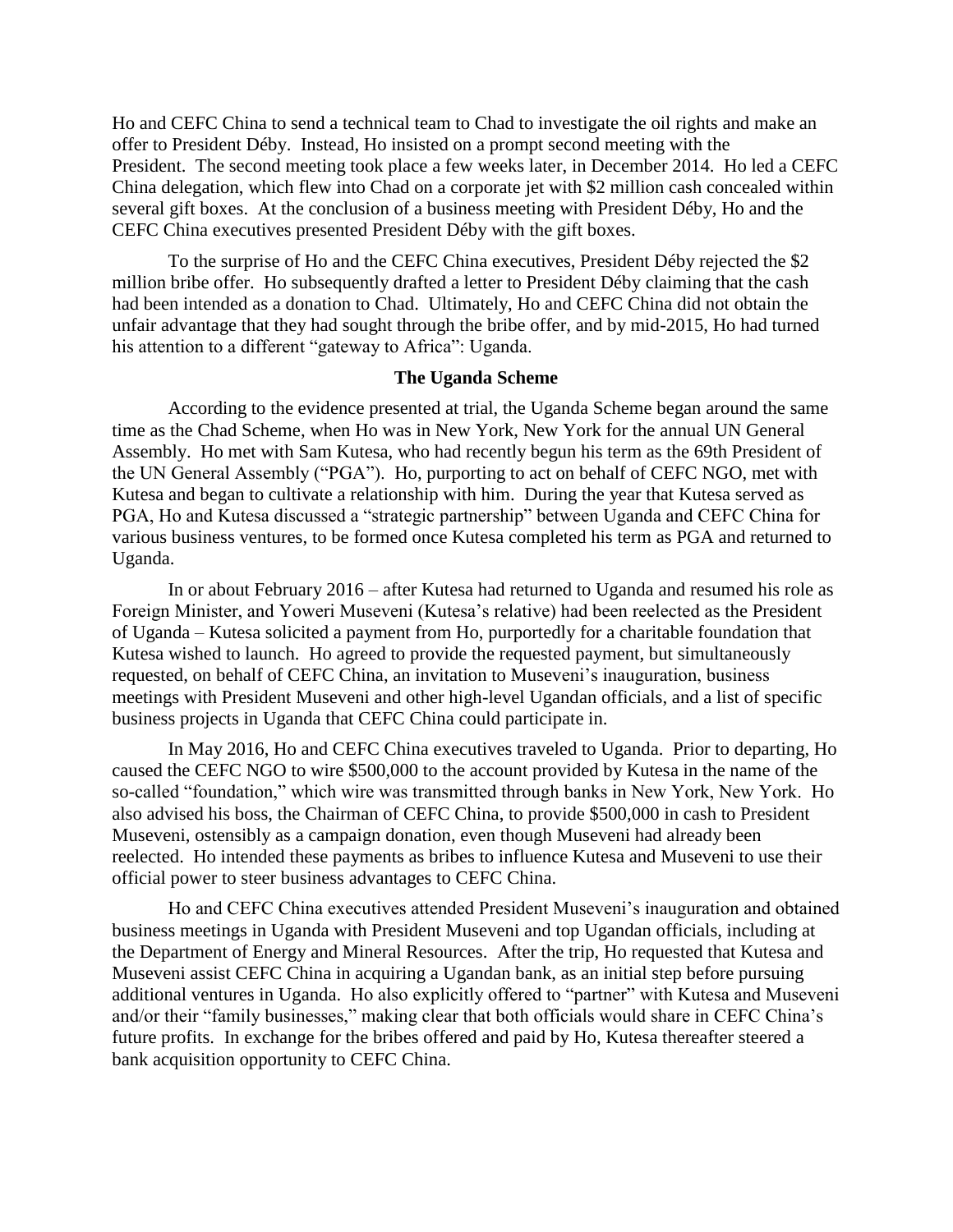This case was investigated by the FBI and IRS-CI. U.S. Immigration and Customs Enforcement's Homeland Security Investigations and the Department of Justice, Criminal Division's Office of International Affairs provided assistance.

Trial Attorney Paul A. Hayden of the Criminal Division's Fraud Section, FCPA Unit and Assistant U.S. Attorneys Douglas S. Zolkind, Daniel C. Richenthal and Catherine E. Ghosh of the U.S. Attorney's Office for Southern District of New York's Public Corruption Unit and the Criminal Division's Fraud Section are prosecuting the case.

The Fraud Section is responsible for investigating and prosecuting all FCPA matters. Additional information about the Justice Department's FCPA enforcement efforts can be found at [www.justice.gov/criminal/fraud/fcpa.](http://www.justice.gov/criminal/fraud/fcpa)

#### **Thursday, November 1, 2018**

# **PRC State-Owned Company, Taiwan Company, and Three Individuals Charged With Economic Espionage**

A federal grand jury indicted a state-owned enterprise of the People's Republic of China (PRC), a Taiwan company, and three individuals, charging them with crimes related to a conspiracy to steal, convey, and possess stolen trade secrets of an American semiconductor company for the benefit of a company controlled by the PRC government. All of the defendants are charged with a conspiracy to commit economic espionage, among other crimes. Attorney General Jeff Sessions, FBI Director Christopher Wray, Assistant Attorney General for National Security John Demers, Assistant Attorney General for the Criminal Division Brian A. Benczkowski, United States Attorney Alex G. Tse of the Northern District of California, and FBI Special Agent in Charge for the San Francisco Field Office John F. Bennett made the announcement.

In addition, the United States filed a civil lawsuit seeking to enjoin the further transfer of the stolen trade secrets and to enjoin certain defendants from exporting to the United States any products manufactured by UMC or Jinhua that were created using the trade secrets at issue. The indictment was filed on September 27, 2018, and unsealed today. The civil lawsuit was filed today.

"I am announcing that a grand jury in San Francisco has returned a multi-defendant indictment alleging economic espionage on the part of a state-owned Chinese company, a Taiwanese company, and three Taiwan individuals for an alleged scheme to steal trade secrets from Micron, an Idaho-based semi-conductor company," said Attorney General Sessions. "The worldwide supply for DRAM is worth nearly \$50 billion; Micron controls about 20 to 25 percent of the dynamic random access memory industry—a technology not possessed by the Chinese until very recently. As this and other recent cases have shown, Chinese economic espionage against the United States has been increasing—and it has been increasing rapidly. I am here to say that enough is enough. With integrity and professionalism, the Department of Justice will aggressively prosecute such illegal activity."

"The theft of intellectual property is not only unfair, but stifles technological innovation by disincentivizing investment in long-term research and development," said U.S. Attorney Alex Tse. "The theft of intellectual property on a continuing basis by nation-state actors is an even more damaging affront to the rule of law. We in the Northern District of California, one of the world's great centers of intellectual property development, will continue to lead the fight to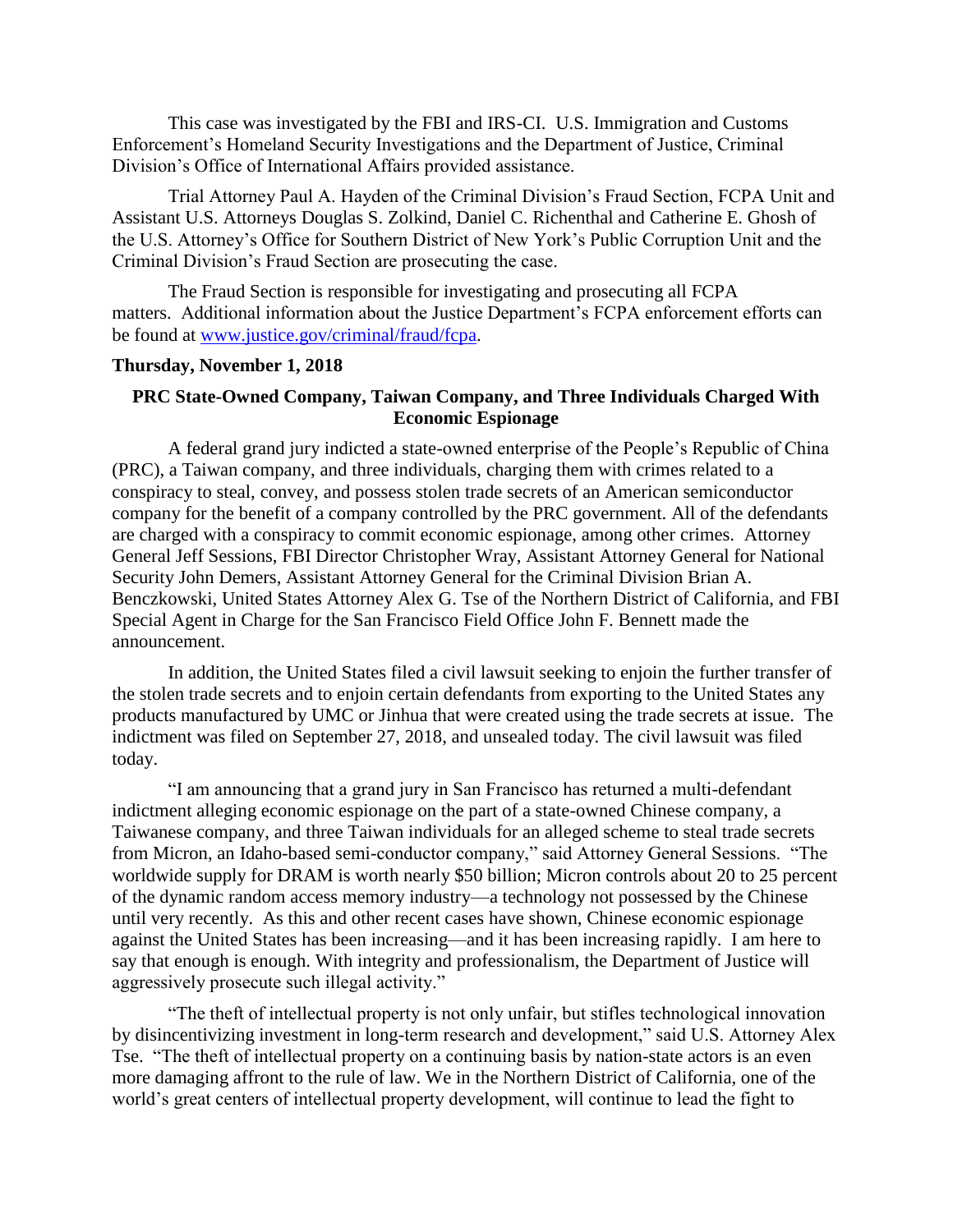protect U.S. innovation from criminal misappropriation, whether motivated by personal greed or national economic ambition."

"No country presents a broader, more severe threat to our ideas, our innovation, and our economic security than China," said FBI Director Christopher Wray. "The Chinese government is determined to acquire American technology, and they're willing use a variety of means to do that – from foreign investments, corporate acquisitions, and cyber intrusions to obtaining the services of current or former company employees to get inside information. If China acquires an American company's most important technology – the very technology that makes it the leader in a field – that company will suffer severe losses, and our national security could even be impacted. We are committed to continuing to work closely with our federal, state, local, and private sector partners to counter this threat from China."

According to the indictment, the defendants were engaged in a conspiracy to steal the trade secrets of Micron Technology, Inc. (Micron), a leader in the global semiconductor industry specializing in the advanced research, development, and manufacturing of memory products, including dynamic random-access memory (DRAM). DRAM is a leading-edge memory storage device used in computer electronics. Micron is the only United States-based company that manufactures DRAM. According to the indictment, Micron maintains a significant competitive advantage in this field due in large part from its intellectual property, including its trade secrets that include detailed, confidential information pertaining to the design, development, and manufacturing of advanced DRAM products.

Prior to the events described in the indictment, the PRC did not possess DRAM technology, and the Central Government and State Council of the PRC publicly identified the development of DRAM and other microelectronics technology as a national economic priority. The criminal defendants are United Microelectronics Corporation ("UMC"), a Taiwan semiconductor foundry; Fujian Jinhua Integrated Circuit, Co., Ltd. ("Jinhua'"), a state-owned enterprise of the PRC; and three Taiwan nationals: Chen Zhengkun, a.k.a. Stephen Chen, age 55; He Jianting, a.k.a. J.T. Ho, age 42; and Wang Yungming, a.k.a. Kenny Wang, age 44. UMC is a publicly listed semiconductor foundry company traded on the New York Stock Exchange; is headquartered in Taiwan; and has offices worldwide, including in Sunnyvale, California. UMC mass produces integrated-circuit logic products based on designs and technology developed and provided by its customers. Jinhua is a state-owned enterprise of the PRC, funded entirely by the Chinese government, and established in February 2016 for the sole purpose of designing, developing, and manufacturing DRAM.

According to the indictment, Chen was a General Manager and Chairman of an electronics corporation that Micron acquired in 2013. Chen then became the president of a Micron subsidiary in Taiwan, Micron Memory Taiwan ("MMT"), responsible for manufacturing at least one of Micron's DRAM chips. Chen resigned from MMT in July 2015 and began working at UMC almost immediately. While at UMC, Chen arranged a cooperation agreement between UMC and Fujian Jinhua whereby, with funding from Fujian Jinhua, UMC would transfer DRAM technology to Fujian Jinhua to mass-produce. The technology would be jointly shared by both UMC and Fujian Jinhua. Chen later became the President of Jinhua and was put in charge of its DRAM production facility.

While at UMC, Chen recruited numerous MMT employees, including Ho and Wang, to join him at UMC. Prior to leaving MMT, Ho and Wang both stole and brought to UMC several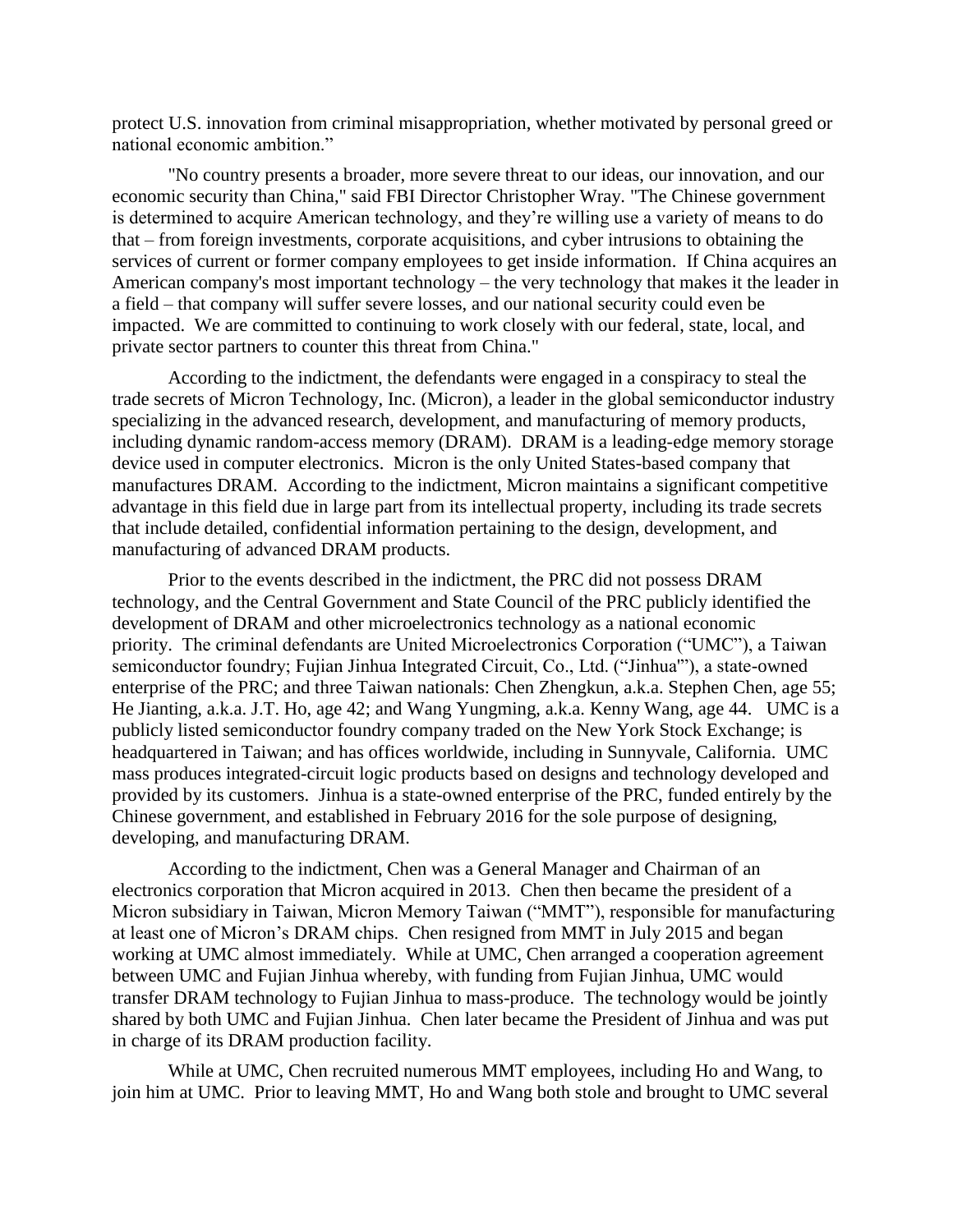Micron trade secrets related to the design and manufacture of DRAM. Wang downloaded over 900 Micron confidential and proprietary files before he left MMT and stored them on USB external hard drives or in personal cloud storage, from where he could access the technology while working at UMC.

An indictment merely alleges that crimes have been committed, and all defendants are presumed innocent until proven guilty beyond a reasonable doubt. If convicted, the individual defendants face a maximum sentence of 15 years imprisonment and a \$5,000,000 fine for economic espionage charges, and 10 years imprisonment for theft of trade secrets charges. If convicted, each company faces forfeiture and a maximum fine of more than \$20 billion. However, any sentence following conviction would be imposed by the court only after consideration of the U.S. Sentencing Guidelines and the federal statute governing the imposition of a sentence, 18 U.S.C. § 3553.

#### **Tuesday, October 30 2018**

## **Chinese Intelligence Officers And Their Recruited Hackers And Insiders Conspired To Steal Sensitive Commercial Aviation And Technological Data For Years**

Chinese intelligence officers and those working under their direction, which included hackers and co-opted company insiders, conducted or otherwise enabled repeated intrusions into private companies' computer systems in the United States and abroad for over five years. The conspirators' ultimate goal was to steal, among other data, intellectual property and confidential business information, including information related to a turbofan engine used in commercial airliners.

The charged intelligence officers, Zha Rong and Chai Meng, and other co-conspirators, worked for the Jiangsu Province Ministry of State Security ("JSSD"), headquartered in Nanjing, which is a provincial foreign intelligence arm of the People's Republic of China's Ministry of State Security (MSS). The MSS, and by extension the JSSD, is primarily responsible for domestic counter-intelligence, non-military foreign intelligence, and aspects of political and domestic security.

From at least January 2010 to May 2015, JSSD intelligence officers and their team of hackers, including Zhang Zhang-Gui, Liu Chunliang, Gao Hong Kun, Zhuang Xiaowei, and Ma Zhiqi, focused on the theft of technology underlying a turbofan engine used in U.S. and European commercial airliners. This engine was being developed through a partnership between a French aerospace manufacturer with an office in Suzhou, Jiangsu province, China, and a company based in the United States. Members of the conspiracy, assisted and enabled by JSSDrecruited insiders Gu Gen and Tian Xi, hacked the French aerospace manufacturer. The hackers also conducted intrusions into other companies that manufactured parts for the turbofan jet engine, including aerospace companies based in Arizona, Massachusetts and Oregon. At the time of the intrusions, a Chinese state-owned aerospace company was working to develop a comparable engine for use in commercial aircraft manufactured in China and elsewhere.

Defendant Zhang Zhang-Gui is also charged, along with Chinese national Li Xiao, in a separate hacking conspiracy, which asserts that Zhang Zhang-Gui and Li Xiao leveraged the JSSD-directed conspiracy's intrusions, including the hack of a San Diego-based technology company, for their own criminal ends.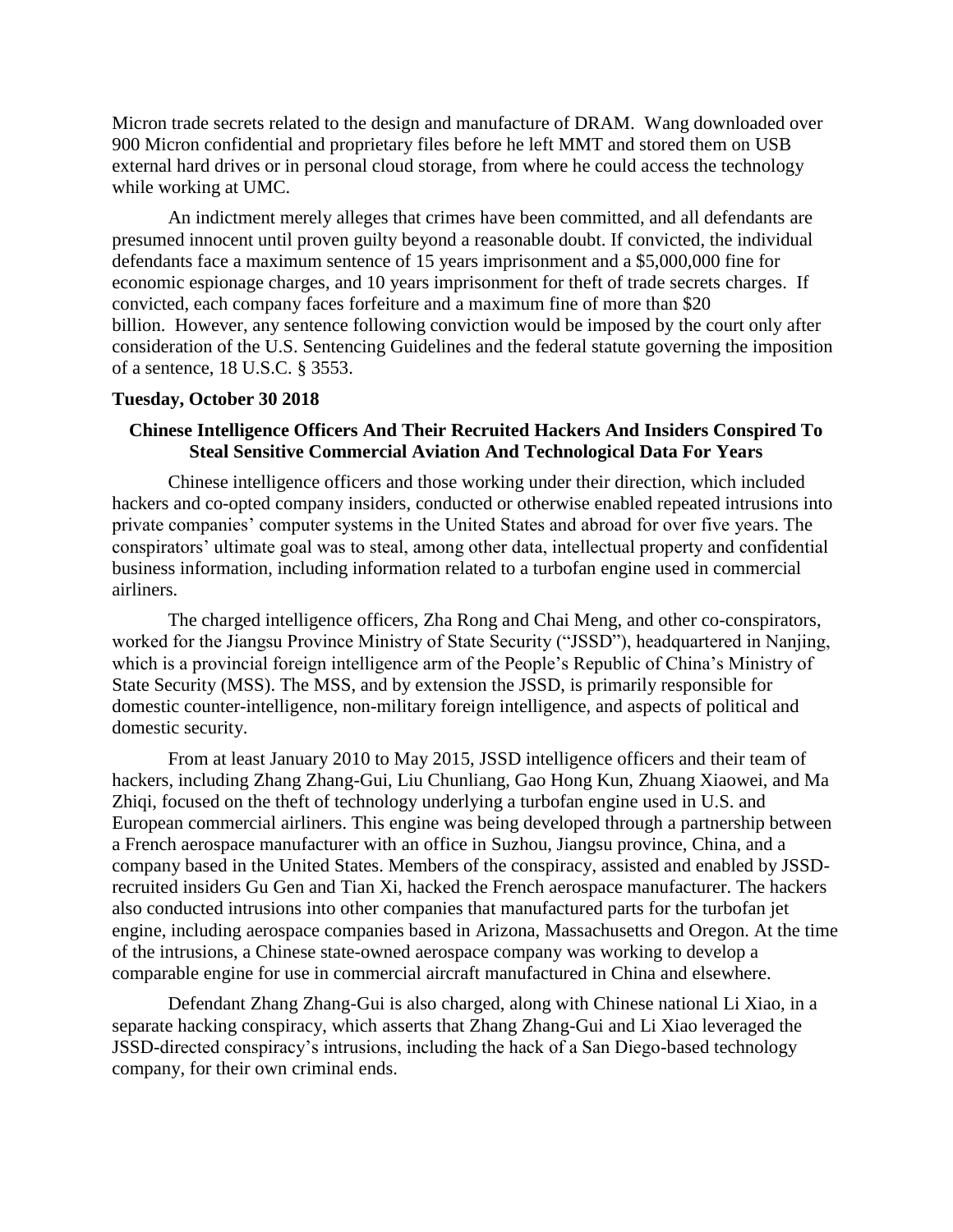"For the third time since only September, the National Security Division, with its US Attorney partners, has brought charges against Chinese intelligence officers from the JSSD and those working at their direction and control for stealing American intellectual property," said John C. Demers, Assistant Attorney General for National Security. "This is just the beginning. Together with our federal partners, we will redouble our efforts to safeguard America's ingenuity and investment."

"This action is yet another example of criminal efforts by the MSS to facilitate the theft of private data for China's commercial gain," said U.S. Attorney Adam Braverman. "The concerted effort to steal, rather than simply purchase, commercially available products should offend every company that invests talent, energy, and shareholder money into the development of products."

"The threat posed by Chinese government-sponsored hacking activity is real and relentless," said John Brown, FBI Special Agent in Charge of the San Diego Field Office. "Today, the Federal Bureau of Investigation, with the assistance of our private sector, international and U.S. government partners, is sending a strong message to the Chinese government and other foreign governments involved in hacking activities. We are working together to vigorously investigate and hold hackers accountable regardless of their attempts to hide their illicit activities and identities."

On October 10, the Department of Justice announced that a JSSD intelligence officer was extradited to the Southern District of Ohio, on charges that he attempted to steal trade secrets related to jet aircraft engines, and in September, in the Northern District of Illinois, a grand jury indicted a U.S. Army recruit who is accused of working as an agent of a JSSD intelligence officer, without notification to the Attorney General.

As the indictment in the Southern District of California describes in detail, China's JSSD intelligence officers and hackers working at their direction masterminded a series of intrusions in order to facilitate intrusions and steal non-public commercial and other data. The hackers used a range of techniques, including spear phishing, sowing multiple different strains of malware into company computer systems, using the victim companies' own websites as "watering holes" to compromise website visitors' computers, and domain hijacking through the compromise of domain registrars.

The first alleged hack began no later January 8, 2010, when members of the conspiracy infiltrated Capstone Turbine, a Los-Angeles-based gas turbine manufacturer, in order to steal data and use the Capstone Turbine website as a "watering hole."

China's intelligence service also sought, repeatedly, to hack into a San Diego-based technology company from at least August 7, 2012 through January 15, 2014, in order to similarly steal commercial information and use its website as a "watering hole."

Chinese actors used not only hacking methods to conduct computer intrusions and steal commercial information, they also coopted victim company employees. From at least November 2013 through February 2014, two Chinese nationals working at the direction of the JSSD, Tian Xi and Gu Gen, were employed in the French aerospace company's Suzhou office. On January 25, 2014, after receiving malware from an identified JSSD officer acting as his handler, Tian infected one of the French company's computers with malware at the JSSD officer's direction. One month later, on February 26, 2014, Gu, the French company's head of Information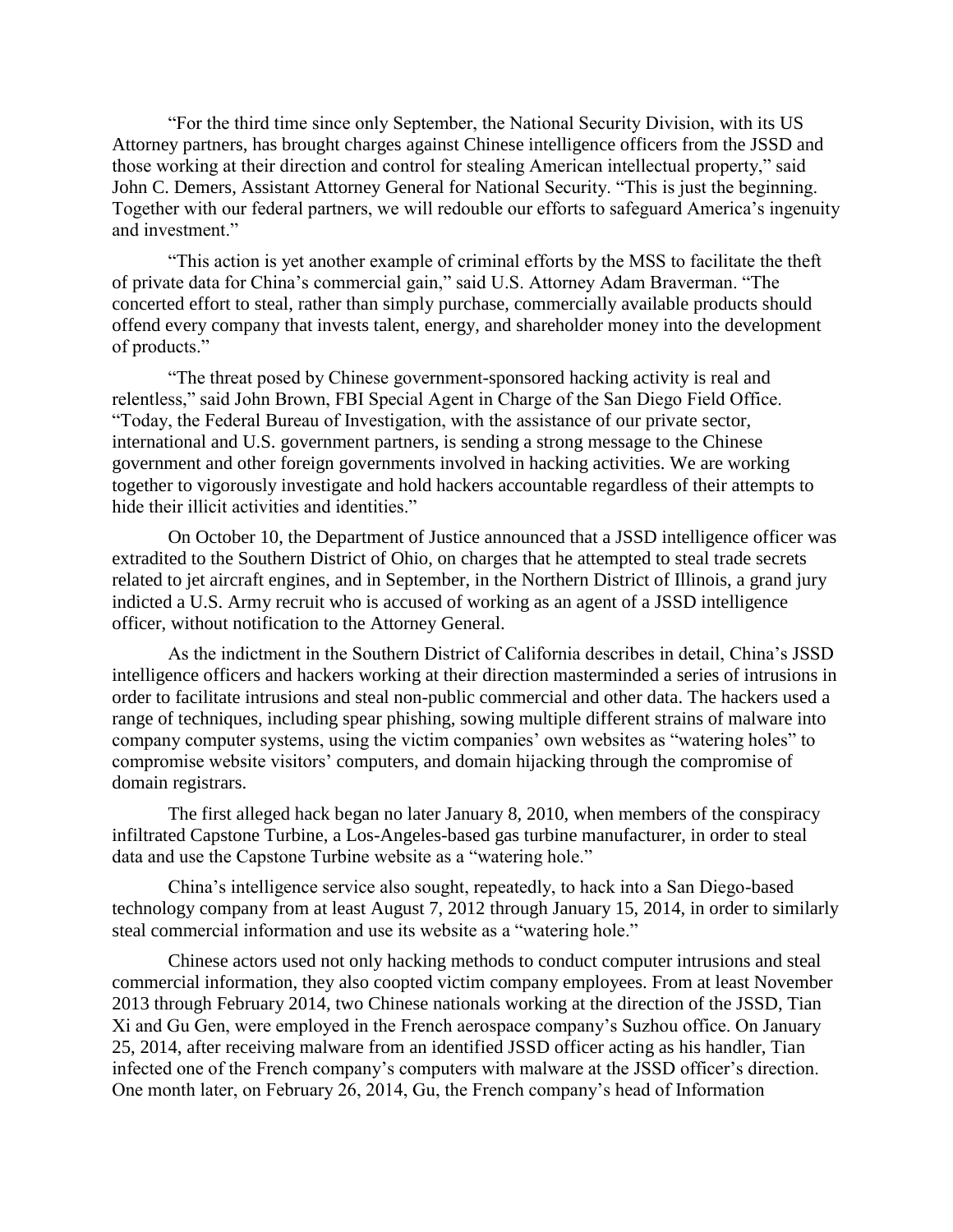Technology and Security in Suzhou, warned the conspirators when foreign law enforcement notified the company of the existence of malware on company systems. That same day, leveraging that tip-off, conspirators Chai Meng and Liu Chunliang tried to minimize JSSD's exposure by causing the deletion of the domain linking the malware to an account controlled by members of the conspiracy.

The group's hacking attempts continued through at least May of 2015, when an Oregonbased company, which, like many of the other targeted companies, built parts for the turbofan jet engine used in commercial airliners, identified and removed the conspiracy's malware from its computer systems.

Count Two of the indictment charges a separate conspiracy to hack computers in which Zhang Zhang-Gui, a defendant charged in Count One, supplied his co-defendant and friend, Li Xiao, with variants of the malware that had been developed and deployed by hackers working at the direction of the JSSD on the hack into Capstone Turbine. Using malware supplied by Zhang, as well as other malware, Li launched repeated intrusions that targeted a San Diego-based computer technology company for more than a year and a half. These intrusions caused thousands of dollars of damage to protected computers.

Count Three of the indictment charges Zhang Zhang-Gui with the substantive offense of computer hacking a San Diego technology company, which was one of the targets of the conspiracies alleged in Counts One and Two.

The charges contained in the indictment are merely accusations, and the defendants are presumed innocent unless and until proven guilty.

The FBI, led by the San Diego Field Office, conducted the investigation that resulted in charges announced today. This case is being prosecuted by Alexandra Foster and Sabrina Fève of the United States Attorney's Office for the Southern District of California and Jason McCullough of the National Security Division's Counterintelligence and Export Control Section. The Criminal Division's Office of International Affairs also provided assistance in this matter, and the Department appreciates the cooperation and assistance provided by France's General Directorate for Internal Security (DGSI) and the Cybercrime Section of the Paris Prosecutor's Office during the investigation of this matter.

### **Wednesday, October 10, 2018**

# **Chinese Intelligence Officer Charged with Economic Espionage Involving Theft of Trade Secrets from Leading U.S. Aviation Companies**

A Chinese Ministry of State Security (MSS) operative, Yanjun Xu, aka Qu Hui, aka Zhang Hui, has been arrested and charged with conspiring and attempting to commit economic espionage and steal trade secrets from multiple U.S. aviation and aerospace companies. Xu was extradited to the United States yesterday.

The charges were announced today by Assistant Attorney General for National Security John C. Demers, U.S. Attorney for the Southern District of Ohio Benjamin C. Glassman, Assistant Director Bill Priestap of the FBI's Counterintelligence Division, and Special Agent in Charge Angela L. Byers of the FBI's Cincinnati Division.

"This indictment alleges that a Chinese intelligence officer sought to steal trade secrets and other sensitive information from an American company that leads the way in aerospace,"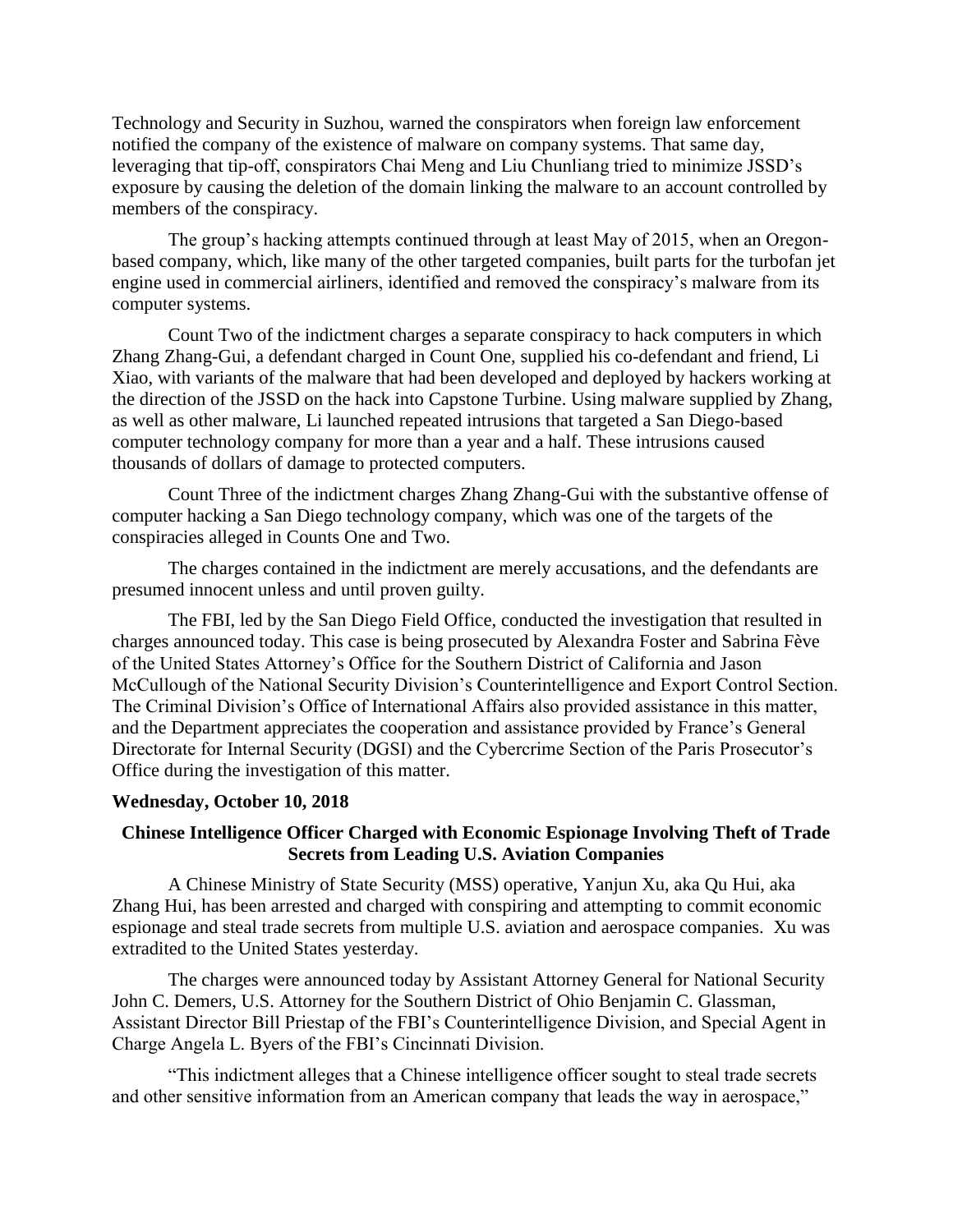said Assistant Attorney General Demers. "This case is not an isolated incident. It is part of an overall economic policy of developing China at American expense. We cannot tolerate a nation's stealing our firepower and the fruits of our brainpower. We will not tolerate a nation that reaps what it does not sow."

"Innovation in aviation has been a hallmark of life and industry in the United States since the Wright brothers first designed gliders in Dayton more than a century ago," said U.S. Attorney Glassman. "U.S. aerospace companies invest decades of time and billions of dollars in research. This is the American way. In contrast, according to the indictment, a Chinese intelligence officer tried to acquire that same, hard-earned innovation through theft. This case shows that federal law enforcement authorities can not only detect and disrupt such espionage, but can also catch its perpetrators. The defendant will now face trial in federal court in Cincinnati."

"This unprecedented extradition of a Chinese intelligence officer exposes the Chinese government's direct oversight of economic espionage against the United States," said Assistant Director Priestap.

Yanjun Xu is a Deputy Division Director with the MSS's Jiangsu State Security Department, Sixth Bureau. The MSS is the intelligence and security agency for China and is responsible for counter-intelligence, foreign intelligence and political security. MSS has broad powers in China to conduct espionage both domestically and abroad.

Xu was arrested in Belgium on April 1, pursuant to a federal complaint, and then indicted by a federal grand jury in the Southern District of Ohio. The government unsealed the charges today, following his extradition to the United States. The four-count indictment charges Xu with conspiring and attempting to commit economic espionage and theft of trade secrets. \*\*\*

#### **According to the indictment:**

Beginning in at least December 2013 and continuing until his arrest, Xu targeted certain companies inside and outside the United States that are recognized as leaders in the aviation field. This included GE Aviation. He identified experts who worked for these companies and recruited them to travel to China, often initially under the guise of asking them to deliver a university presentation. Xu and others paid the experts' travel costs and provided stipends. \*\*\*

An indictment is merely a formal charge that a defendant has committed a violation of criminal law and is not evidence of guilt. Every defendant is presumed innocent until, and unless, proven guilty.

The maximum statutory penalty for conspiracy and attempt to commit economic espionage is 15 years of incarceration. The maximum for conspiracy and attempt to commit theft of trade secrets is 10 years. The charges also carry potential financial penalties. The maximum statutory sentence is prescribed by Congress and is provided here for informational purposes. If convicted of any offense, a defendant's sentence will be determined by the court based on the advisory Sentencing Guidelines and other statutory factors.

This investigation was conducted by the FBI's Cincinnati Division, and substantial support was provided by the FBI Legal Attaché's Office in Brussels. The Justice Department's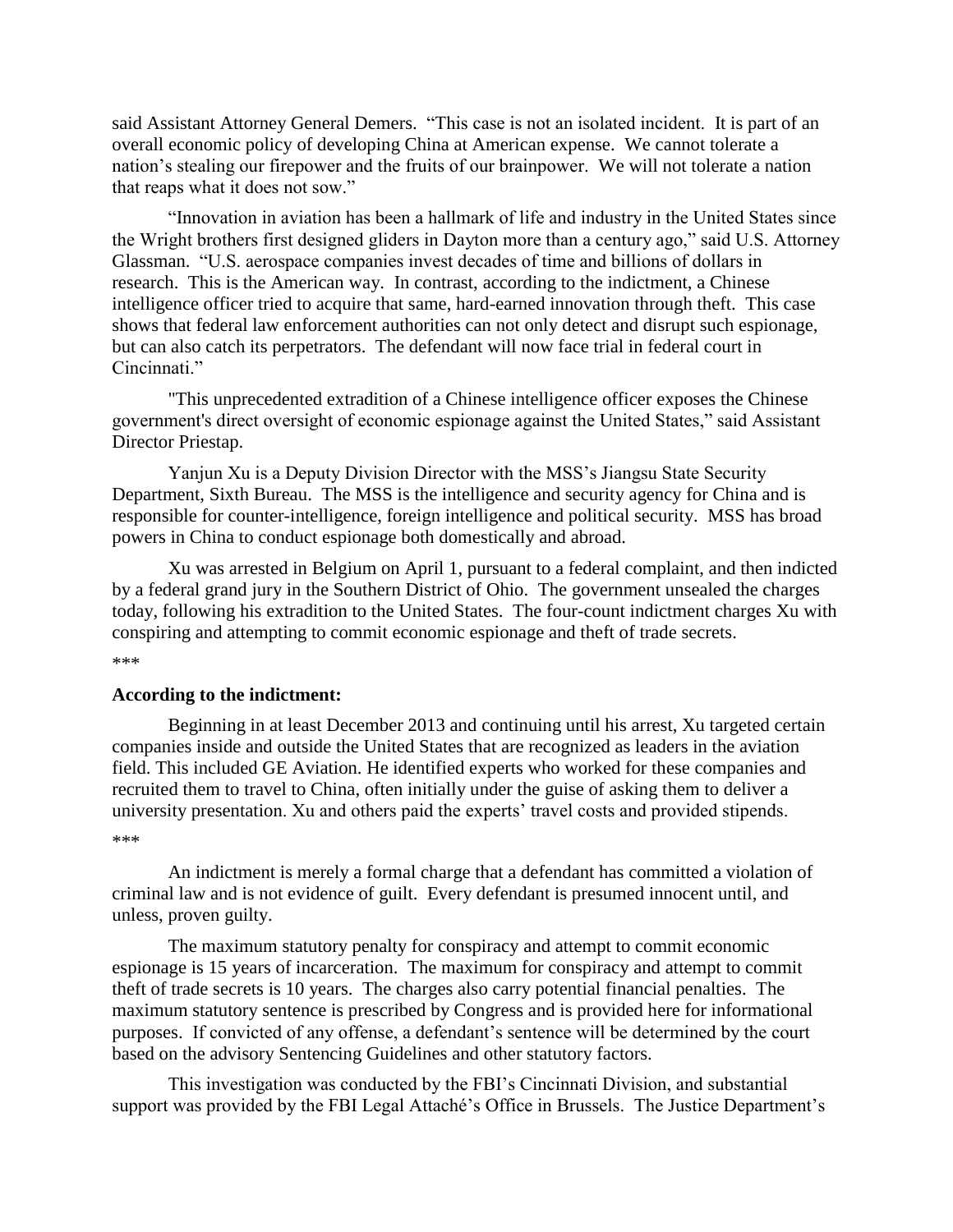Office of International Affairs provided significant assistance in obtaining and coordinating the extradition of Xu, and Belgian authorities provided significant assistance in securing the arrest and facilitating the surrender of Xu from Belgium.

Assistant Attorney General Demers and U.S. Attorney Glassman commended the investigation of this case by the FBI and the assistance of the Belgian authorities in the arrest and extradition of Xu. Mr. Demers and Mr. Glassman also commended the cooperation of GE Aviation throughout this investigation. The cooperation and GE Aviation's internal controls protected GE Aviation's proprietary information.

The case is being prosecuted by Assistant U.S. Attorneys Timothy S. Mangan and Emily N. Glatfelter of the Southern District of Ohio, and Trial Attorneys Thea D. R. Kendler and Amy E. Larson of the National Security Division's Counterintelligence and Export Control Section.

### **Tuesday, September 25, 2018**

## **Chinese National Arrested for Allegedly Acting Within the United States as an Illegal Agent of the People's Republic of China**

Ji Chaoqun, 27, a Chinese citizen residing in Chicago, was arrested in Chicago today for allegedly acting within the United States as an illegal agent of the People's Republic of China.

The arrest and complaint were announced by Assistant Attorney General for National Security John C. Demers, U.S. Attorney John R. Lausch, Jr. for the Northern District of Illinois, and Special Agent in Charge Jeffrey S. Sallet of the FBI's Chicago field office.

Ji worked at the direction of a high-level intelligence officer in the Jiangsu Province Ministry of State Security, a provincial department of the Ministry of State Security for the People's Republic of China, according to a criminal complaint and affidavit filed in U.S. District Court in Chicago. Ji was tasked with providing the intelligence officer with biographical information on eight individuals for possible recruitment by the JSSD, the complaint states. The individuals included Chinese nationals who were working as engineers and scientists in the United States, some of whom were U.S. defense contractors, according to the complaint.

The complaint charges Ji with one count of knowingly acting in the United States as an agent of a foreign government without prior notification to the Attorney General. He will make an initial court appearance today at 5:00 p.m. EDT (4:00 p.m. CDT) before U.S. Magistrate Judge Michael T. Mason in Courtroom 2266 of the Everett M. Dirksen U.S. Courthouse in Chicago.

According to the complaint, Ji was born in China and arrived in the United States in 2013 on an F1 Visa, for the purpose of studying electrical engineering at the Illinois Institute of Technology in Chicago. In 2016, Ji enlisted in the U.S. Army Reserves as an E4 Specialist under the Military Accessions Vital to the National Interest (MAVNI) program, which authorizes the U.S. Armed Forces to recruit certain legal aliens whose skills are considered vital to the national interest. In his application to participate in the MAVNI program, Ji specifically denied having had contact with a foreign government within the past seven years, the complaint states. In a subsequent interview with a U.S. Army officer, Ji again failed to disclose his relationship and contacts with the intelligence officer, the charge alleges.

A criminal complaint is merely an accusation. The defendant is presumed innocent unless and until proven guilty. The charge carries a maximum sentence of ten years in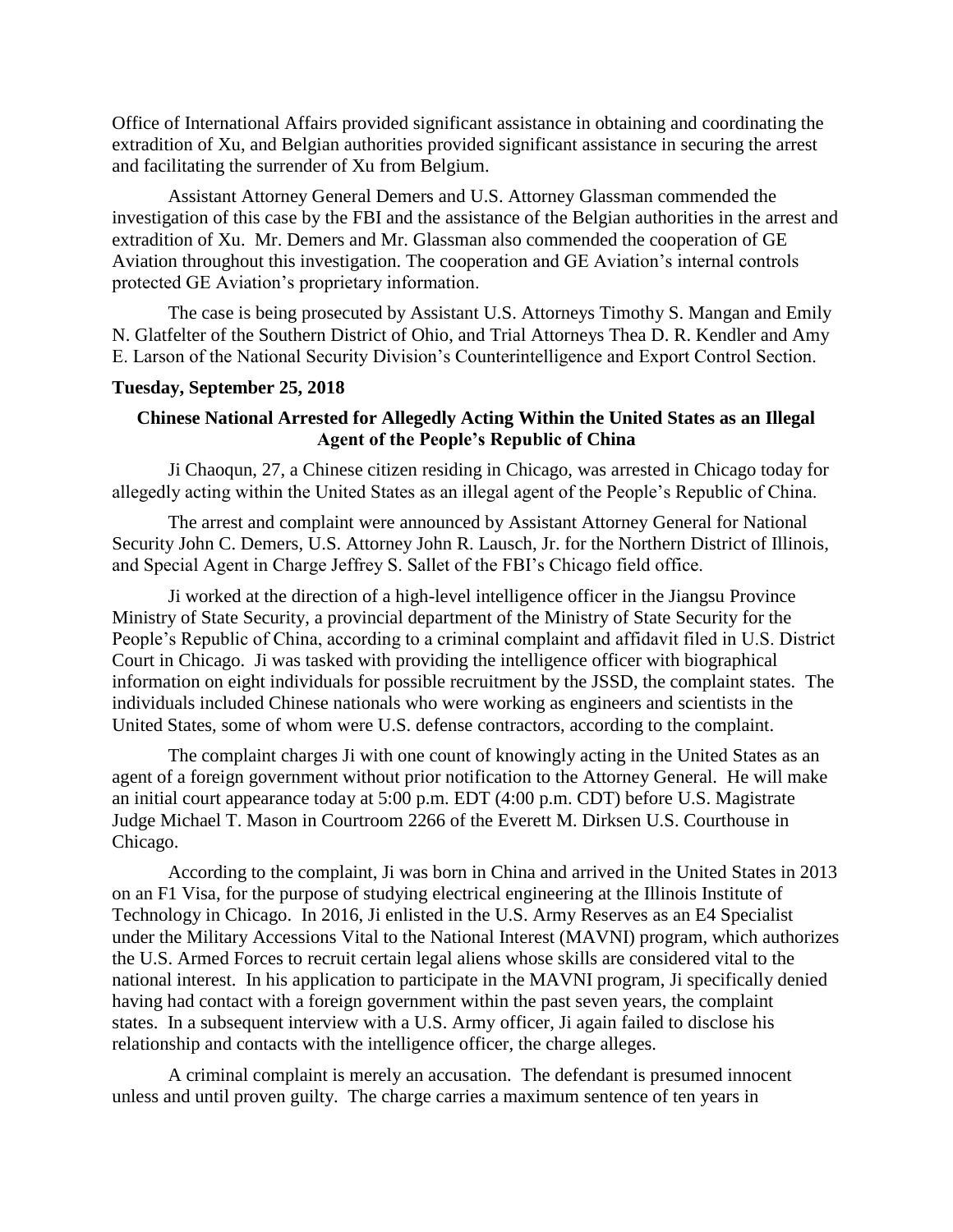prison. The statutory maximum penalty is prescribed by Congress and is provided here for informational purposes only, as any sentencing of the defendant will be determined by the judge.

The U.S. Army 902nd Military Intelligence Group provided valuable assistance. The government's case is represented by Assistant U.S. Attorney Shoba Pillay of the Northern District of Illinois and Senior Trial Attorney Heather Schmidt of the National Security Division's Counterintelligence and Export Control Section.

#### **Friday, June 8, 2018**

## **Jury Convicts Former CIA Officer of Espionage**

Today, a federal jury convicted Kevin Patrick Mallory, 61, a former Central Intelligence Agency case officer of Leesburg, Virginia, on espionage charges related to his transmission of classified documents to an agent of the People's Republic of China.

Assistant Attorney General for National Security John C. Demers, U.S. Attorney G. Zachary Terwilliger for the Eastern District of Virginia and Assistant Director in Charge Nancy McNamara of the FBI's Washington Field Office made the announcement after Senior U.S. District Judge T.S. Ellis III accepted the verdict.

"It is a sad day when an American citizen is convicted of spying on behalf of a foreign power," said Assistant Attorney General Demers. "This act of espionage was no isolated incident. The People's Republic of China has made a sophisticated and concerted effort to steal our nation's secrets. Today's conviction demonstrates that we remain vigilant against this threat and hold accountable all those who put the United States at risk through espionage."

"There are few crimes in this country more serious than espionage," said U.S. Attorney Terwilliger. "This office has a long history of holding those accountable who betray their country and try and profit off of classified information. This case should send a message to anyone considering violating the public's trust and compromising our national security by disclosing classified information. We will remain steadfast and dogged in pursuit of these challenging but critical national security cases."

"This trial highlights a serious threat to U.S. national security," said Assistant Director in Charge McNamara. "Foreign intelligence agents are targeting former U.S. Government security clearance holders in order to recruit them and steal our secrets. This case should send a message to foreign intelligence services and those caught up in their web: we are watching and we will investigate and prosecute those who willfully violate their obligations to protect national security secrets. I want to start by thanking the prosecutors of the U.S. Attorney's Office, the trial attorneys of the Justice Department and particularly the special agents, analysts and professional staff of the FBI's Washington Field Office for their hard work."

According to court records and evidence presented at trial, in March and April 2017, Mallory travelled to Shanghai and met with an individual, Michael Yang, whom he quickly concluded was working for the People's Republic of China Intelligence Service (PRCIS). During a voluntary interview with FBI agents on May 24, 2007, Mallory stated that Yang represented himself as working for a People's Republic of China think tank, however Mallory stated that he assessed Yang to be a Chinese Intelligence Officer.

Mallory, a U.S. citizen who speaks fluent Mandarin Chinese, told FBI agents he travelled to Shanghai in March and April to meet with Yang and Yang's boss. After Mallory consented to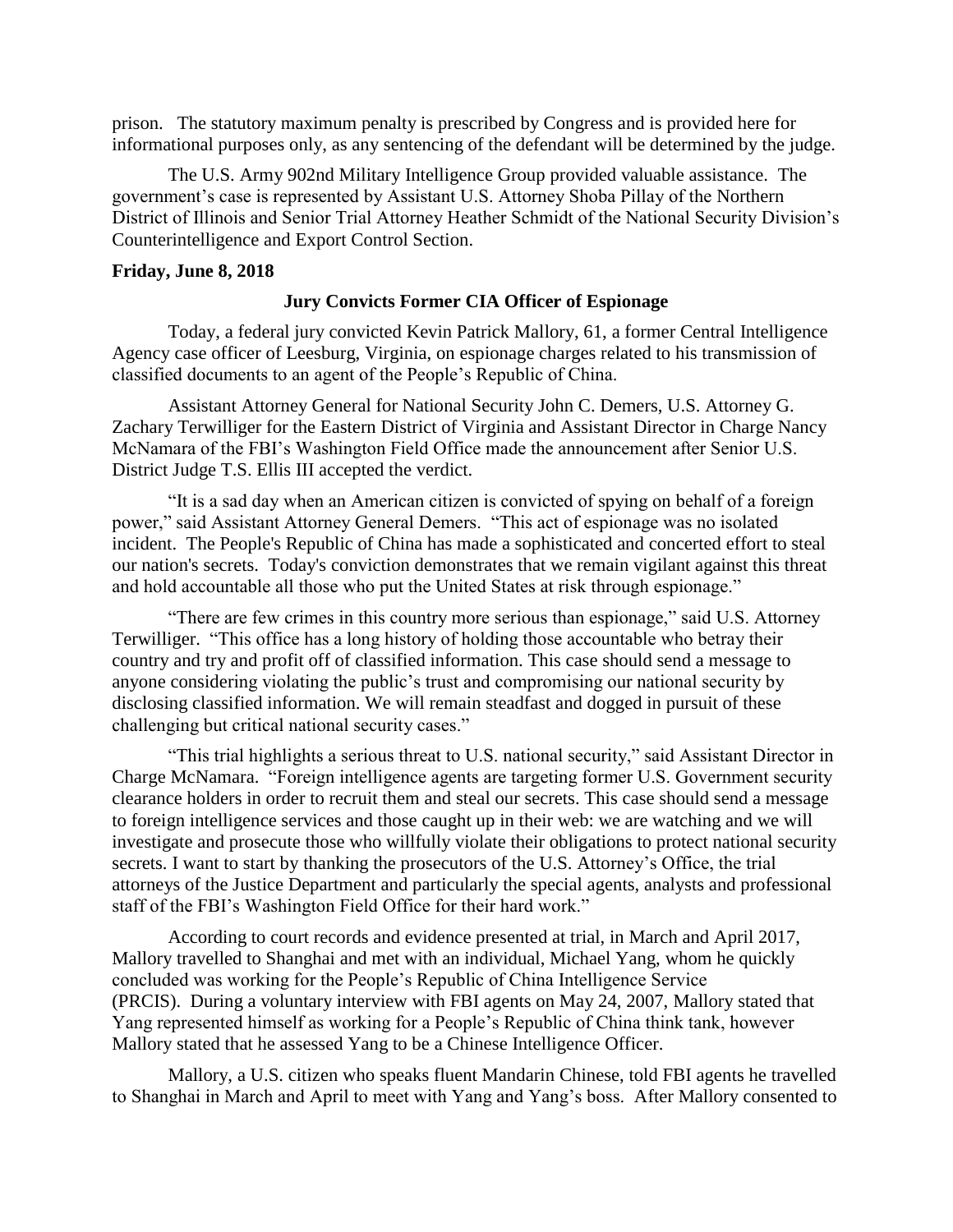a review of a covert communications (covcom) device he had been given by Yang in order to communicate covertly with Yang, FBI agents viewed a message from Mallory to Yang in which Mallory stated that he could come in the middle of June and he could bring the remainder of the documents with him at that time. Analysis of the device, which was a Samsung Galaxy smartphone, also revealed a handwritten index describing eight different documents later determined to be classified. Four of the eight documents listed in the index were found stored on the device, with three being confirmed as containing classified information pertaining to the same U.S. government agency. One of those documents was classified TOP SECRET, while the remaining two documents were classified SECRET. FBI analysts were able to determine that Mallory had completed all of the steps necessary to securely transmit at least four documents via the covcom device, one of which contained unique identifiers for human sources who had helped the U.S. government.

Evidence presented at trial included surveillance video from a FedEx store in Leesburg where Mallory could be seen scanning the eight classified documents and a handwritten table of contents onto a micro SD card. Though Mallory shredded the paper copies of the eight documents, an SD card containing those documents and table of contents was later found carefully concealed in his house when it was searched on June 22, 2017, the date of his arrest. A recording was played at trial from June 24, 2017, where Mallory could be heard on a call from the jail calling his family to ask them to search for the SD card.

Mallory has held numerous positions with various government agencies and several defense contractors, including working as a covert case officer for the CIA and an intelligence officer for the Defense Intelligence Agency. As required for his various government positions, Mallory obtained a Top Secret security clearance, which was active during various assignments during his career. Mallory's security clearance was terminated in October 2012 when he left government service.

Mallory was convicted of conspiracy to deliver, attempted delivery, delivery of defense information to aid a foreign government, and making material false statements. He faces a maximum penalty of life in prison when sentenced on Sept. 21. The statutory maximum penalty is prescribed by Congress and is provided here for informational purposes only, as any sentencing of the defendant will be determined by the judge.

Assistant U.S. Attorneys John T. Gibbs and Colleen E. Garcia of the Eastern District of Virginia, and Trial Attorney Jennifer Kennedy Gellie of the National Security Division's Counterintelligence and Export Control Section are prosecuting the case.

### **Friday, April 27, 2018**

## **Two Businessmen Charged With Conspiring to Commit Economic Espionage for Benefit of Chinese Manufacturing Company**

### **Case Involves Dual-Use Technology With Military Applications**

 Two businessmen, including one who is a Chinese national, have been indicted on charges alleging that they conspired to commit economic espionage and steal trade secrets from a business in the United States on behalf of a company in China that was engaged in manufacturing buoyancy materials for military and civilian uses.

 The charges were announced today by Assistant Attorney General for National Security John C. Demers, U.S. Attorney for the District of Columbia Jessie K. Liu, Assistant Director Bill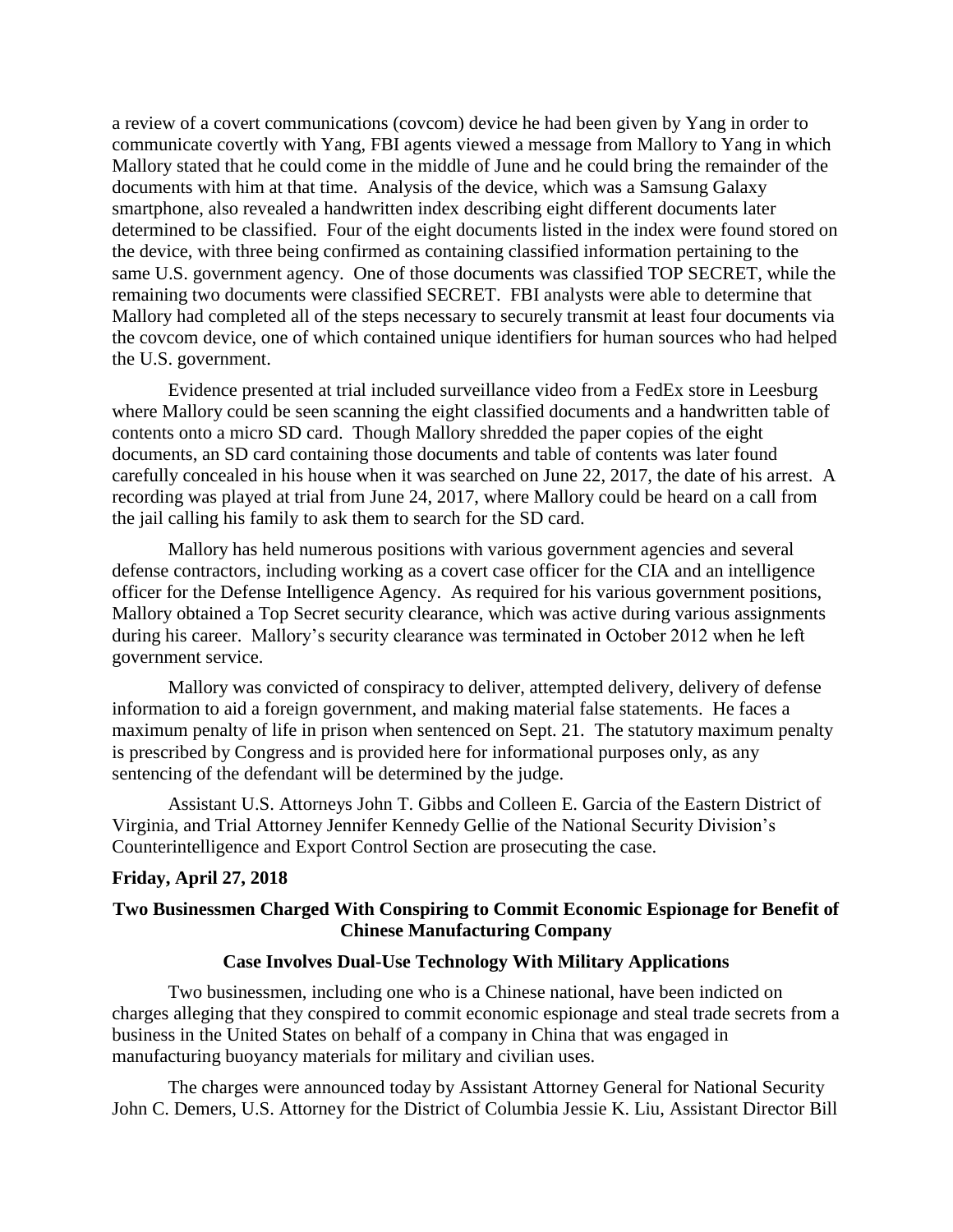Priestap of the FBI's Counterintelligence Division, Special Agent in Charge Perrye K. Turner of the FBI's Houston Field Office, and Chief Don Fort of the Internal Revenue Service's Criminal Investigation (IRS-CI).

 Shan Shi, 53, a U.S. citizen from Houston, Texas, and Gang Liu, 32, a Chinese national, were among six individuals named in a superseding indictment returned on April 26, 2018, in the U.S. District Court for the District of Columbia. All six individuals initially were indicted in June 2017 on a charge of conspiracy to commit theft of trade secrets. The superseding indictment includes that charge and adds the conspiracy to commit economic espionage count against Shi and Liu, as well as a federal money laundering conspiracy count against Shi. CBM-Future New Material Science and Technology Co. Ltd. (CBMF), a Chinese company based in Taizhou, and its Houston-based subsidiary, CBM International, Inc. (CBMI), have also been indicted on all three charges.

 The other defendants include Uka Kalu Uche, 36, a U.S. citizen from Spring, Texas; Samuel Abotar Ogoe, 75, a U.S. citizen from Missouri City, Texas; Kui Bo, 41, a Canadian citizen who had been residing in the Dallas area; and Hui Huang, 33, a Chinese national. All of the defendants pled not guilty last year to the charges in the original indictment, with the exception of Huang, who has not been apprehended and is believed to remain at large in China.

 A seventh defendant previously pled guilty in December 2017 to a charge of conspiracy to commit theft of trade secrets.

 "The superseding indictment in this case demonstrates that we will vigorously enforce laws meant to protect against economic espionage and related offenses," said U.S. Attorney Liu. "The charges also reflect the tireless dedication of the FBI, Commerce Department's BIS, IRS, and other law enforcement organizations to prosecuting theft of intellectual property."

 "The ongoing theft of American technology is a severe threat to our national security, and this is doubly true for technology with direct military applications. As this situation demonstrates, the FBI remains committed to working with its partners to combat this threat," said FBI Assistant Director for Counterintelligence Priestap.

 "This indictment is a good example of the community, industry, and law enforcement working together," said FBI Special Agent in Charge Turner. "Economic espionage is a growing threat that costs the U.S. economy billions of dollars and puts our national security at risk. The FBI will continue to work with its partners to bring perpetrators of economic espionage to justice."

 "This superseding indictment alleges a vast criminal conspiracy involving everything from trade secret theft to money laundering and other financial crimes," said IRS Criminal Investigation Chief Fort. "By unraveling this scheme, we were able to hold those accountable who would profit from such a scheme while sending a message to others who would commit similar crimes in the future that they, too, will be brought to justice."

 According to the indictment, China has promoted military, social, and economic development initiatives with a goal of making the country a marine power and has prioritized the development of engineered components of deepwater buoyancy materials. The charges in the indictment involve the development of syntactic foam, a strong, lightweight material that can be tailored for commercial and military uses, including oil exploration, aerospace and stealth technologies, and underwater vehicles, such as submarines.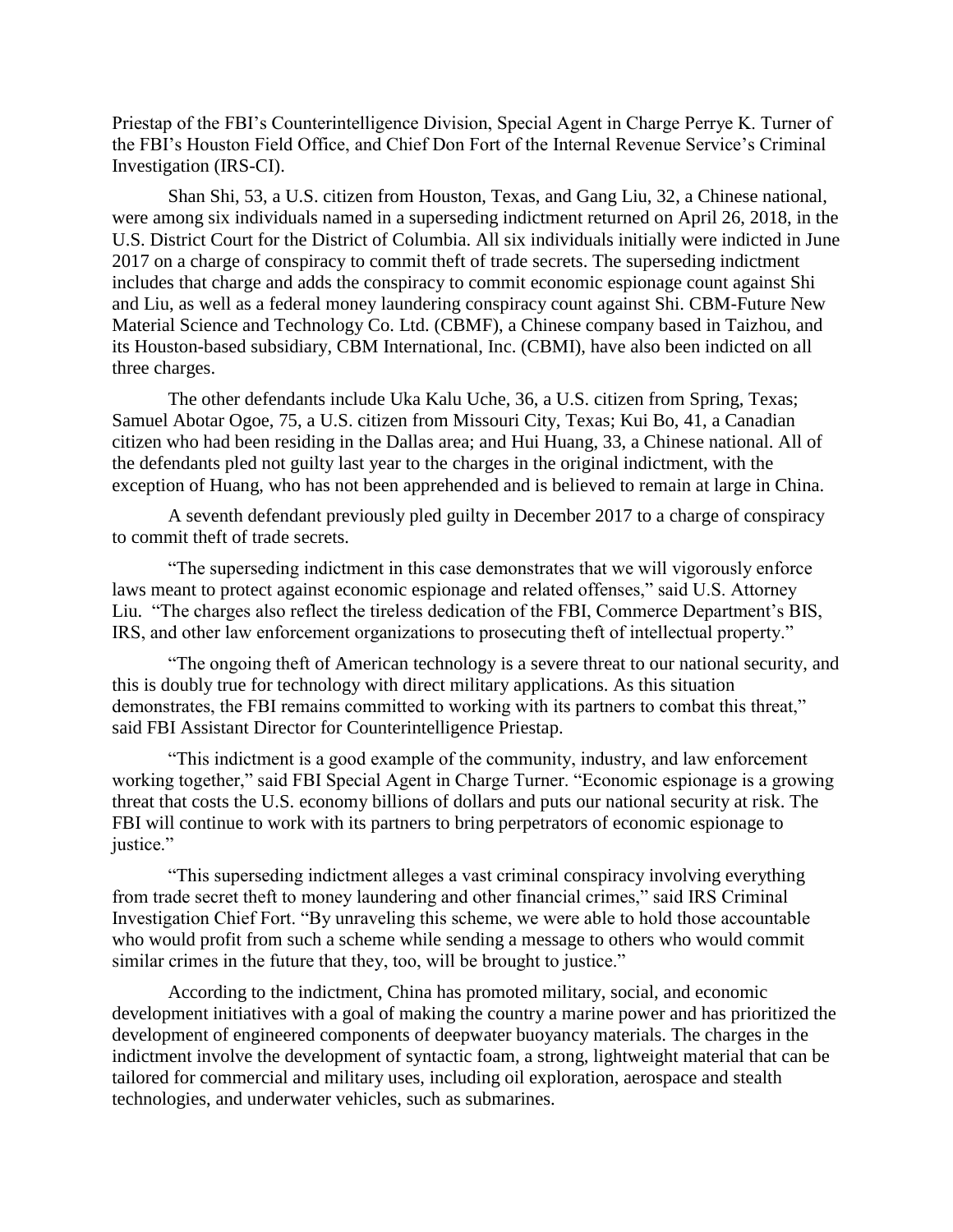According to the indictment, from at least 2013 through May 2017, Shi operated on behalf of CBMF, which intended to create a facility in China to sell syntactic foam. CBMF received research funds from state funding in China and was part of a collaborative innovation center with Chinese government entities.

 The indictment alleges that Shi and Liu conspired with the other defendants to steal trade secrets from a global engineering firm, referred to in the indictment as "Company A," that is a producer in the global syntactic foam market.

 In March 2014, according to the indictment, Shi incorporated CBMI, which was owned and funded by CBMF, in Houston. The indictment alleges that CBMF employees wired approximately \$3.1 million to CBMI between June 2014 and May 2017.

 According to the indictment, Shi and others recruited and hired current and former employees of "Company A" in Houston, including Liu, for the purpose of aiding CBMF's capability to make syntactic foam. Liu previously worked for "Company A" as a material development engineer and had access to proprietary and trade secret data. He and others are accused of passing along those trade secrets. According to the indictment, the technology was ultimately destined for China, to benefit the government and other state-owned enterprises.

 An indictment is merely a formal charge that a defendant has committed a violation of criminal law and is not evidence of guilt. Every defendant is presumed innocent until, and unless, proven guilty.

 The maximum statutory penalty for conspiracy to commit economic espionage is 15 years of incarceration. The maximum for conspiracy to commit theft of trade secrets is 10 years, and the maximum for conspiracy to commit money laundering is 20 years. The charges also carry potential financial penalties. The maximum statutory sentence is prescribed by Congress and is provided here for informational purposes. If convicted of any offense, a defendant's sentence will be determined by the court based on the advisory Sentencing Guidelines and other statutory factors.

 The case is being investigated by the FBI's Houston Field Office, Commerce's BIS Office of Export Enforcement, and the IRS-CI.

 The case is being prosecuted by Assistant U.S. Attorneys Jeffrey Pearlman, Zia Faruqui, and Michael Romano of the District of Columbia, and Trial Attorney David Recker of the National Security Division's Counterintelligence and Export Control Section.

### **Wednesday, April 4, 2018**

### **Chinese Scientist Sentenced to Prison in Theft of Engineered Rice**

A Chinese scientist was sentenced to 121 months in a federal prison for conspiring to steal samples of a variety of rice seeds from a Kansas biopharmaceutical research facility.

Acting Assistant Attorney General John P. Cronan of the Justice Department's Criminal Division, Assistant Attorney General John C. Demers of the Justice Department's National Security Division and U.S. Attorney Stephen R. McAllister of the District of Kansas made the announcement.

Weiqiang Zhang, 51, a Chinese national, and U.S. legal permanent resident residing in Manhattan, Kansas, was sentenced by U.S. District Court Judge Carlos Murguia in the District of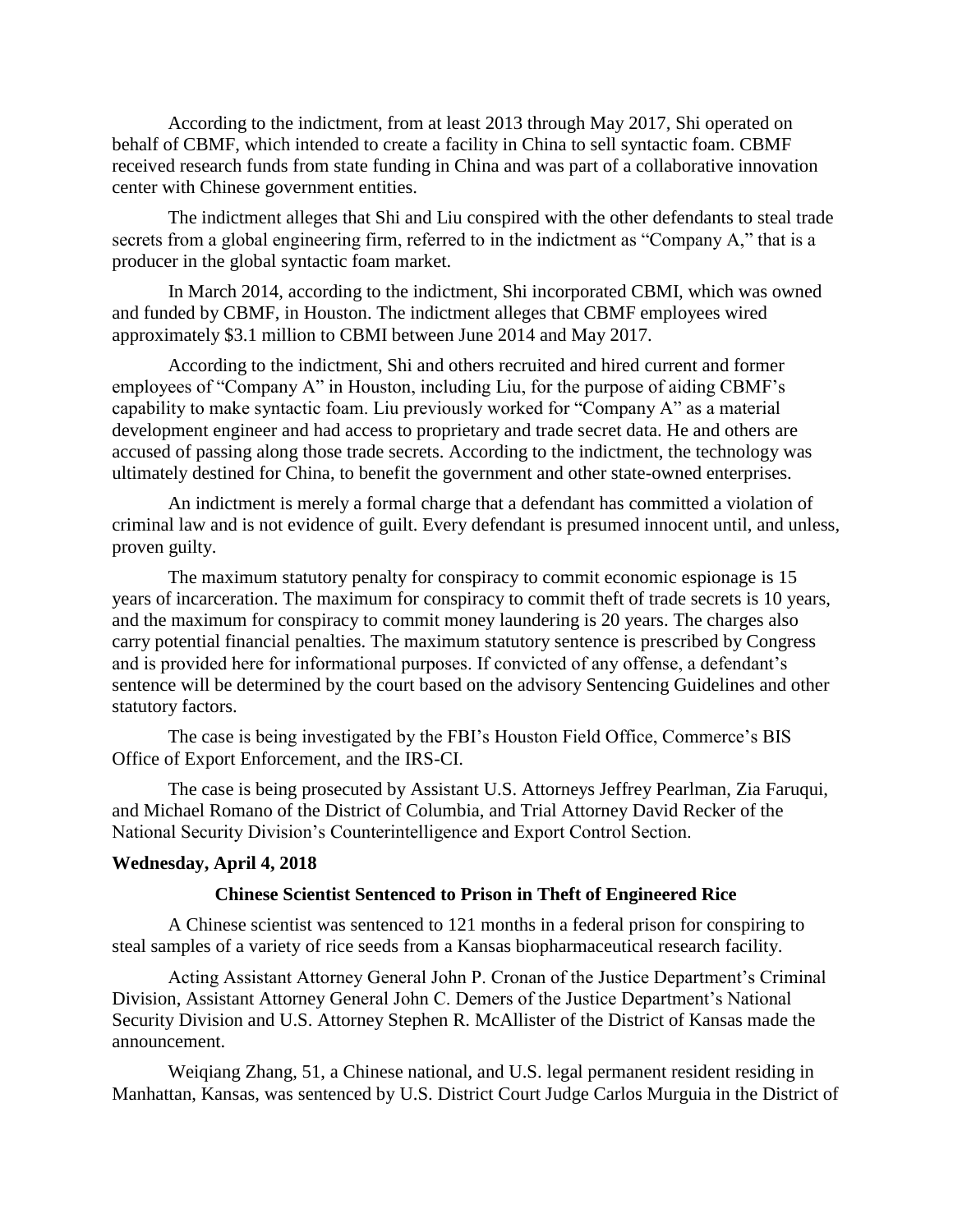Kansas. Zhang was convicted on Feb. 15, 2017 of one count of conspiracy to steal trade secrets, one count of conspiracy to commit interstate transportation of stolen property and one count of interstate transportation of stolen property.

Evidence at trial established that Zhang worked as a rice breeder for Ventria Bioscience in Junction City, Kansas. Ventria develops genetically programmed rice to express recombinant human proteins, which are then extracted for use in the therapeutic and medical fields. Zhang has a master's degree in agriculture from Shengyang Agricultural University in China and a doctorate from Louisiana State University.

According to trial evidence, Zhang acquired without authorization hundreds of rice seeds produced by Ventria and stored them at his residence in Manhattan. The rice seeds have a wide variety of health research applications and were developed to produce either human serum albumin, contained in blood, or lactoferrin, an iron-binding protein found, for example, in human milk. Ventria spent millions of dollars and years of research developing its seeds and costeffective methods to extract the proteins, which are used to develop lifesaving products for global markets. Ventria used locked doors with magnetic card readers to restrict access to the temperature-controlled environment where the seeds were stored and processed.

Trial evidence demonstrated that in the summer of 2013, personnel from a crop research institute in China visited Zhang at his home in Manhattan. Zhang drove the visitors to tour facilities in Iowa, Missouri and Ohio. On Aug. 7, 2013, U.S. Customs and Border Protection officers found seeds belonging to Ventria in the luggage of Zhang's visitors as they prepared to leave the United States for China.

"Weiqiang Zhang betrayed his employer by unlawfully providing its proprietary rice seeds to representatives of a Chinese crop institute," said Acting Assistant Attorney General Cronan. "Today's sentence demonstrates the significant consequences awaiting those who would steal trade secrets from American companies. The Criminal Division and its law enforcement partners will continue to work closely with companies like Ventria to protect American intellectual property—which is essential to our economy and way of life—against all threats both foreign and domestic."

"Cross-border intellectual property theft not only hurts victim companies, it also threatens our national security," said Assistant Attorney General Demers. "FBI's vigilance stopped Ventria's intellectual property from leaving our country in the nick of time, but it was Ventria's cooperation that allowed us to hold Zhang accountable for his crimes."

"Ventria invested years of research and tens of millions of dollars to create a new and beneficial product," said U.S. Attorney McAllister. "It is vital that we protect such intellectual property from theft and exploitation by foreign interests. We all benefit when American companies continue to drive socially valuable advancements in food, medicine and technology."

The FBI's Little Rock, Arkansas, Field Office and Kansas City, Missouri, Field Office, U.S. Customs and Border Protection and the U.S. Attorney's Office for the Eastern District of Arkansas investigated the case. Trial Attorney Matt Walczewski of the National Security Division, Trial Attorneys Brian Resler and Evan Williams of the Computer Crime and Intellectual Property Section (CCIPS) and Assistant U.S. Attorney Scott Rask of the District of Kansas prosecuted the case.

## **Friday, January 19, 2018**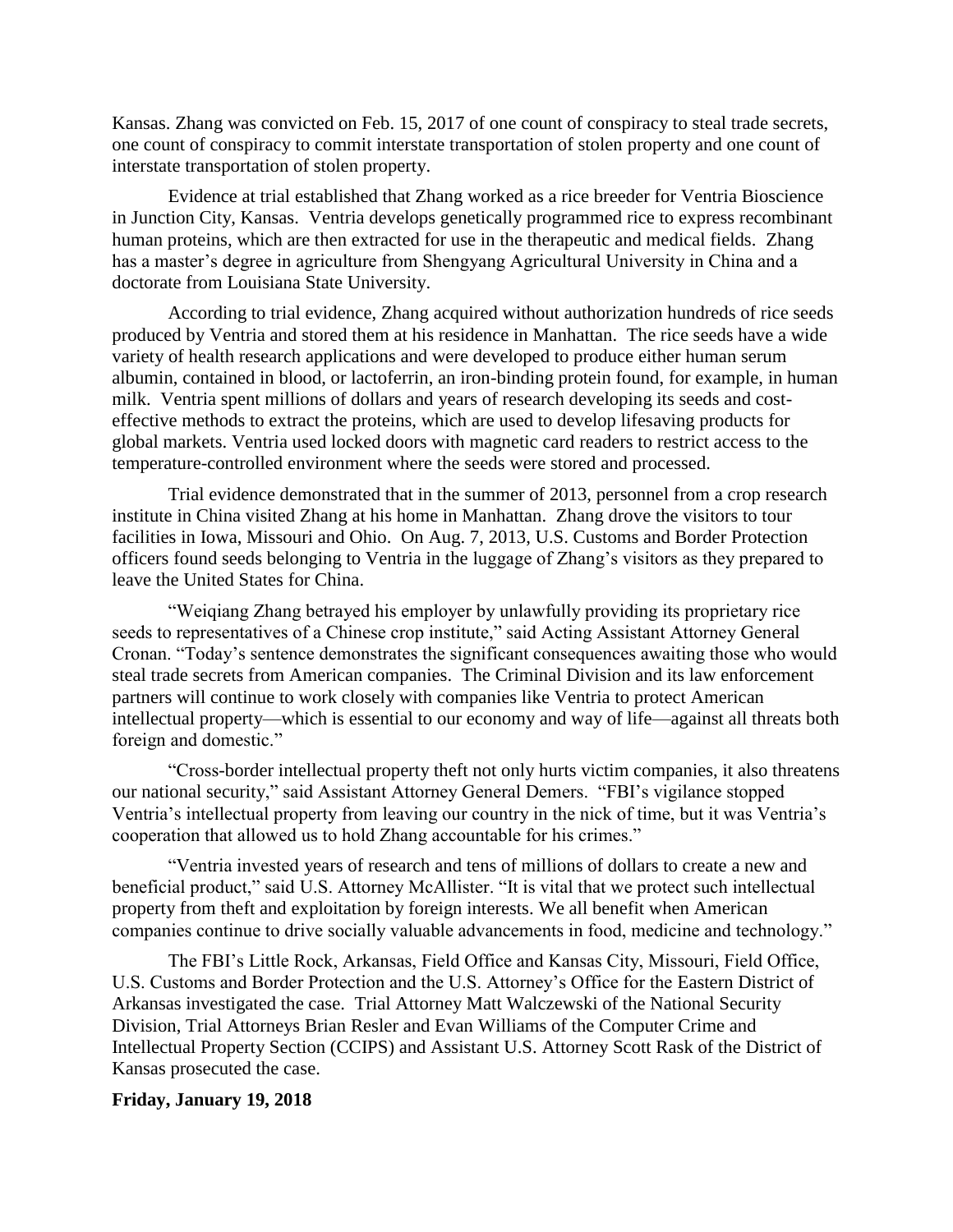## **2 Los Angeles-Area Men Charged with Conspiring to Illegally Obtain Technology and Computer Chips that Were Sent to China**

 Federal authorities this morning arrested two local men on federal charges that allege a scheme to illegally obtain technology and integrated circuits with military applications that were exported to a Chinese company without the required export license.

 Yi-Chi Shih, 62, an electrical engineer who is a part-time Los Angeles resident, and Kiet Ahn Mai, 63, of Pasadena, were arrested this morning without incident by federal agents.

 Shih and Mai, who previously worked together at two different companies, are named in a criminal complaint unsealed this morning that charges them with conspiracy. Shih is also charged with violating the International Emergency Economic Powers Act (IEEPA), a federal law that makes illegal, among other things, certain unauthorized exports.

 The complaint alleges that Shih and Mai conspired to illegally provide Shih with unauthorized access to a protected computer of a United States company that manufactured specialized, high-speed computer chips known as monolithic microwave integrated circuits (MMICs). The conspiracy count also alleges that the two men engaged in mail fraud, wire fraud and international money laundering to further the scheme.

 According to the affidavit in support of the criminal complaint, Shih and Mai executed a scheme to defraud the U.S. company out of its proprietary, export-controlled items, including technology associated with its design services for MMICs. As part of the scheme, Shih and Mai accessed the victim company's computer systems via its web portal after Mai obtained that access by posing as a domestic customer seeking to obtain custom-designed MMICs that would be used solely in the United States. Shih and Mail allegedly concealed Shih's true intent to transfer the U.S. company's technology and products to the People's Republic of China.

 "This case outlines a scheme to secure proprietary technology, some of which was allegedly sent to China, where it could be used to provide companies there with significant advantages that would compromise U.S. business interests," said United States Attorney Nicola T. Hanna. "The very sensitive information would also benefit foreign adversaries who could use the technology to further or develop military applications that would be detrimental to our national security."

 "According to the complaint, the defendants allegedly schemed to illegally export semiconductors having military and civilian applications to a Chinese company," said Acting Assistant Attorney General Boente. "Protecting this type of technology and preventing its illegal acquisition by our adversaries remains a key priority in preserving our national security."

 The victim company's proprietary semiconductor technology has a number of commercial and military applications, and its customers include the Air Force, Navy and the Defense Advanced Research Projects Agency. MMICs are used in electronic warfare, electronic warfare countermeasures and radar applications.

 "The FBI, working jointly with our law enforcement partners, remains committed to bringing to justice those who seek to illegally export some of our nation's most sensitive technologies to the detriment of our national security and hard-working United States companies," said Paul Delacourt, Assistant Director in Charge of the FBI's Los Angeles Field Office. "Rest assured, the FBI will continue to diligently pursue any and all leads that involve the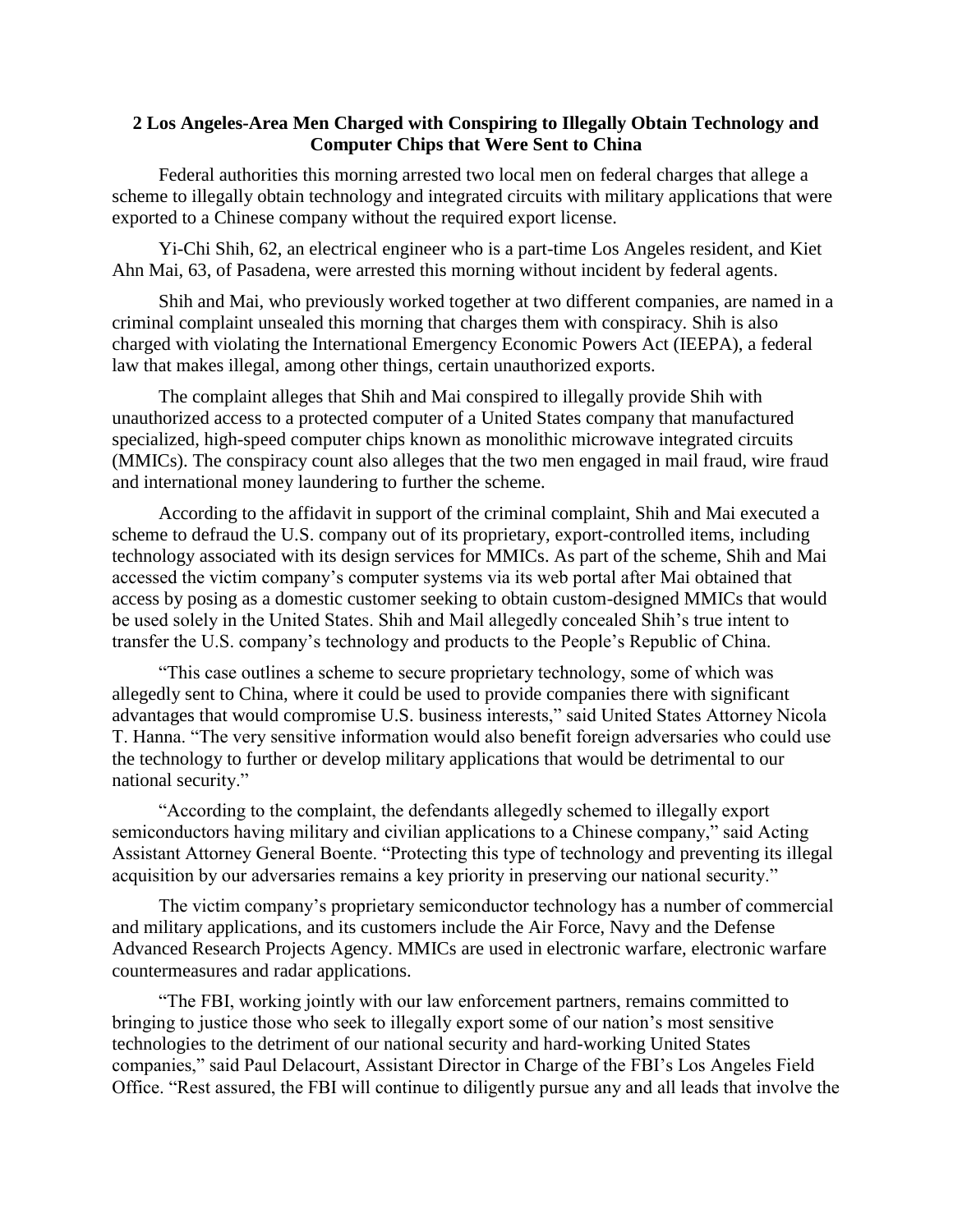illegal exportation of U.S. technology which will cause harm to our long-term national security interests."

 The computer chips at the heart of this case allegedly were shipped to Chengdu GaStone Technology Company (CGTC), a Chinese company that established a MMIC manufacturing facility in Chengdu. Shih was the president of CGTC, which in 2014 was placed on the Commerce Department's Entity List, according to the affidavit, "due to its involvement in activities contrary to the national security and foreign policy interest of the United States – specifically, that it had been involved in the illicit procurement of commodities and technologies for unauthorized military end use in China." Because it was on the Entity List, a license from the Commerce Department was required to export U.S.-origin MMICs to CGTC, and there was a "presumption of denial" of a license.

 The complaint outlines a scheme in which Shih used a Los Angeles-based company he controlled – Pullman Lane Productions, LLC – to funnel funds provided by Chinese entities to finance the manufacturing of MMICs by the victim company. The complaint affidavit alleges that Pullman Lane received financing from a Beijing-based company that was placed on the Entity List the same day as CGTC "on the basis of its involvement in activities contrary to the national security and foreign policy interests of the United States."

 Mai acted as the middleman by using his Los Angeles company – MicroEx Engineering – to pose as a legitimate domestic customer that ordered and paid for the manufacturing of MMICs that Shih illegally exported to CGTC in China, according to the complaint. It is the export of the MMICs that forms the basis of the IEEPA violation alleged against Shih. The specific exported MMICs also required a license from the Commerce Department before being exported to China, and a license was never sought or obtained for this export.

 "Today's actions serve as a reminder that the government will hold individuals accountable who fraudulently procure and export unlawfully protected United States technology and attempt to conceal their criminal activity through international money laundering," stated Special Agent in Charge R. Damon Rowe with IRS Criminal Investigation. "The IRS plays an important role in tracing illicit funds through both domestic and international financial intuitions. The IRS is proud to partner with the FBI and Department of Commerce and share its worldrenowned financial investigative expertise in this investigation."

 "Today's arrests demonstrate the Office of Export Enforcement's strong commitment to enforcing our nation's export control and public safety laws," said Richard Weir, Special Agent in Charge of the U.S. Department of Commerce, Bureau of Industry and Security, Office of Export Enforcement, Los Angeles Field Office. "We will continue to work with our law enforcement partners to identify, deter, and keep the most sensitive U.S. origin goods and technology out of the most dangerous hands."

 Shih and Mai are expected to make their first court appearances this afternoon in United States District Court in downtown Los Angeles.

 A criminal complaint contains allegations that a defendant has committed a crime. Every defendant is presumed to be innocent until and unless proven guilty in court.

 If they were to be convicted of the charges in the criminal complaint, Mai would face a statutory maximum sentence of five years in federal prison, and Shih could be sentenced to as much as 25 years in prison.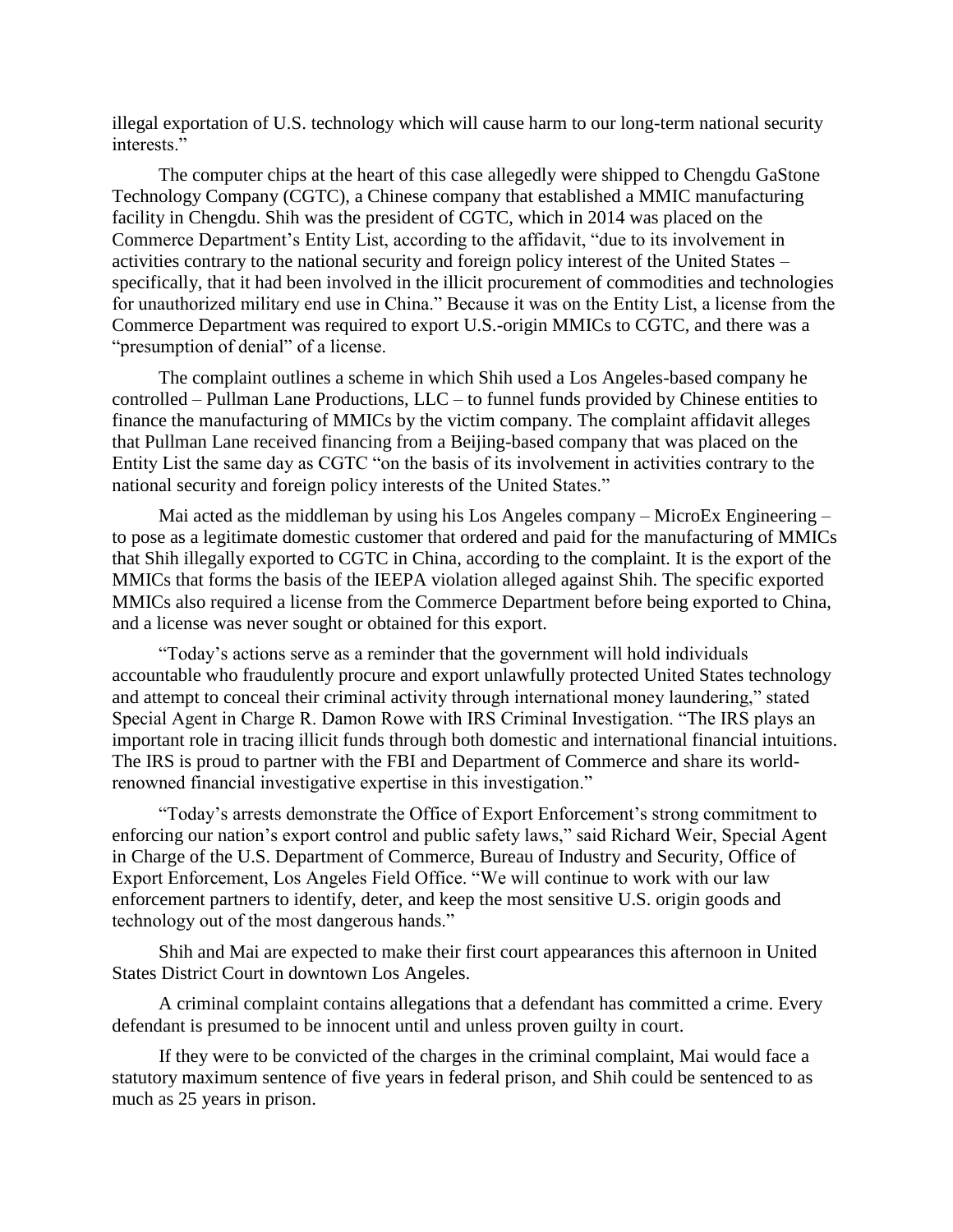This case is being investigated by the Federal Bureau of Investigation; the U.S. Department of Commerce, Bureau of Industry and Security, Office of Export Enforcement; and IRS Criminal Investigation.

 The case against Shih and Mai is being prosecuted by Assistant United States Attorneys Judith A. Heinz, Melanie Sartoris and Khaldoun Shobaki of the National Security Division, and Trial Attorney Matthew Walczewski of the Department of Justice's National Security Division.

#### **Thursday, January 18, 2018**

## **Chinese National Sentenced for Economic Espionage and Theft of a Trade Secret From U.S. Company**

Xu Jiaqiang, 31, formerly of Beijing, China, was sentenced yesterday to five years in prison, for economic espionage and theft of a trade secret in connection with Xu's theft of proprietary source code from Xu's former employer, with the intent to benefit the National Health and Family Planning Commission of the People's Republic of China. Xu previously pleaded guilty to all six counts with which he was charged.

Acting Assistant Attorney General for National Security Dana J. Boente and U.S. Attorney Geoffrey S. Berman for the Southern District of New York made the announcement. The sentence was imposed by U.S. District Judge Kenneth M. Karas in White Plains, New York federal court.

"Xu, a Chinese national, is being held accountable for engaging in economic espionage against an American company," said Acting Assistant Attorney General Boente. "Xu not only stole high tech trade secrets from his U.S. employer – a federal crime – he did so both for his own profit and intending to benefit the Chinese government. Xu's sentence clearly demonstrates that the National Security Division will not hesitate to pursue and prosecute those who steal from American businesses. I thank the many people who worked hard to bring this result."

"As he previously admitted in federal court, Xu Jiaqiang stole high-tech trade secrets from a U.S. employer, intending to benefit the Chinese government," said U.S. Attorney Berman. "The laws governing economic espionage and trade secrets exist, in part, to protect the sanctity of American ingenuity and property. Xu's prison sentence should be a red flag for anyone attempting to illegally peddle American expertize and intellectual property to foreign bidders."

According to the allegations contained in the Complaint and the Superseding Indictment filed against Xu, as well as statements made in related court filings and proceedings:

From November 2010 to May 2014, Xu worked as a developer for a particular U.S. company (the Victim Company). As a developer, Xu enjoyed access to certain proprietary software (the Proprietary Software), as well as that software's underlying source code (the Proprietary Source Code). The Proprietary Software is a clustered file system developed and marketed by the Victim Company in the United States and other countries. A clustered file system facilitates faster computer performance by coordinating work among multiple servers. The Victim Company takes significant precautions to protect the Proprietary Source Code as a trade secret. Among other things, the Proprietary Source Code is stored behind a company firewall and can be accessed only by a small subset of the Victim Company's employees. Before receiving Proprietary Source Code access, Victim Company employees must first request and receive approval from a particular Victim Company official. Victim Company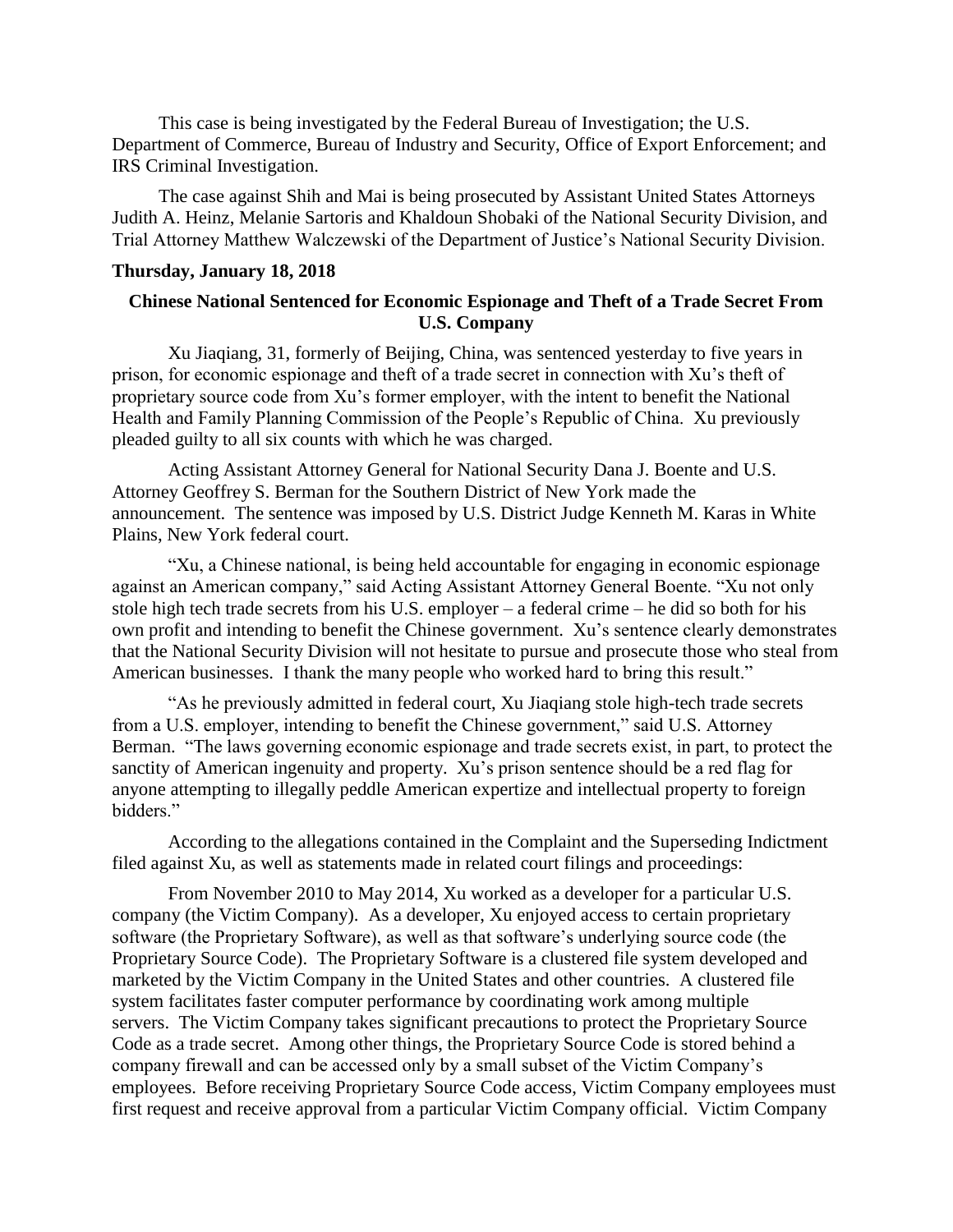employees must also agree in writing at both the outset and the conclusion of their employment that they will maintain the confidentiality of any proprietary information. The Victim Company takes these and other precautions in part because the Proprietary Software and the Proprietary Source Code are economically valuable, which value depends in part on the Proprietary Source Code's secrecy.

In May 2014, Xu voluntarily resigned from the Victim Company. Xu subsequently communicated with one undercover law enforcement officer (UC-1), who posed as a financial investor aiming to start a large-data storage technology company, and another undercover law enforcement officer (UC-2), who posed as a project manager, working for UC-1. In these communications, Xu discussed his past experience with the Victim Company and indicated that he had experience with the Proprietary Software and the Proprietary Source Code. On March 6, 2015, Xu sent UC-1 and UC-2 a code, which Xu stated was a sample of Xu's prior work with the Victim Company. A Victim Company employee (Employee-1) later confirmed that the code sent by Xu included proprietary Victim Company material that related to the Proprietary Source Code.

Xu subsequently informed UC-2 that Xu was willing to consider providing UC-2's company with the Proprietary Source Code as a platform for UC-2's company to facilitate the development of its own data storage system. Xu informed UC-2 that if UC-2 set up several computers as a small network, then Xu would remotely install the Proprietary Software so that UC-1 and UC-2 could test it and confirm its functionality.

In or around early August 2015, the FBI arranged for a computer network to be set up, consistent with Xu's specifications. Files were then remotely uploaded to the FBI-arranged computer network (the Xu Upload). Thereafter, on or about Aug. 26, 2015, Xu and UC-2 confirmed that UC-2 had received the Xu Upload. In September 2015, the FBI made the Xu Upload available to a Victim Company employee who has expertise regarding the Proprietary Software and the Proprietary Source Code (Employee-2). Based on Employee-2's analysis of technical features of the Xu Upload, it appeared to Employee-2 that the Xu Upload contained a functioning copy of the Proprietary Software. It further appeared to Employee-2 that the Xu Upload had been built by someone with access to the Proprietary Source Code who was not working within the Victim Company or otherwise at the Victim Company's direction.

On Dec. 7, 2015, Xu met with UC-2 at a hotel in White Plains, New York (the Hotel). Xu stated, in sum and substance, that Xu had used the Proprietary Source Code to make software to sell to customers, that Xu knew the Proprietary Source Code to be the product of decades of work on the part of the Victim Company, and that Xu had used the Proprietary Source Code to build a copy of the Proprietary Software, which Xu had uploaded and installed on the UC Network (i.e., the Xu Upload). Xu also indicated that Xu knew the copy of the Proprietary Software that Xu had installed on the UC Network contained information identifying the Proprietary Software as the Victim Company's property, which could reveal the fact that the Proprietary Software had been built with the Proprietary Source Code without the Victim Company's authorization. Xu told UC-2 that Xu could take steps to prevent detection of the Proprietary Software's origins – i.e., that it had been built with stolen Proprietary Source Code – including writing computer scripts that would modify the Proprietary Source Code to conceal its origins.